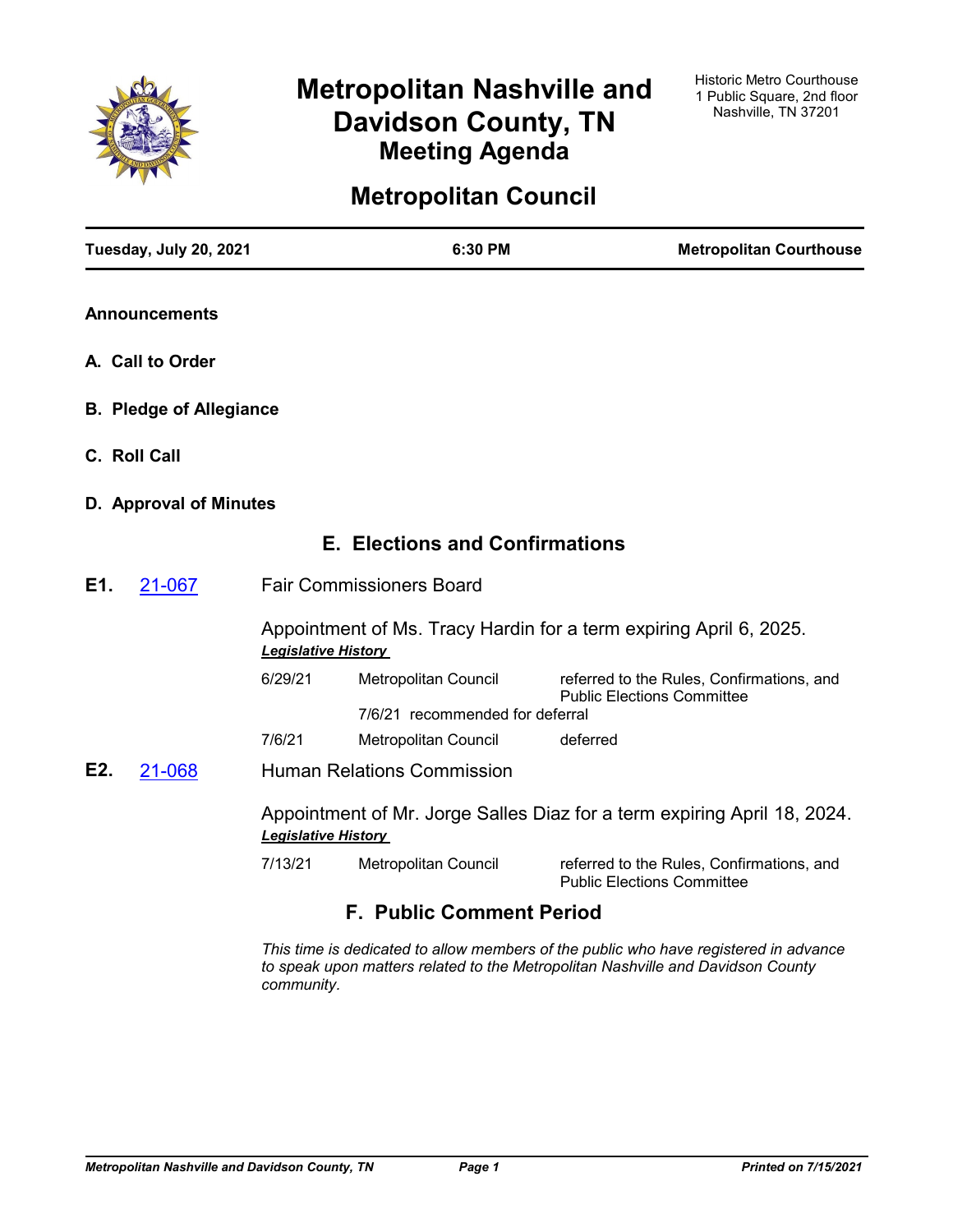# **G. Resolutions on Public Hearing**

1. [RS2021-1038](http://nashville.legistar.com/gateway.aspx?m=l&id=/matter.aspx?key=13362) A resolution exempting Strikeout Wingz, located at 2521 Nolensville Pike B, from the minimum distance requirements for obtaining a beer permit pursuant to Section 7.08.090.E of the Metropolitan Code. *Sponsors:* Welsch

|         | <b>Legislative History</b> |                                                                                  |  |  |  |
|---------|----------------------------|----------------------------------------------------------------------------------|--|--|--|
| 6/25/21 | Metropolitan Council       | advertised                                                                       |  |  |  |
| 7/13/21 | Metropolitan Council       | referred to the Public Safety, Beer, and<br><b>Regulated Beverages Committee</b> |  |  |  |
| 7/13/21 | Metropolitan Council       | filed                                                                            |  |  |  |

2. [RS2021-1039](http://nashville.legistar.com/gateway.aspx?m=l&id=/matter.aspx?key=13363) A resolution exempting Longhorn Steakhouse #5639, located at 6804 Charlotte Pike, from the minimum distance requirements for obtaining a beer permit pursuant to Section 7.08.090.E of the Metropolitan Code.

### *Sponsors:* Roberts

| Legislative History |                      |                                                                                  |  |
|---------------------|----------------------|----------------------------------------------------------------------------------|--|
| 6/25/21             | Metropolitan Council | advertised                                                                       |  |
| 7/13/21             | Metropolitan Council | referred to the Public Safety, Beer, and<br><b>Regulated Beverages Committee</b> |  |
| 7/13/21             | Metropolitan Council | filed                                                                            |  |

# **H. Consent Resolutions and Resolutions**

- **3.** [RS2021-1040](http://nashville.legistar.com/gateway.aspx?m=l&id=/matter.aspx?key=13371) A resolution accepting a grant from the Tennessee Department of Transportation to the Metropolitan Government, acting by and through the Davidson County Sheriff's Office, to provide litter pickup and litter prevention education within Davidson County.
	- *Sponsors:* Toombs, Gamble, Welsch, Hancock and Bradford

## *Attachments:* [RS2021-1040 Attachment](http://nashville.legistar.com/gateway.aspx?M=F&ID=ba24a7b7-5129-4f8f-b2f9-8526e9e9e4a1.pdf)

## *Legislative History*

*Legislative History* 

| 7/13/21 | Metropolitan Council | referred to the Budget and Finance<br>Committee                                  |
|---------|----------------------|----------------------------------------------------------------------------------|
| 7/13/21 | Metropolitan Council | referred to the Public Safety, Beer, and<br><b>Regulated Beverages Committee</b> |

**4.** [RS2021-1041](http://nashville.legistar.com/gateway.aspx?m=l&id=/matter.aspx?key=13381) A resolution authorizing the Metropolitan Development and Housing Agency to negotiate and enter into a PILOT Agreement and accept payments in lieu of ad valorem taxes with respect to a multi-family housing project located at 94 Berkley Drive and 1310 Coreland Drive known as Chippington Towers.

*Sponsors:* Benedict, Suara, Toombs, Mendes and Welsch

*Attachments:* [RS2021-1041 Attachments](http://nashville.legistar.com/gateway.aspx?M=F&ID=20800683-7d0e-4532-88a6-83be6a74f71d.pdf)

## *Legislative History*

7/13/21 Metropolitan Council referred to the Affordable Housing

**Committee**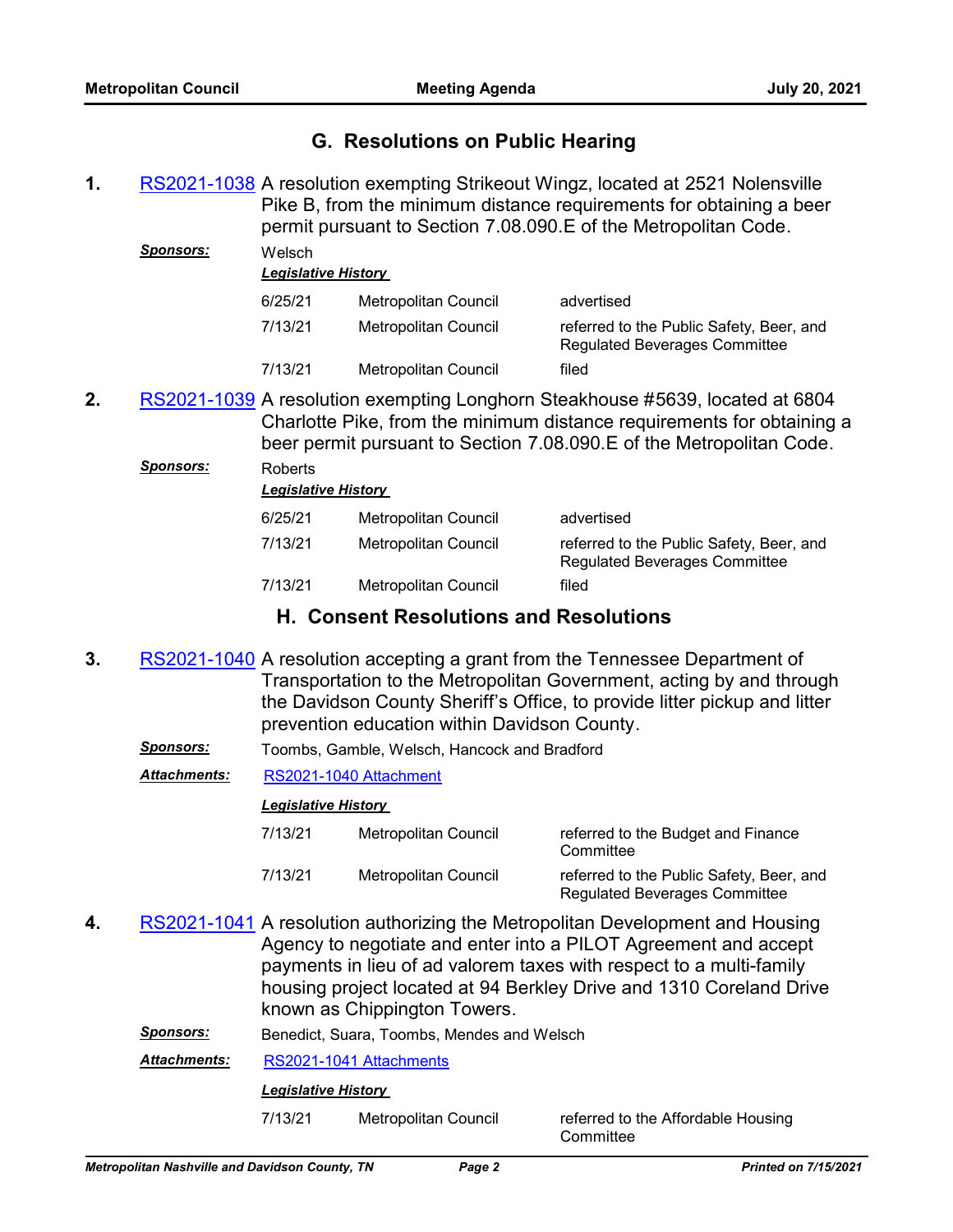| <b>Metropolitan Council</b> |                                                                                                                                                                                                                                                                       | <b>Meeting Agenda</b>      |                                                     |                                                                            | <b>July 20, 2021</b> |
|-----------------------------|-----------------------------------------------------------------------------------------------------------------------------------------------------------------------------------------------------------------------------------------------------------------------|----------------------------|-----------------------------------------------------|----------------------------------------------------------------------------|----------------------|
|                             |                                                                                                                                                                                                                                                                       | 7/13/21                    | Metropolitan Council                                | referred to the Budget and Finance<br>Committee                            |                      |
| 5.                          | RS2021-1042 A resolution to approve the Second Amendment to the Lease<br>Agreement between The Metropolitan Government of Nashville and<br>Davidson County and the State of Tennessee for operation of a medical<br>examiner's office (Proposal No. 2021M-019AG-001). |                            |                                                     |                                                                            |                      |
|                             | <b>Sponsors:</b>                                                                                                                                                                                                                                                      |                            | Parker, VanReece, Toombs, Taylor, Murphy and Welsch |                                                                            |                      |
|                             | <b>Attachments:</b>                                                                                                                                                                                                                                                   |                            | RS2021-1042 Attachments                             |                                                                            |                      |
|                             |                                                                                                                                                                                                                                                                       | <b>Legislative History</b> |                                                     |                                                                            |                      |
|                             |                                                                                                                                                                                                                                                                       | 6/2/21                     | <b>Planning Commission</b>                          | approved                                                                   |                      |
|                             |                                                                                                                                                                                                                                                                       | 7/13/21                    | Metropolitan Council                                | referred to the Budget and Finance<br>Committee                            |                      |
|                             |                                                                                                                                                                                                                                                                       | 7/13/21                    | Metropolitan Council                                | referred to the Health, Hospitals, and Social<br><b>Services Committee</b> |                      |
|                             |                                                                                                                                                                                                                                                                       | 7/13/21                    | Metropolitan Council                                | referred to the Planning, Zoning, and                                      |                      |

- 6. [RS2021-1043](http://nashville.legistar.com/gateway.aspx?m=l&id=/matter.aspx?key=13377) A resolution accepting a grant from the Tennessee Arts Commission to the Metropolitan Government, acting by and through the Metropolitan Arts Commission, for general operating support to expand, improve, and develop the arts in Tennessee.
	- *Sponsors:* Toombs and VanReece

*Attachments:* [RS2021-1043 Attachments](http://nashville.legistar.com/gateway.aspx?M=F&ID=9580e7f8-ec49-49f4-9ac4-8a370b7f04ef.pdf)

## *Legislative History*

| 7/13/21 | Metropolitan Council | referred to the Budget and Finance<br>Committee       |
|---------|----------------------|-------------------------------------------------------|
| 7/13/21 | Metropolitan Council | referred to the Parks, Library, and Arts<br>Committee |

Historical Committee

- 7. [RS2021-1044](http://nashville.legistar.com/gateway.aspx?m=l&id=/matter.aspx?key=13372) A resolution accepting a grant from the Tennessee Department of Health to the Metropolitan Government, acting by and through the Metropolitan Board of Health, to provide an array of programs and direct patient care services to meet the public health needs of Tennessee's citizens.
	- **Sponsors:** Toombs, Taylor and Welsch
	- *Attachments:* [RS2021-1044 Attachments](http://nashville.legistar.com/gateway.aspx?M=F&ID=a93abc66-65c1-40d2-8ef8-3ea2aed91856.pdf)

# *Legislative History*

7/13/21 Metropolitan Council referred to the Budget and Finance **Committee** 7/13/21 Metropolitan Council referred to the Health, Hospitals, and Social Services Committee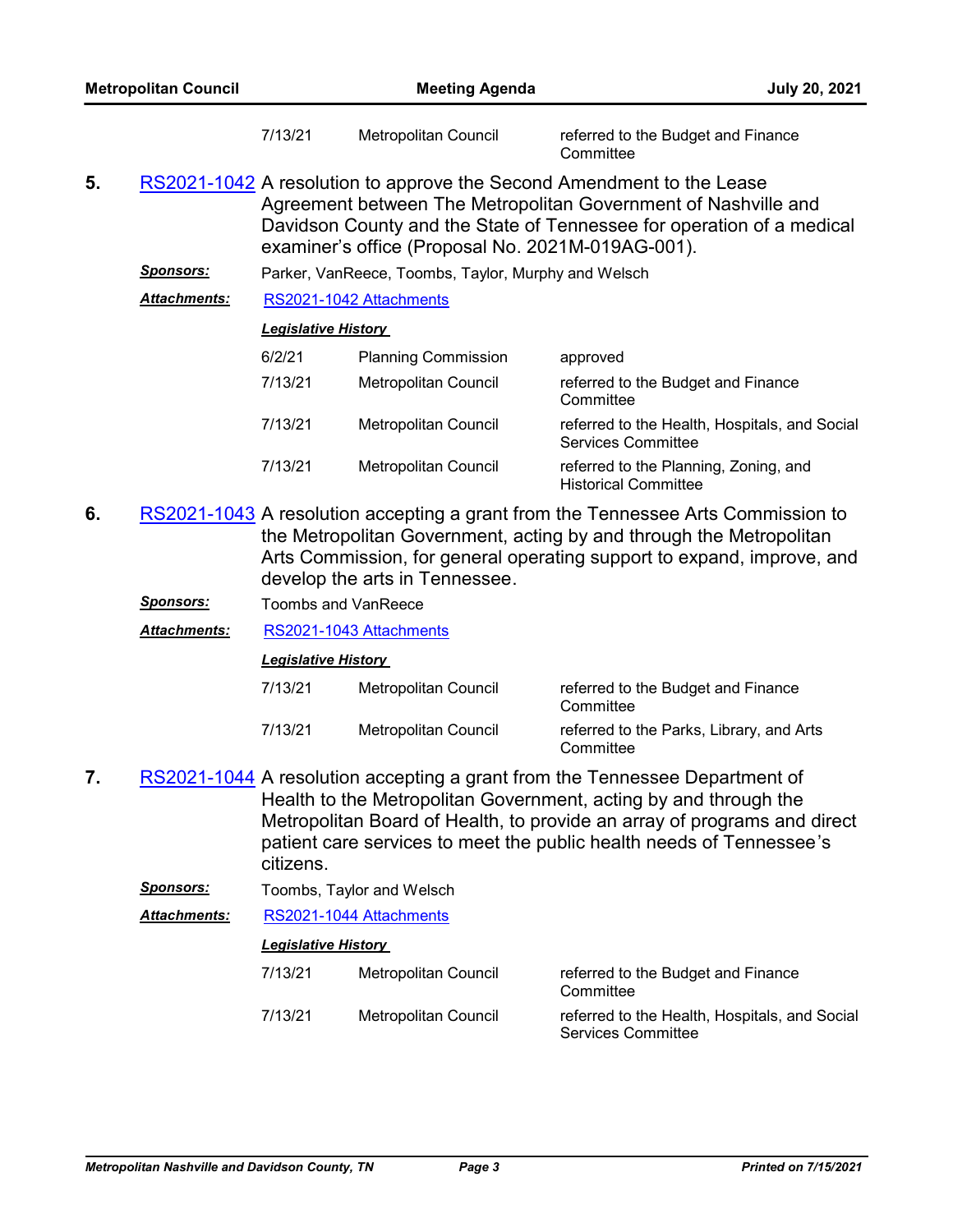| 8. |                     |                            |                                             | RS2021-1045 A resolution accepting a COVID-19 Health Disparities Among |
|----|---------------------|----------------------------|---------------------------------------------|------------------------------------------------------------------------|
|    |                     |                            |                                             | Populations grant from the Centers for Disease Control and Prevention  |
|    |                     |                            |                                             | to the Metropolitan Government, acting by and through the Metropolitan |
|    |                     |                            |                                             | Board of Health, to address COVID-19 related health disparities and    |
|    |                     |                            |                                             | expand capacity and services to prevent and control infection or       |
|    |                     |                            | transmission among underserved populations. |                                                                        |
|    | <b>Sponsors:</b>    |                            | Toombs, Taylor and Welsch                   |                                                                        |
|    | <b>Attachments:</b> |                            | RS2021-1045 Attachments                     |                                                                        |
|    |                     | <b>Legislative History</b> |                                             |                                                                        |
|    |                     | 7/13/21                    | Metropolitan Council                        | referred to the Budget and Finance<br>Committee                        |

- 7/13/21 Metropolitan Council referred to the Health, Hospitals, and Social Services Committee
- **9.** [RS2021-1046](http://nashville.legistar.com/gateway.aspx?m=l&id=/matter.aspx?key=13373) A resolution approving amendment three to a grant from the U.S. Environmental Protection Agency to the Metropolitan Government, acting by and through the Metropolitan Board of Health, for the ongoing collection of data on ambient air concentrations for fine particulate matter in Nashville, Tennessee.
	- *Sponsors:* Toombs, Taylor, Welsch, Hancock and Hurt
	- *Attachments:* [RS2021-1046 Attachments](http://nashville.legistar.com/gateway.aspx?M=F&ID=2ad2c4f1-a11b-434b-8a84-8cd543a0a773.pdf)

### *Legislative History*

| 7/13/21 | Metropolitan Council | referred to the Health, Hospitals, and Social<br><b>Services Committee</b> |
|---------|----------------------|----------------------------------------------------------------------------|
| 7/13/21 | Metropolitan Council | referred to the Budget and Finance<br>Committee                            |

- 10. [RS2021-1047](http://nashville.legistar.com/gateway.aspx?m=l&id=/matter.aspx?key=13375) A resolution approving amendment three to a grant from the Greater Nashville Regional Council to the Metropolitan Government, acting by and through the Metropolitan Social Services Commission, to provide Nutrition HCBS (Home and Community Based Services) to eligible seniors throughout Davidson County.
	- *Sponsors:* Toombs, Taylor, Suara and Welsch

*Attachments:* [RS2021-1047 Attachments](http://nashville.legistar.com/gateway.aspx?M=F&ID=5e042b92-34dc-4669-8b48-754939ae9e08.pdf)

| 7/13/21 | Metropolitan Council | referred to the Budget and Finance<br>Committee                            |
|---------|----------------------|----------------------------------------------------------------------------|
| 7/13/21 | Metropolitan Council | referred to the Health, Hospitals, and Social<br><b>Services Committee</b> |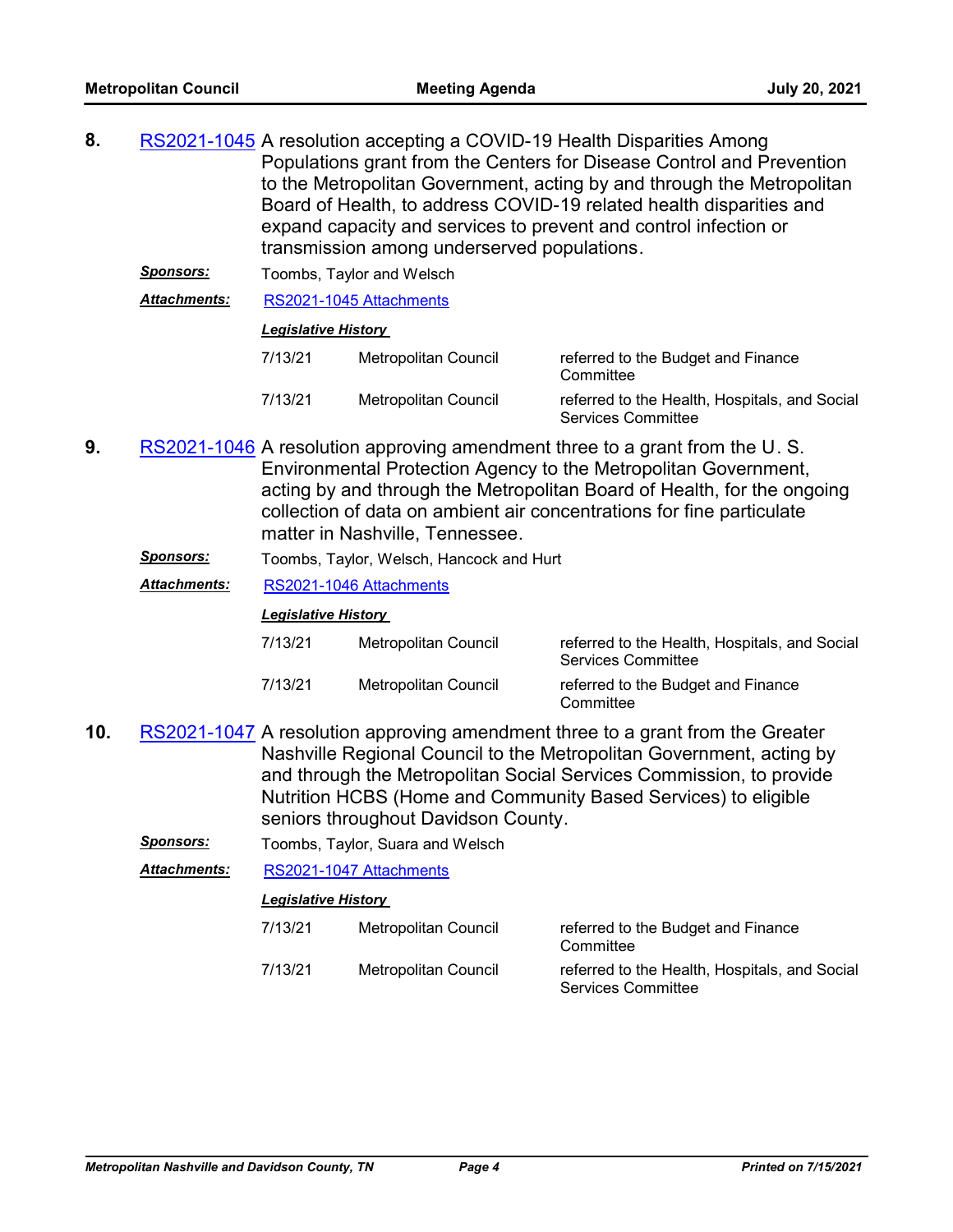- 11. [RS2021-1048](http://nashville.legistar.com/gateway.aspx?m=l&id=/matter.aspx?key=13378) A resolution approving amendment seven to a grant from the Greater Nashville Regional Council to the Metropolitan Government, acting by and through the Metropolitan Social Services Commission, to provide meals that meet RDA nutritional guidelines and transportation services to eligible seniors and handicapped residents.
	- **Sponsors:** Toombs, Taylor, Suara and Welsch

*Attachments:* [RS2021-1048 Attachments](http://nashville.legistar.com/gateway.aspx?M=F&ID=570abd6d-5097-465d-9c06-86f773ae9713.pdf)

### *Legislative History*

| 7/13/21 | Metropolitan Council | referred to the Budget and Finance<br>Committee                            |
|---------|----------------------|----------------------------------------------------------------------------|
| 7/13/21 | Metropolitan Council | referred to the Health, Hospitals, and Social<br><b>Services Committee</b> |

- 12. [RS2021-1049](http://nashville.legistar.com/gateway.aspx?m=l&id=/matter.aspx?key=13358) A resolution accepting a grant from the Tennessee State Library and Archives to the Metropolitan Government, acting by and through the Nashville Public Library, to provide funds to hire computer instructors to provide free technology training to the general public.
	- *Sponsors:* Toombs, VanReece, Welsch, Suara and Hancock
	- *Attachments:* [RS2021-1049 Attachments](http://nashville.legistar.com/gateway.aspx?M=F&ID=389f3732-b0d7-4d96-a368-4b32d723e432.pdf)

#### *Legislative History*

| 7/13/21 | Metropolitan Council | referred to the Budget and Finance<br>Committee       |
|---------|----------------------|-------------------------------------------------------|
| 7/13/21 | Metropolitan Council | referred to the Parks, Library, and Arts<br>Committee |

- 13. [RS2021-1050](http://nashville.legistar.com/gateway.aspx?m=l&id=/matter.aspx?key=13369) A resolution accepting a grant from the Tennessee State Library and Archives to the Metropolitan Government, acting by and through the Nashville Public Library, to target library materials to persons having difficulty using a library and to provide special services to children and the underserved.
	- **Sponsors:** Toombs, VanReece and Suara

*Attachments:* [RS2021-1050 Attachments](http://nashville.legistar.com/gateway.aspx?M=F&ID=349f8511-3595-4634-8e4d-ccbd47a20d63.pdf)

| 7/13/21 | Metropolitan Council | referred to the Budget and Finance<br>Committee       |
|---------|----------------------|-------------------------------------------------------|
| 7/13/21 | Metropolitan Council | referred to the Parks, Library, and Arts<br>Committee |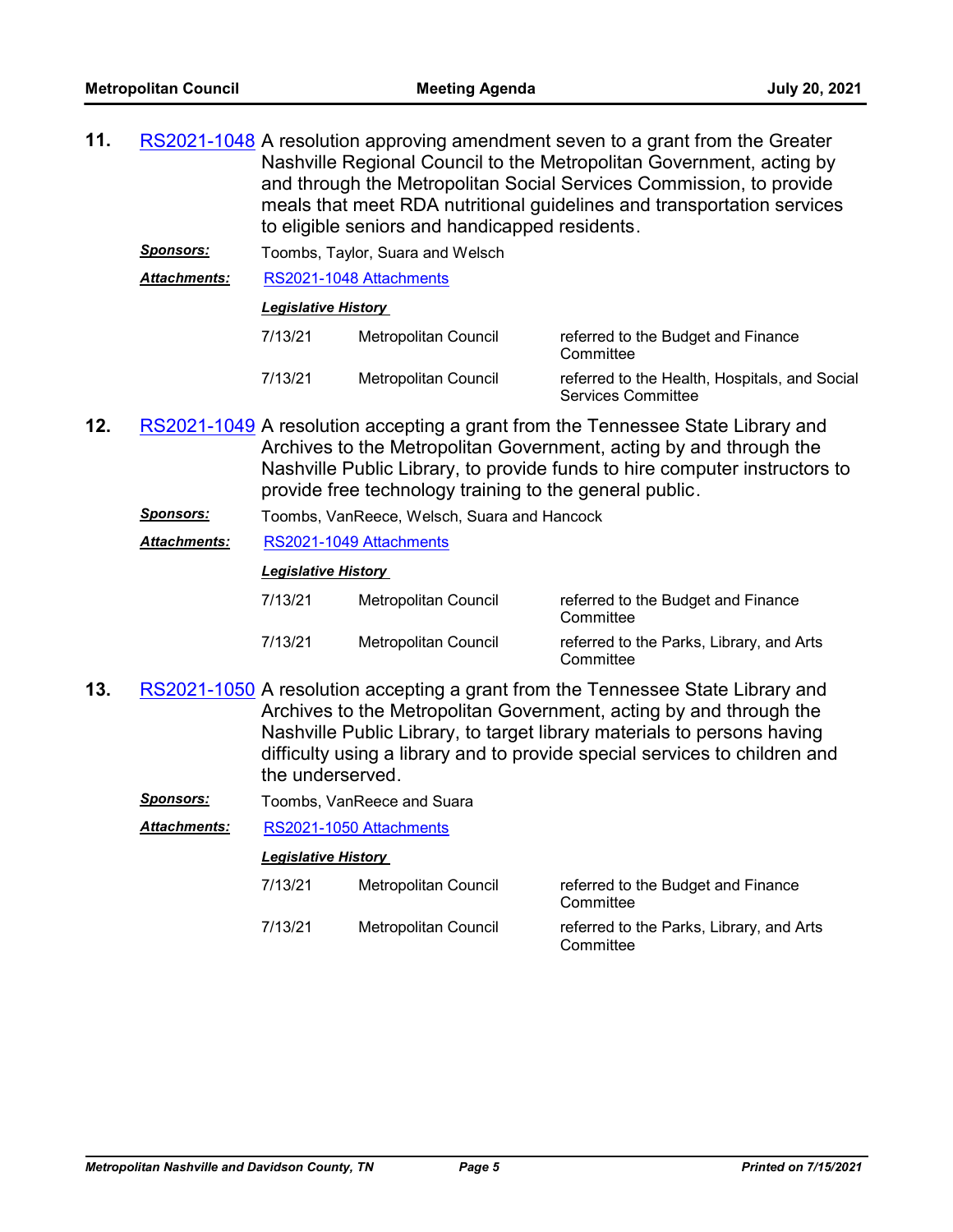**14.** [RS2021-1051](http://nashville.legistar.com/gateway.aspx?m=l&id=/matter.aspx?key=13370) A resolution accepting an in-kind grant from Creative Parks Nashville to the Metropolitan Government, acting by and through the Metropolitan Board of Parks and Recreation, for improvements to the Centennial Arts Center shed roof project. *Sponsors:* Taylor, Toombs and VanReece *Attachments:* [RS2021-1051 Attachments](http://nashville.legistar.com/gateway.aspx?M=F&ID=fa48a8f0-1646-4784-9ed0-c7f539328dca.pdf) *Legislative History* 

| 7/13/21 | Metropolitan Council | referred to the Budget and Finance<br>Committee       |
|---------|----------------------|-------------------------------------------------------|
| 7/13/21 | Metropolitan Council | referred to the Parks, Library, and Arts<br>Committee |

- **15.** [RS2021-1052](http://nashville.legistar.com/gateway.aspx?m=l&id=/matter.aspx?key=13376) A resolution approving amendment one to a grant from the Friends of Shelby Park & Bottoms to the Metropolitan Government, acting by and through the Metropolitan Board of Parks and Recreation, to provide various repair and construction improvements to Shelby Park and Bottoms.
	- *Sponsors:* Withers, Toombs and VanReece
	- *Attachments:* [RS2021-1052 Attachments](http://nashville.legistar.com/gateway.aspx?M=F&ID=c8b10e1f-b0e0-4c74-b5af-d44c3761da37.pdf)

#### *Legislative History*

| 7/13/21 | Metropolitan Council | referred to the Budget and Finance<br>Committee       |
|---------|----------------------|-------------------------------------------------------|
| 7/13/21 | Metropolitan Council | referred to the Parks, Library, and Arts<br>Committee |

16. [RS2021-1053](http://nashville.legistar.com/gateway.aspx?m=l&id=/matter.aspx?key=13357) A resolution authorizing the Metropolitan Department of Law to compromise and settle the civil rights and state law claims of Patrick Greve against Austin Bass in the amount of \$80,000.00, with said amount to be paid out of the Judgments and Losses Fund.

| <b>Toombs</b> |
|---------------|
|               |

*Attachments:* [RS2021-1053 Letter to Metro Clerk](http://nashville.legistar.com/gateway.aspx?M=F&ID=e951993d-68f1-4d05-a9c1-3cee6df1f7ca.PDF)

#### *Legislative History*

7/13/21 Metropolitan Council referred to the Budget and Finance

**Committee** 

- 17. [RS2021-1054](http://nashville.legistar.com/gateway.aspx?m=l&id=/matter.aspx?key=13368) A resolution approving an application for a DNA Capacity Enhancement for Backlog Reduction Grant from the U. S. Department of Justice to the Metropolitan Government, acting by and through the Metropolitan Nashville Police Department, to outsource sexual assault kits to private vendors for forensic case sample analysis to increase the efficiency and effectiveness of the Forensic Biology Unit.
	- *Sponsors:* Toombs, Gamble, Welsch and Suara

*Attachments:* [RS2021-1054 Attachments](http://nashville.legistar.com/gateway.aspx?M=F&ID=63bc22b3-e99d-46d2-a96a-328f42edb2a8.pdf)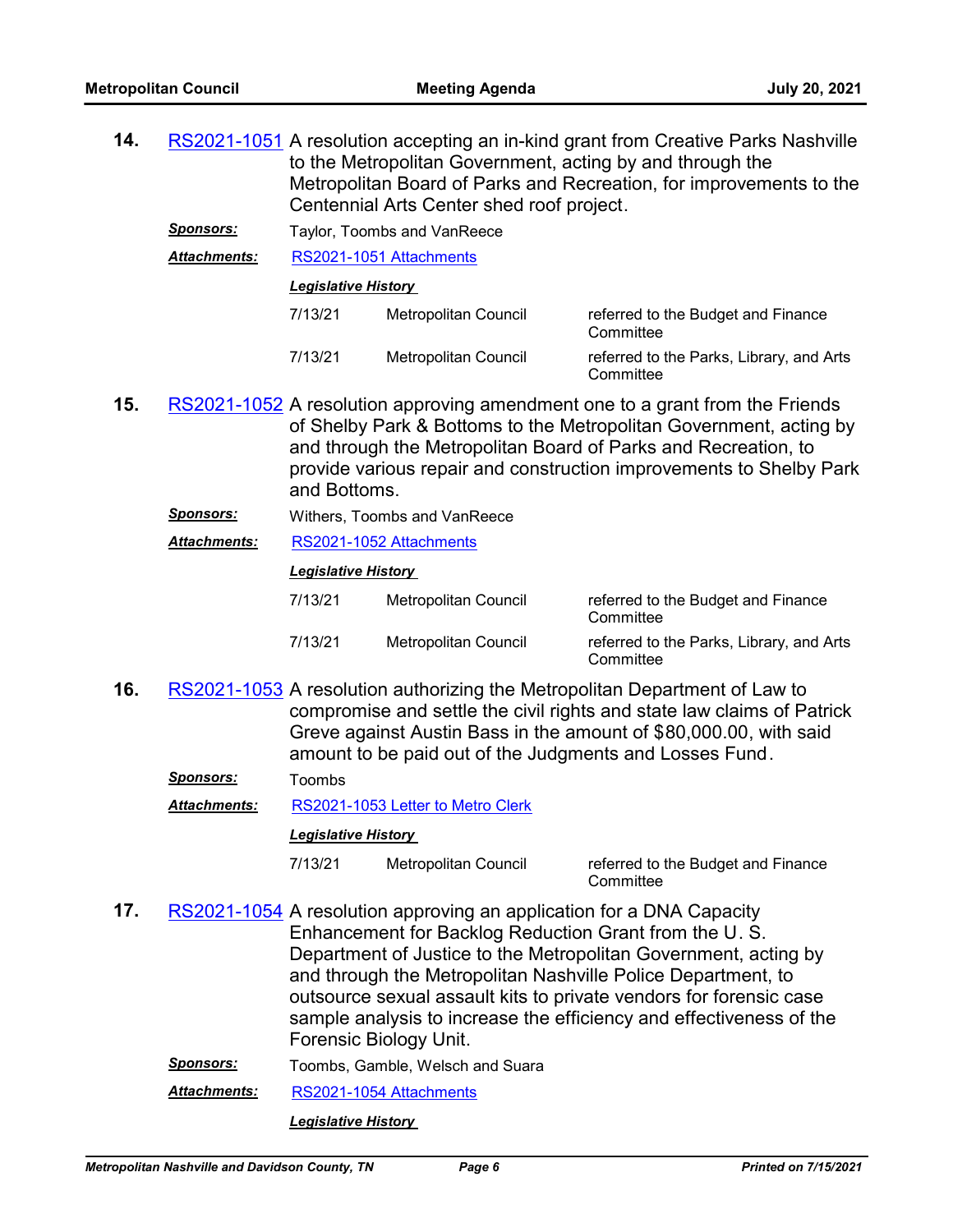- 18. [RS2021-1055](http://nashville.legistar.com/gateway.aspx?m=l&id=/matter.aspx?key=13351) A resolution approving an intergovernmental agreement by and between the State of Tennessee, Department of Transportation, and the Metropolitan Government of Nashville & Davidson County, acting by and between the Department of Public Works, for the acceptance of work in connection with the installation of separated bike lanes on Union Street from 2nd Avenue North to 1st Avenue North; Woodland Street from 1st Avenue North to South 11th Street; South 5th Street from Woodland Street to Davidson Street; South 10th Street from Woodland Street to Sevier Street; Fed. Project No. STP-M-9312(122), State Project No. 19LPLM-F3-166, PIN 128886.00. (Prop. No. 2021M-009AG-001)
	- *Sponsors:* Withers, OConnell, Toombs, Murphy and Nash
	- *Attachments:* [RS2021-1055 Attachments](http://nashville.legistar.com/gateway.aspx?M=F&ID=c032d789-8dee-4e18-b149-55304681b293.pdf)

## *Legislative History*

| 4/15/21 | <b>Planning Commission</b>  | approved                                                             |
|---------|-----------------------------|----------------------------------------------------------------------|
| 7/13/21 | Metropolitan Council        | referred to the Budget and Finance<br>Committee                      |
| 7/13/21 | <b>Metropolitan Council</b> | referred to the Planning, Zoning, and<br><b>Historical Committee</b> |
| 7/13/21 | <b>Metropolitan Council</b> | referred to the Public Works Committee                               |

- 19. [RS2021-1056](http://nashville.legistar.com/gateway.aspx?m=l&id=/matter.aspx?key=13353) A resolution approving an Intergovernmental Participation Agreement between the Metropolitan Government of Nashville and Davidson County, acting by and through the Department of Water and Sewerage Services, and the State of Tennessee, Department of General Services to provide improved public sanitary sewer service through the construction of an improved stormwater system. (Project No. SWGR 2018033055 and Proposal Number 2021M-020AG-001).
	- *Sponsors:* OConnell, Toombs, Murphy and Nash

*Attachments:* [RS2021-1056 Attachments](http://nashville.legistar.com/gateway.aspx?M=F&ID=8522812a-8fd0-46d0-a654-a5150f986da6.pdf)

| 6/28/21 | <b>Planning Commission</b> | approved                                                             |
|---------|----------------------------|----------------------------------------------------------------------|
| 7/13/21 | Metropolitan Council       | referred to the Budget and Finance<br>Committee                      |
| 7/13/21 | Metropolitan Council       | referred to the Planning, Zoning, and<br><b>Historical Committee</b> |
| 7/13/21 | Metropolitan Council       | referred to the Public Works Committee                               |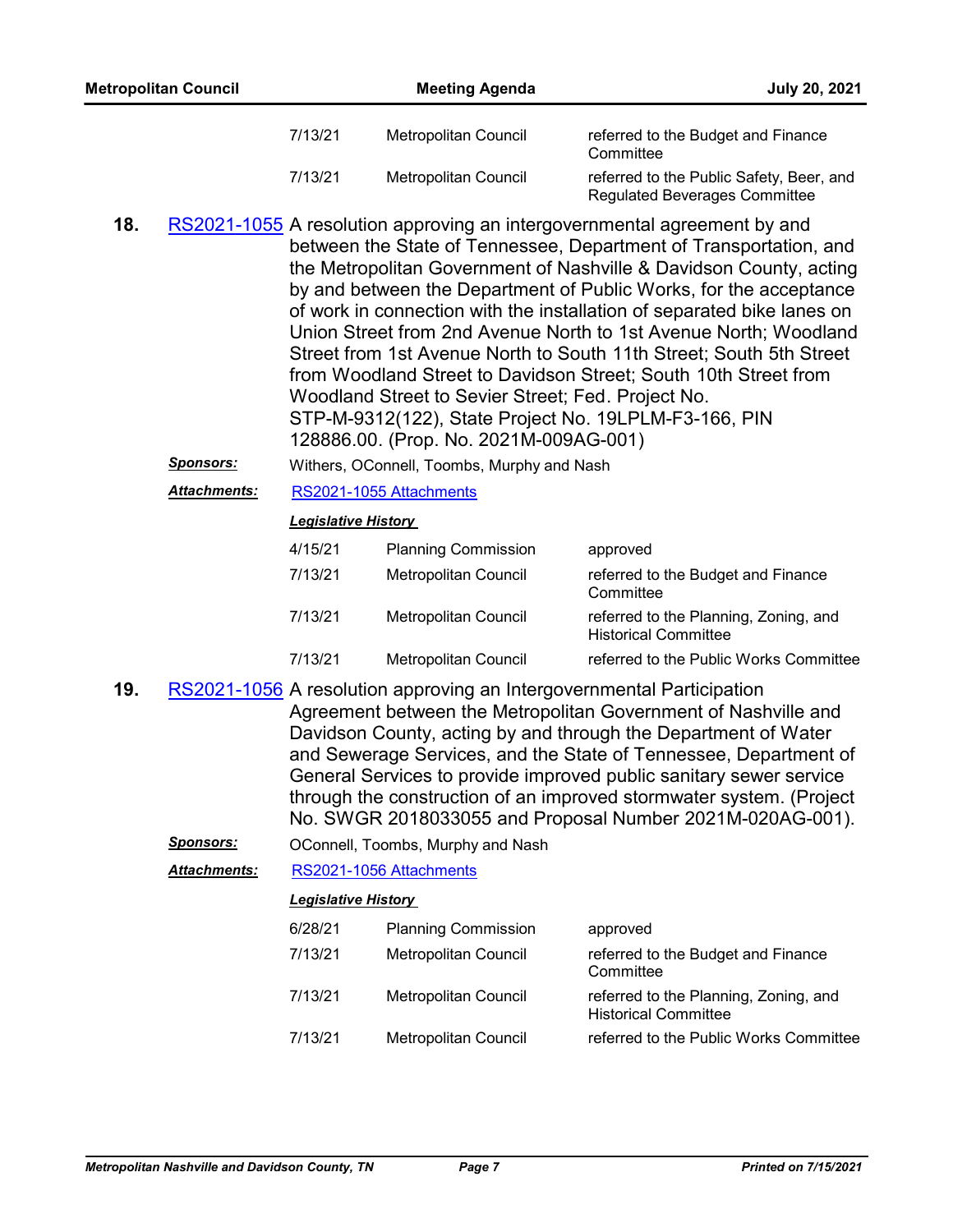| 20. | RS2021-1057 A resolution to amend Ordinance No. BL2018-1162 to authorize The<br>Metropolitan Government of Nashville and Davidson County to<br>modify the acceptance of public sewer mains, manholes and<br>easements, and update Map and Parcel information for now three<br>properties located at 1000 Bradburn Village Drive, 701 B Bradburn<br>Village Way, and Bradburn Village Circle (unnumbered), also known<br>as Bradburn Village Phase 4 (MWS Project Nos. 17-WL-208 and<br>17-SL-211 and Proposal No. 2018M-028ES-002.)<br><u>Sponsors:</u><br>Murphy and Nash |                            |                                                |                                                                                                                                                               |
|-----|----------------------------------------------------------------------------------------------------------------------------------------------------------------------------------------------------------------------------------------------------------------------------------------------------------------------------------------------------------------------------------------------------------------------------------------------------------------------------------------------------------------------------------------------------------------------------|----------------------------|------------------------------------------------|---------------------------------------------------------------------------------------------------------------------------------------------------------------|
|     | <u> Attachments:</u>                                                                                                                                                                                                                                                                                                                                                                                                                                                                                                                                                       |                            | RS2021-1057 Attachments                        |                                                                                                                                                               |
|     |                                                                                                                                                                                                                                                                                                                                                                                                                                                                                                                                                                            | <b>Legislative History</b> |                                                |                                                                                                                                                               |
|     |                                                                                                                                                                                                                                                                                                                                                                                                                                                                                                                                                                            | 6/28/21                    | <b>Planning Commission</b>                     | approved                                                                                                                                                      |
|     |                                                                                                                                                                                                                                                                                                                                                                                                                                                                                                                                                                            | 7/13/21                    | Metropolitan Council                           | referred to the Planning, Zoning, and<br><b>Historical Committee</b>                                                                                          |
|     |                                                                                                                                                                                                                                                                                                                                                                                                                                                                                                                                                                            | 7/13/21                    | Metropolitan Council                           | referred to the Public Works Committee                                                                                                                        |
| 21. |                                                                                                                                                                                                                                                                                                                                                                                                                                                                                                                                                                            |                            | <b>Tennessee State University President.</b>   | RS2021-1058 A resolution honoring the life of Dr. Frederick S. Humphries, former                                                                              |
|     | <u>Sponsors:</u>                                                                                                                                                                                                                                                                                                                                                                                                                                                                                                                                                           | Hurt                       |                                                |                                                                                                                                                               |
|     |                                                                                                                                                                                                                                                                                                                                                                                                                                                                                                                                                                            | <b>Legislative History</b> |                                                |                                                                                                                                                               |
|     |                                                                                                                                                                                                                                                                                                                                                                                                                                                                                                                                                                            | 7/13/21                    | Metropolitan Council                           | referred to the Rules, Confirmations,<br>and Public Elections Committee                                                                                       |
|     |                                                                                                                                                                                                                                                                                                                                                                                                                                                                                                                                                                            | 7/13/21                    | Metropolitan Council                           | filed                                                                                                                                                         |
| 22. |                                                                                                                                                                                                                                                                                                                                                                                                                                                                                                                                                                            |                            | Schools teacher Lyndell Edmondson.             | RS2021-1059 A resolution recognizing the retirement of Metro Nashville Public                                                                                 |
|     | <u>Sponsors:</u>                                                                                                                                                                                                                                                                                                                                                                                                                                                                                                                                                           | <b>Legislative History</b> | Henderson, Rutherford, Toombs, Hurt and Taylor | Suara, Syracuse, Sledge, Welsch, Hagar, Allen, Evans, Cash, Johnston, Nash,                                                                                   |
|     |                                                                                                                                                                                                                                                                                                                                                                                                                                                                                                                                                                            | 7/13/21                    | Metropolitan Council                           | referred to the Rules, Confirmations,<br>and Public Elections Committee                                                                                       |
|     |                                                                                                                                                                                                                                                                                                                                                                                                                                                                                                                                                                            | 7/13/21                    | Metropolitan Council                           | filed                                                                                                                                                         |
| 23. |                                                                                                                                                                                                                                                                                                                                                                                                                                                                                                                                                                            | and School.                |                                                | RS2021-1060 A resolution recognizing the 100th anniversary of Saint Ann Church                                                                                |
|     | <u>Sponsors:</u>                                                                                                                                                                                                                                                                                                                                                                                                                                                                                                                                                           | <b>Legislative History</b> | Murphy, Druffel and Mendes                     |                                                                                                                                                               |
|     |                                                                                                                                                                                                                                                                                                                                                                                                                                                                                                                                                                            | 7/13/21                    | Metropolitan Council                           | referred to the Rules, Confirmations,<br>and Public Elections Committee                                                                                       |
|     |                                                                                                                                                                                                                                                                                                                                                                                                                                                                                                                                                                            | 7/13/21                    | Metropolitan Council                           | filed                                                                                                                                                         |
| 24. |                                                                                                                                                                                                                                                                                                                                                                                                                                                                                                                                                                            |                            | the passage of Title IX.                       | RS2021-1061 A resolution celebrating and commemorating the 50th anniversary of                                                                                |
|     | <b>Sponsors:</b>                                                                                                                                                                                                                                                                                                                                                                                                                                                                                                                                                           |                            | Druffel, Mendes, Hall and Taylor               | VanReece, Allen, Johnston, Murphy, Suara, Welsch, Vercher, Benedict, Styles,<br>Hausser, Hancock, Sepulveda, Hurt, OConnell, Withers, Nash, Syracuse, Sledge, |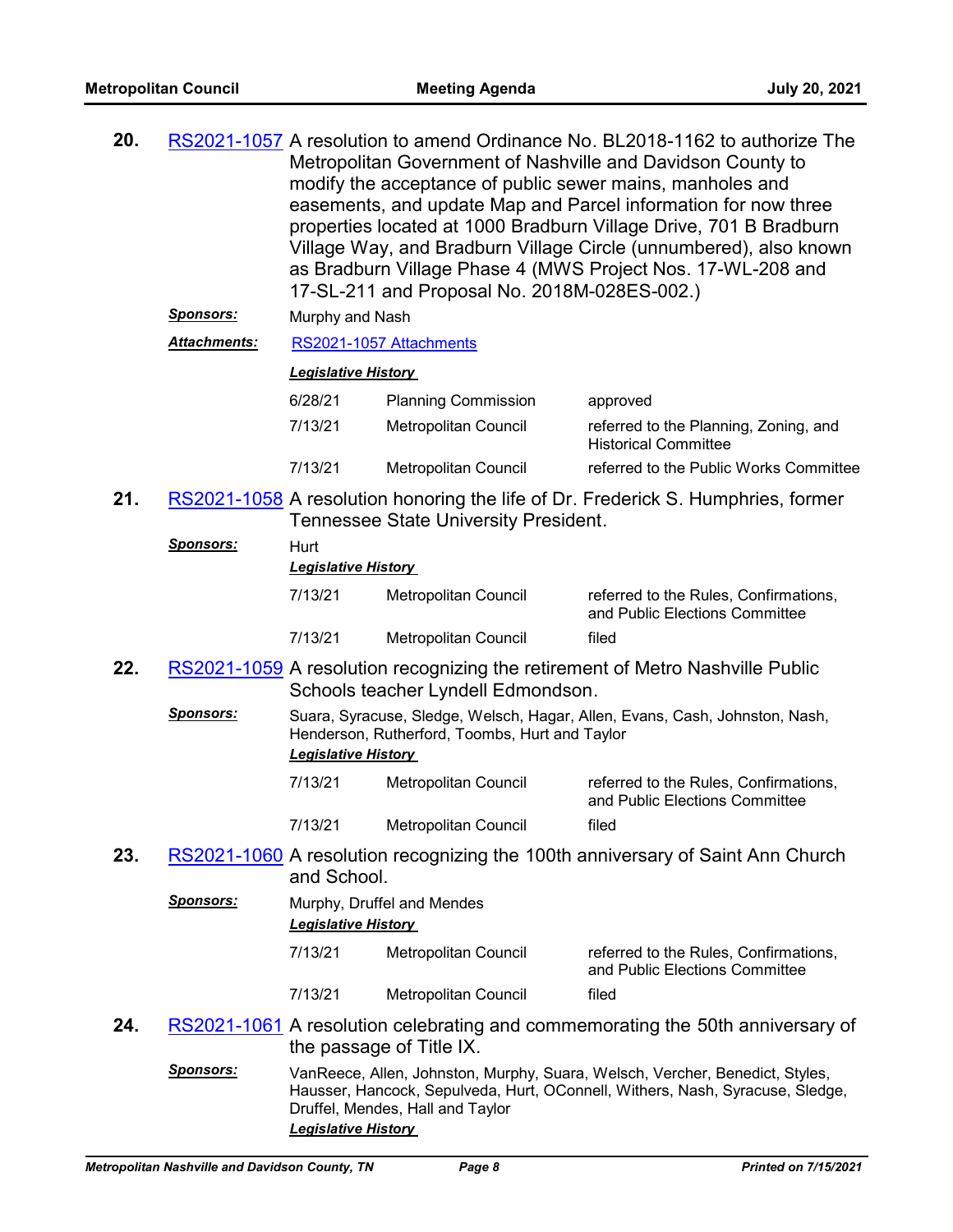|                                                                                                                                                                                                                                                                                                                                                   | <b>Metropolitan Council</b> |                                                            | <b>Meeting Agenda</b>                                     | <b>July 20, 2021</b>                                                                                                                                                                                                                                                                    |
|---------------------------------------------------------------------------------------------------------------------------------------------------------------------------------------------------------------------------------------------------------------------------------------------------------------------------------------------------|-----------------------------|------------------------------------------------------------|-----------------------------------------------------------|-----------------------------------------------------------------------------------------------------------------------------------------------------------------------------------------------------------------------------------------------------------------------------------------|
|                                                                                                                                                                                                                                                                                                                                                   |                             | 7/13/21                                                    | Metropolitan Council                                      | referred to the Rules, Confirmations,<br>and Public Elections Committee                                                                                                                                                                                                                 |
|                                                                                                                                                                                                                                                                                                                                                   |                             | 7/13/21                                                    | Metropolitan Council                                      | filed                                                                                                                                                                                                                                                                                   |
|                                                                                                                                                                                                                                                                                                                                                   |                             |                                                            | I. Bills on Introduction and First Reading                |                                                                                                                                                                                                                                                                                         |
| 25.                                                                                                                                                                                                                                                                                                                                               | BL2021-829                  |                                                            | for trees on the properties of certain Metro Departments. | An ordinance establishing tree protection and replacement procedures                                                                                                                                                                                                                    |
|                                                                                                                                                                                                                                                                                                                                                   | <u>Sponsors:</u>            | <b>Syracuse and Bradford</b><br><b>Legislative History</b> |                                                           |                                                                                                                                                                                                                                                                                         |
|                                                                                                                                                                                                                                                                                                                                                   |                             | 7/13/21                                                    | Metropolitan Council                                      | filed                                                                                                                                                                                                                                                                                   |
| 26.                                                                                                                                                                                                                                                                                                                                               | BL2021-830                  | Plan.                                                      |                                                           | An ordinance amending Title 3 of the Metropolitan Code to delete<br>obsolete provisions and add certain Department of Emergency<br>Communications employees to the Fire and Police Service Pension                                                                                      |
|                                                                                                                                                                                                                                                                                                                                                   | <u>Sponsors:</u>            |                                                            | Hurt, Toombs, Rutherford, Gamble and Hancock              |                                                                                                                                                                                                                                                                                         |
|                                                                                                                                                                                                                                                                                                                                                   | <b>Attachments:</b>         | BL2021-830 Attachment                                      |                                                           |                                                                                                                                                                                                                                                                                         |
| 27.<br>An ordinance amending Sections 6.28.030, 17.04.060, and 17.20.030 of<br>BL2021-831<br>the Metropolitan Code to amend the definition of "Short term rental<br>property (STRP)-Not owner-occupied" and to amend parking<br>requirements related to "Short term rental property (STRP)-Not<br>owner-occupied" (Proposal No. 2021Z-012TX-001). |                             |                                                            |                                                           |                                                                                                                                                                                                                                                                                         |
|                                                                                                                                                                                                                                                                                                                                                   | <u>Sponsors:</u>            | OConnell<br><b>Legislative History</b>                     |                                                           |                                                                                                                                                                                                                                                                                         |
|                                                                                                                                                                                                                                                                                                                                                   |                             | 7/13/21                                                    | Metropolitan Council                                      | filed                                                                                                                                                                                                                                                                                   |
|                                                                                                                                                                                                                                                                                                                                                   |                             | 7/13/21                                                    | Metropolitan Council                                      | referred to the Planning Commission                                                                                                                                                                                                                                                     |
| 28.                                                                                                                                                                                                                                                                                                                                               | BL2021-832                  | 2021Z-013TX-001).                                          |                                                           | An ordinance to amend various sections of Title 17 of the Metropolitan<br>Zoning Code to incentivize Inclusionary Housing with any residential<br>development that seeks additional development entitlements beyond<br>that permitted by the current base zoning district (Proposal No. |
|                                                                                                                                                                                                                                                                                                                                                   | <b>Sponsors:</b>            | Allen and OConnell                                         |                                                           |                                                                                                                                                                                                                                                                                         |
|                                                                                                                                                                                                                                                                                                                                                   | Attachments:                | BL2021-832                                                 |                                                           |                                                                                                                                                                                                                                                                                         |
|                                                                                                                                                                                                                                                                                                                                                   |                             | <b>Legislative History</b>                                 |                                                           |                                                                                                                                                                                                                                                                                         |
|                                                                                                                                                                                                                                                                                                                                                   |                             | 7/13/21                                                    | Metropolitan Council                                      | filed                                                                                                                                                                                                                                                                                   |
|                                                                                                                                                                                                                                                                                                                                                   |                             | 7/13/21                                                    | <b>Metropolitan Council</b>                               | referred to the Planning Commission                                                                                                                                                                                                                                                     |
| 29.                                                                                                                                                                                                                                                                                                                                               | BL2021-833                  |                                                            | County and Adkisson & Associates Architects, Inc.         | An ordinance approving the Fourth Amendment to an agreement<br>between The Metropolitan Government of Nashville and Davidson                                                                                                                                                            |
|                                                                                                                                                                                                                                                                                                                                                   | <b>Sponsors:</b>            |                                                            | Sledge, Toombs and Cash                                   |                                                                                                                                                                                                                                                                                         |
|                                                                                                                                                                                                                                                                                                                                                   | Attachments:                |                                                            | BL2021-833 Attachments                                    |                                                                                                                                                                                                                                                                                         |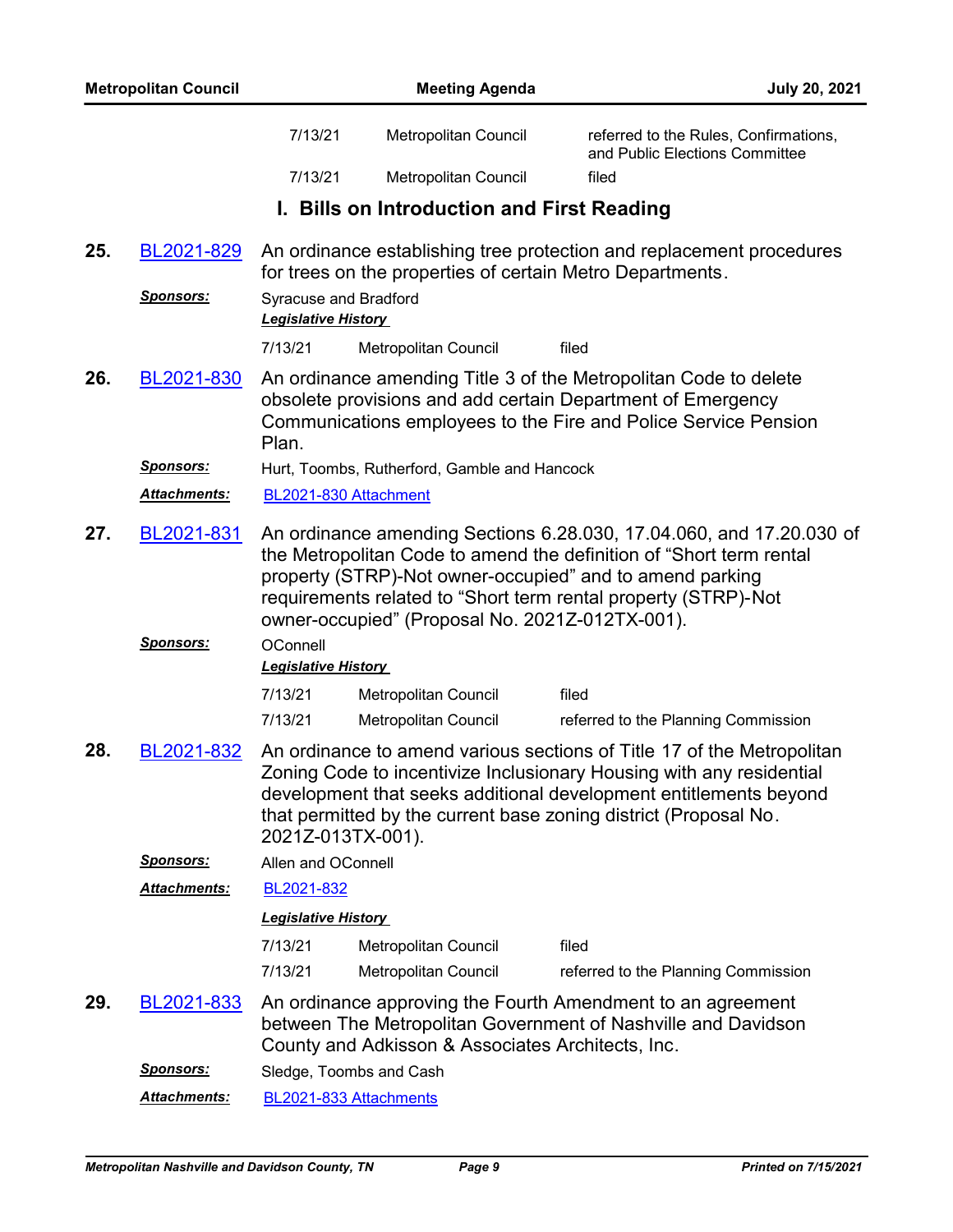| 30. | BL2021-834       | An ordinance approving an agreement between the Mental Health<br>Cooperative ("MHC"), and the Metropolitan Government of Nashville<br>and Davidson County, by and through the Metropolitan Nashville Police<br>Department ("MNPD"), for the purpose of ensuring the provision,<br>integration and coordination of behavioral health services for individuals<br>who are mutually served by both organizations. |  |  |  |
|-----|------------------|----------------------------------------------------------------------------------------------------------------------------------------------------------------------------------------------------------------------------------------------------------------------------------------------------------------------------------------------------------------------------------------------------------------|--|--|--|
|     | <u>Sponsors:</u> | Taylor, Gamble, Suara, Hurt and Welsch                                                                                                                                                                                                                                                                                                                                                                         |  |  |  |
|     | Attachments:     | BL2021-834 Agreement                                                                                                                                                                                                                                                                                                                                                                                           |  |  |  |
| 31. | BL2021-835       | An ordinance requiring the Metropolitan Department of Water and<br>Sewerage Services to study sewer infrastructure in Nashville and<br>Davidson County and to provide a report to the Metropolitan Council by<br>July 1, 2023.                                                                                                                                                                                 |  |  |  |
|     | <b>Sponsors:</b> | Hall, Evans, Hagar, Hausser, Swope, Toombs, Hurt and Taylor<br><b>Legislative History</b>                                                                                                                                                                                                                                                                                                                      |  |  |  |
|     |                  | 7/13/21<br>Metropolitan Council<br>filed                                                                                                                                                                                                                                                                                                                                                                       |  |  |  |
| 32. | BL2021-836       | An ordinance authorizing The Metropolitan Government of Nashville and<br>Davidson County to accept new sanitary sewer and water main, sanitary<br>sewer manholes, fire hydrant assemblies and easements, for three<br>properties located on Brick Church Pike and Dickerson Pike, also known<br>as Mulberry Downs Phase 3 (MWS Project Nos. 20-SL-215 and<br>20-WL-109 and Proposal No. 2021M-057ES-001).      |  |  |  |
|     | <b>Sponsors:</b> | Gamble, Murphy and Nash                                                                                                                                                                                                                                                                                                                                                                                        |  |  |  |
|     | Attachments:     | BL2021-836 Attachments                                                                                                                                                                                                                                                                                                                                                                                         |  |  |  |
|     |                  | <b>Legislative History</b>                                                                                                                                                                                                                                                                                                                                                                                     |  |  |  |
|     |                  | 6/28/21<br><b>Planning Commission</b><br>approved                                                                                                                                                                                                                                                                                                                                                              |  |  |  |
| 33. | BL2021-837       | An ordinance authorizing The Metropolitan Government of Nashville and<br>Davidson County to accept a new public water main and a fire hydrant<br>assembly, for property located at 3634 Central Pike (MWS Project No.<br>21-WL-58 and Proposal No. 2021M-054ES-001).                                                                                                                                           |  |  |  |
|     | <b>Sponsors:</b> | Rhoten, Murphy and Nash                                                                                                                                                                                                                                                                                                                                                                                        |  |  |  |
|     | Attachments:     | BL2021-837 Attachments                                                                                                                                                                                                                                                                                                                                                                                         |  |  |  |
|     |                  | <b>Legislative History</b>                                                                                                                                                                                                                                                                                                                                                                                     |  |  |  |
|     |                  | 6/28/21<br><b>Planning Commission</b><br>approved                                                                                                                                                                                                                                                                                                                                                              |  |  |  |
|     |                  |                                                                                                                                                                                                                                                                                                                                                                                                                |  |  |  |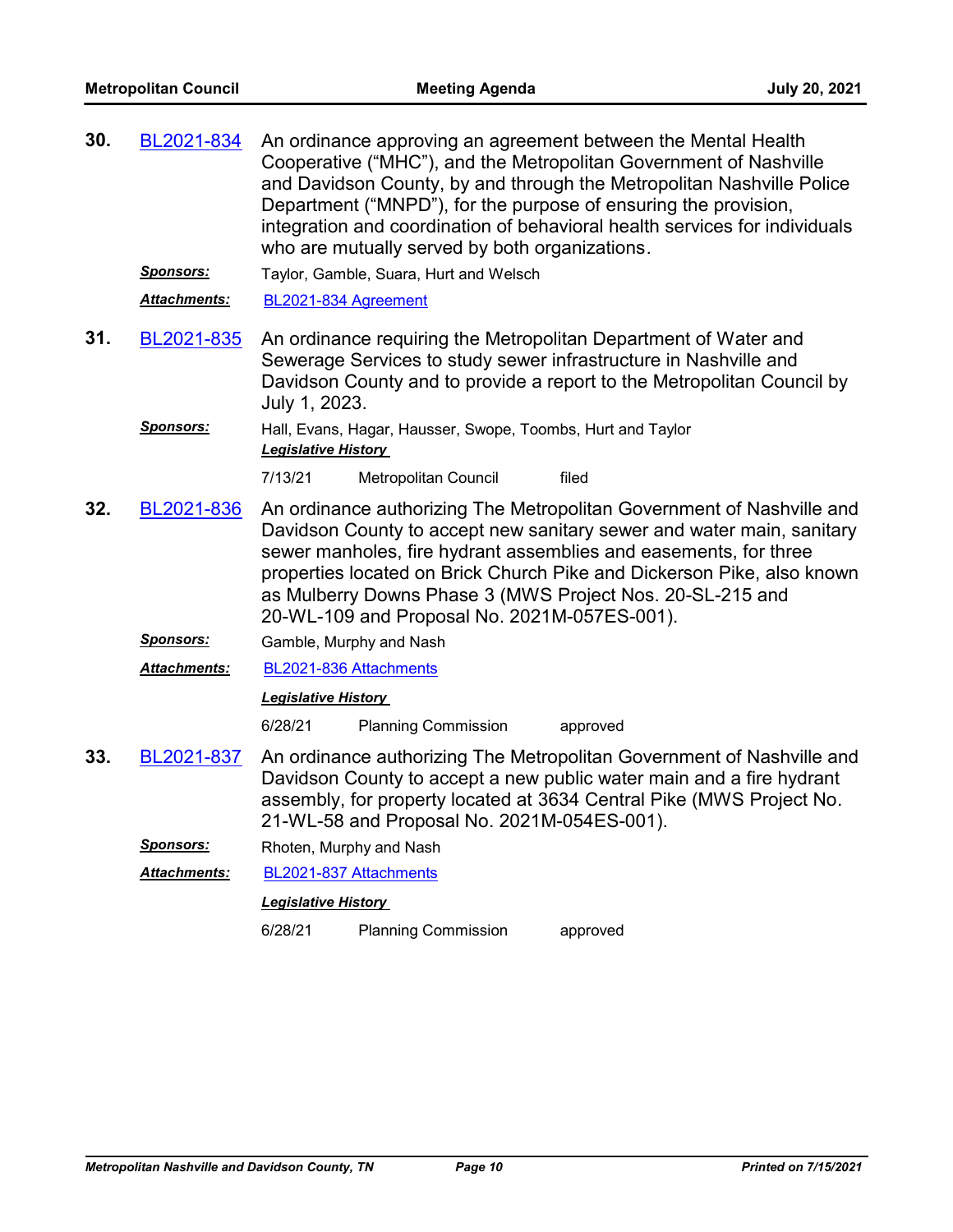| 34.                                                                                                                                                                                                                                                                                                                                                                                                        | BL2021-838          |                            | An ordinance authorizing The Metropolitan Government of Nashville and<br>Davidson County to abandon existing public sanitary sewer main and<br>easements, and to accept new sanitary sewer and water main, sanitary<br>sewer manholes, fire hydrant assemblies and easements, for property<br>located at 218 Maplewood Trace (MWS Project Nos. 21-SL-07 and<br>20-WL-03 and Proposal No. 2021M-055ES-001). |                                     |  |
|------------------------------------------------------------------------------------------------------------------------------------------------------------------------------------------------------------------------------------------------------------------------------------------------------------------------------------------------------------------------------------------------------------|---------------------|----------------------------|------------------------------------------------------------------------------------------------------------------------------------------------------------------------------------------------------------------------------------------------------------------------------------------------------------------------------------------------------------------------------------------------------------|-------------------------------------|--|
|                                                                                                                                                                                                                                                                                                                                                                                                            | Sponsors:           |                            | VanReece, Murphy and Nash                                                                                                                                                                                                                                                                                                                                                                                  |                                     |  |
|                                                                                                                                                                                                                                                                                                                                                                                                            | <b>Attachments:</b> | BL2021-838 Attachments     |                                                                                                                                                                                                                                                                                                                                                                                                            |                                     |  |
|                                                                                                                                                                                                                                                                                                                                                                                                            |                     | <b>Legislative History</b> |                                                                                                                                                                                                                                                                                                                                                                                                            |                                     |  |
|                                                                                                                                                                                                                                                                                                                                                                                                            |                     | 6/28/21                    | <b>Planning Commission</b>                                                                                                                                                                                                                                                                                                                                                                                 | approved                            |  |
| 35.<br>BL2021-839<br>An ordinance authorizing The Metropolitan Government of Nashville and<br>Davidson County to negotiate and accept permanent and temporary<br>easements for the Rayon Drive Stormwater Improvement Project for<br>eight properties located on Rayon Drive, Scenic View Road, and<br>Bridgeway Avenue, (Project No. 21-SWC-177 and Proposal No.<br>2021M-053ES-001).                     |                     |                            |                                                                                                                                                                                                                                                                                                                                                                                                            |                                     |  |
|                                                                                                                                                                                                                                                                                                                                                                                                            | Sponsors:           | Hagar, Murphy and Nash     |                                                                                                                                                                                                                                                                                                                                                                                                            |                                     |  |
|                                                                                                                                                                                                                                                                                                                                                                                                            | <b>Attachments:</b> | BL2021-839 Attachments     |                                                                                                                                                                                                                                                                                                                                                                                                            |                                     |  |
|                                                                                                                                                                                                                                                                                                                                                                                                            |                     | <b>Legislative History</b> |                                                                                                                                                                                                                                                                                                                                                                                                            |                                     |  |
|                                                                                                                                                                                                                                                                                                                                                                                                            |                     | 6/28/21                    | <b>Planning Commission</b>                                                                                                                                                                                                                                                                                                                                                                                 | approved                            |  |
| 36.<br>An ordinance to amend Title 17 of the Metropolitan Code of Laws, the<br>BL2021-840<br>Zoning Ordinance of The Metropolitan Government of Nashville and<br>Davidson County, by changing from RS5 to R6-A zoning on property<br>located at 706 26th Avenue North, approximately 175 feet north of<br>Clifton Avenue (0.22 acres), all of which is described herein (Proposal<br>No. 2018Z-068PR-002). |                     |                            |                                                                                                                                                                                                                                                                                                                                                                                                            |                                     |  |
|                                                                                                                                                                                                                                                                                                                                                                                                            | Sponsors:           | Taylor                     |                                                                                                                                                                                                                                                                                                                                                                                                            |                                     |  |
|                                                                                                                                                                                                                                                                                                                                                                                                            | <b>Attachments:</b> | <b>BL2021-840 Sketch</b>   |                                                                                                                                                                                                                                                                                                                                                                                                            |                                     |  |
|                                                                                                                                                                                                                                                                                                                                                                                                            |                     | <b>Legislative History</b> |                                                                                                                                                                                                                                                                                                                                                                                                            |                                     |  |
|                                                                                                                                                                                                                                                                                                                                                                                                            |                     | 7/13/21                    | Metropolitan Council                                                                                                                                                                                                                                                                                                                                                                                       | filed                               |  |
|                                                                                                                                                                                                                                                                                                                                                                                                            |                     | 7/13/21                    | Metropolitan Council                                                                                                                                                                                                                                                                                                                                                                                       | referred to the Planning Commission |  |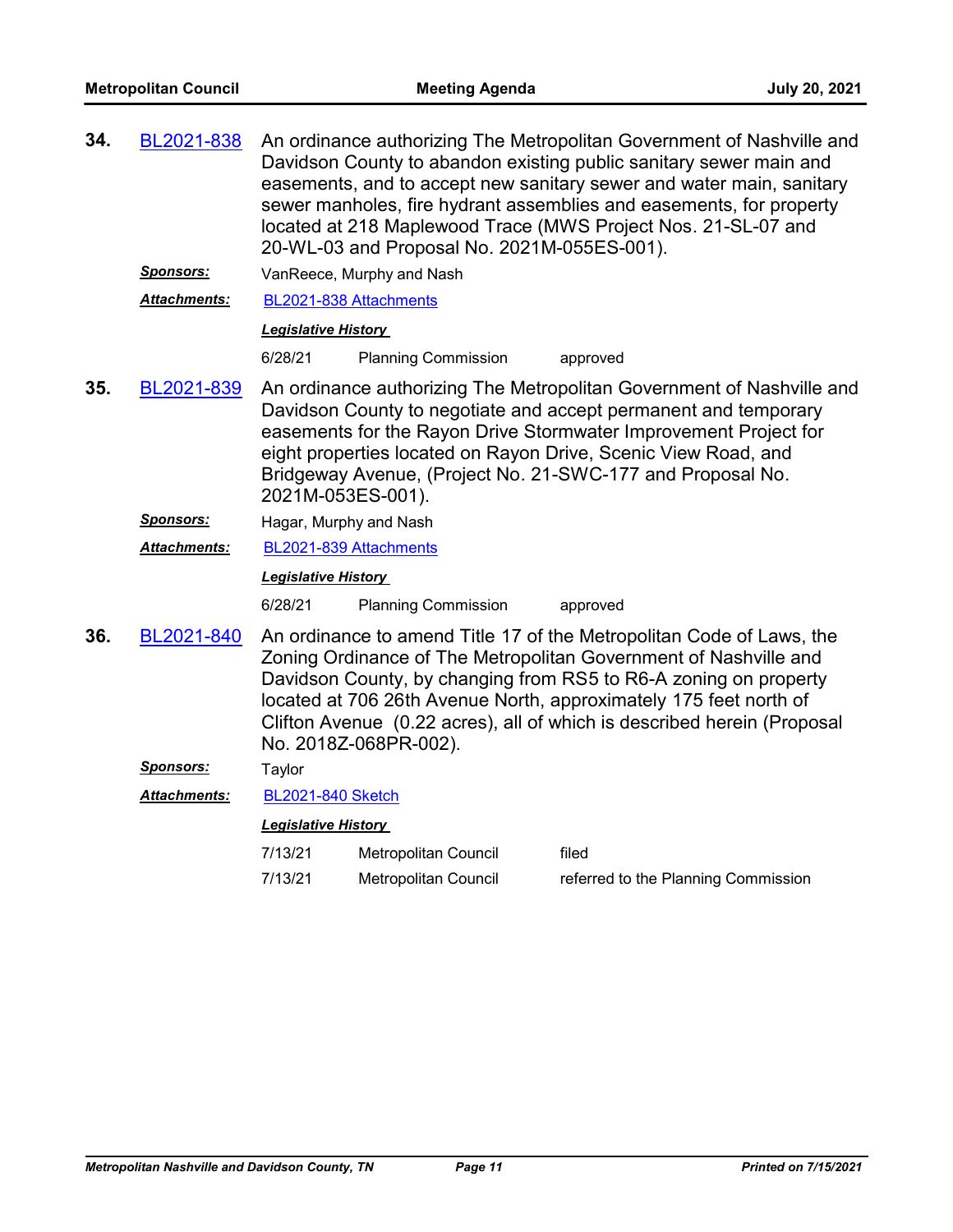# **J. Bills on Second Reading**

| 37. | BL2019-7  | An ordinance to amend Section 6.28.030 of the Metropolitan Code of<br>Laws regarding the existence of a Short Term Rental Property -<br>Owner-Occupied in a two-family zoning district (Proposal No.<br>2019Z-017TX-001). |                                                                                                                                                                                                                                                   |                                                                      |  |
|-----|-----------|---------------------------------------------------------------------------------------------------------------------------------------------------------------------------------------------------------------------------|---------------------------------------------------------------------------------------------------------------------------------------------------------------------------------------------------------------------------------------------------|----------------------------------------------------------------------|--|
|     | Sponsors: | OConnell<br><b>Legislative History</b>                                                                                                                                                                                    |                                                                                                                                                                                                                                                   |                                                                      |  |
|     |           | 10/1/19                                                                                                                                                                                                                   | Metropolitan Council<br>Second reading deferred to November 17, 2020                                                                                                                                                                              | passed on first reading                                              |  |
|     |           | 10/11/19                                                                                                                                                                                                                  | Metropolitan Council<br>2/14/20 advertised<br>3/13/20 advertised<br>4/10/20 advertised<br>6/12/20 advertised<br>8/7/20 advertised                                                                                                                 | advertised                                                           |  |
|     |           | 10/24/19                                                                                                                                                                                                                  | <b>Planning Commission</b><br>$(8-0)$                                                                                                                                                                                                             | approved                                                             |  |
|     |           | 11/5/19                                                                                                                                                                                                                   | Metropolitan Council<br>Public hearing deferred to March 5, 2020<br>Public hearing deferred to April 7, 2020<br>Public hearing deferred to May 5, 2020<br>Public hearing deferred to July 7, 2020<br>Public hearing deferred to September 1, 2020 | public hearing                                                       |  |
|     |           |                                                                                                                                                                                                                           | 9/1/20<br>Public hearing held                                                                                                                                                                                                                     | Second reading deferred to November 17, 2020                         |  |
|     |           | 11/17/20                                                                                                                                                                                                                  | <b>Metropolitan Council</b>                                                                                                                                                                                                                       | substituted                                                          |  |
|     |           | 11/17/20                                                                                                                                                                                                                  | Metropolitan Council<br>July 6, 2021                                                                                                                                                                                                              | deferred to                                                          |  |
|     |           | 6/29/21                                                                                                                                                                                                                   | Metropolitan Council<br>11/17/20 recommended for deferral as substituted<br>7/6/21<br>recommended for deferral                                                                                                                                    | referred to the Codes, Fair, and Farmers<br><b>Market Committee</b>  |  |
|     |           | 6/29/21                                                                                                                                                                                                                   | Metropolitan Council<br>11/17/20 recommended for deferral as substituted<br>7/6/21<br>recommended for deferral                                                                                                                                    | referred to the Planning, Zoning, and<br><b>Historical Committee</b> |  |
|     |           | 7/6/21                                                                                                                                                                                                                    | Metropolitan Council                                                                                                                                                                                                                              | deferred                                                             |  |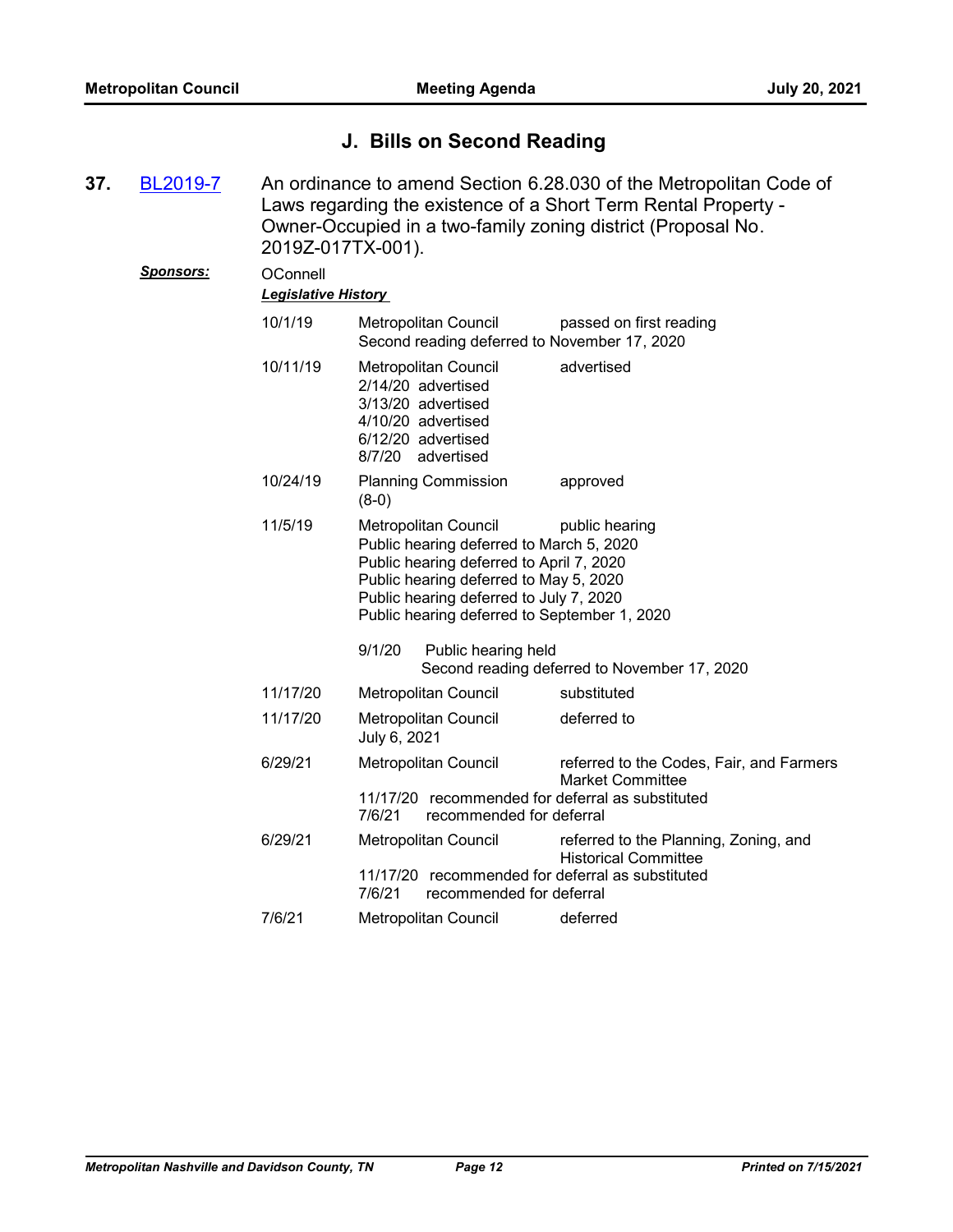| 38. | BL2021-654          | An ordinance to amend Title 17 of the Metropolitan Code of Laws, the<br>Zoning Ordinance of The Metropolitan Government of Nashville and<br>Davidson County, by changing from RM2 to RS40 property located at<br>6000 Rivervalley Drive, at the southeast corner of Rivervalley Drive and<br>Newsom Station Road and located within a Planned Unit Development<br>Overlay (58.48 acres), all of which is described herein (Proposal No.<br>2021Z-026PR-001).                           |                                                                                                                                                                          |                                                                                                                                |
|-----|---------------------|----------------------------------------------------------------------------------------------------------------------------------------------------------------------------------------------------------------------------------------------------------------------------------------------------------------------------------------------------------------------------------------------------------------------------------------------------------------------------------------|--------------------------------------------------------------------------------------------------------------------------------------------------------------------------|--------------------------------------------------------------------------------------------------------------------------------|
|     | <u>Sponsors:</u>    | Rosenberg                                                                                                                                                                                                                                                                                                                                                                                                                                                                              |                                                                                                                                                                          |                                                                                                                                |
|     | <b>Attachments:</b> | <b>BL2021-654 Sketch</b>                                                                                                                                                                                                                                                                                                                                                                                                                                                               |                                                                                                                                                                          |                                                                                                                                |
|     |                     | <b>Legislative History</b>                                                                                                                                                                                                                                                                                                                                                                                                                                                             |                                                                                                                                                                          |                                                                                                                                |
|     |                     | 2/9/21                                                                                                                                                                                                                                                                                                                                                                                                                                                                                 | Metropolitan Council                                                                                                                                                     | filed                                                                                                                          |
|     |                     | 2/16/21                                                                                                                                                                                                                                                                                                                                                                                                                                                                                | <b>Metropolitan Council</b>                                                                                                                                              | passed on first reading                                                                                                        |
|     |                     | 3/5/21                                                                                                                                                                                                                                                                                                                                                                                                                                                                                 | Metropolitan Council                                                                                                                                                     | advertised                                                                                                                     |
|     |                     | 3/25/21                                                                                                                                                                                                                                                                                                                                                                                                                                                                                | <b>Planning Commission</b><br>$(6-1)$                                                                                                                                    | disapproved                                                                                                                    |
|     |                     | 4/6/21                                                                                                                                                                                                                                                                                                                                                                                                                                                                                 | Metropolitan Council<br>4/6/21 public hearing held; second reading deferred                                                                                              | public hearing                                                                                                                 |
|     |                     | 4/6/21                                                                                                                                                                                                                                                                                                                                                                                                                                                                                 | Metropolitan Council<br>Second reading deferred to April 20, 2021                                                                                                        | deferred                                                                                                                       |
|     |                     | 4/13/21                                                                                                                                                                                                                                                                                                                                                                                                                                                                                | Metropolitan Council<br>4/19/21 recommended for deferral<br>5/3/21<br>recommended for deferral<br>6/1/21<br>recommended for deferral<br>6/14/21 recommended for deferral | referred to the Planning, Zoning, and<br><b>Historical Committee</b><br>5/17/21 recommended for deferral at request of sponsor |
|     |                     | 4/20/21                                                                                                                                                                                                                                                                                                                                                                                                                                                                                | 7/6/21<br>recommended for deferral<br>Metropolitan Council                                                                                                               | deferred                                                                                                                       |
|     |                     | 5/4/21                                                                                                                                                                                                                                                                                                                                                                                                                                                                                 | Metropolitan Council                                                                                                                                                     | deferred                                                                                                                       |
|     |                     | 5/18/21                                                                                                                                                                                                                                                                                                                                                                                                                                                                                | Metropolitan Council                                                                                                                                                     | deferred                                                                                                                       |
|     |                     | 6/1/21                                                                                                                                                                                                                                                                                                                                                                                                                                                                                 | Metropolitan Council                                                                                                                                                     | deferred                                                                                                                       |
|     |                     | 6/15/21                                                                                                                                                                                                                                                                                                                                                                                                                                                                                | Metropolitan Council                                                                                                                                                     | deferred                                                                                                                       |
|     |                     | 7/6/21                                                                                                                                                                                                                                                                                                                                                                                                                                                                                 | Metropolitan Council                                                                                                                                                     | deferred                                                                                                                       |
| 39. | BL2021-655          | An ordinance to amend Title 17 of the Metropolitan Code of Laws, the<br>Zoning Ordinance of The Metropolitan Government of Nashville and<br>Davidson County, by canceling a portion of the Riverwalk Planned Unit<br>Development district located at 6000 Rivervalley Drive, at the southeast<br>corner of Rivervalley Drive and Newsom Station Road, (58.48 acres),<br>approved for 61 multi-family dwelling units, all of which is described<br>herein (Proposal No. 2000P-003-003). |                                                                                                                                                                          |                                                                                                                                |
|     | Sponsors:           | Rosenberg                                                                                                                                                                                                                                                                                                                                                                                                                                                                              |                                                                                                                                                                          |                                                                                                                                |
|     | <b>Attachments:</b> | <b>BL2021-655 Sketch</b>                                                                                                                                                                                                                                                                                                                                                                                                                                                               |                                                                                                                                                                          |                                                                                                                                |
|     |                     | <b>Legislative History</b>                                                                                                                                                                                                                                                                                                                                                                                                                                                             |                                                                                                                                                                          |                                                                                                                                |
|     |                     | 2/9/21                                                                                                                                                                                                                                                                                                                                                                                                                                                                                 | Metropolitan Council                                                                                                                                                     | filed                                                                                                                          |
|     |                     |                                                                                                                                                                                                                                                                                                                                                                                                                                                                                        |                                                                                                                                                                          |                                                                                                                                |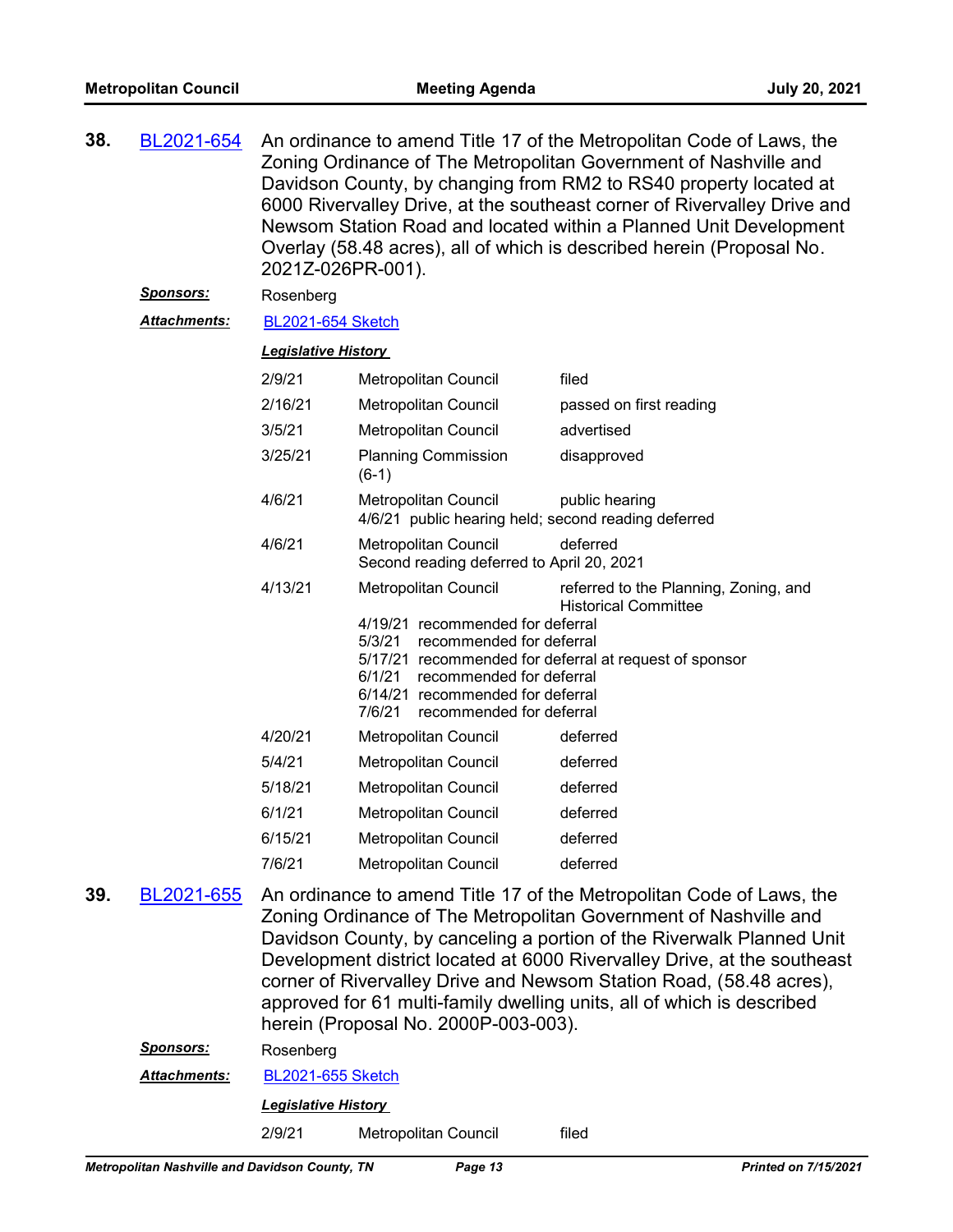| <b>Metropolitan Council</b> |                  |                                                                        | <b>Meeting Agenda</b>                                                                                                                                                                                                                                                                                                                                          | <b>July 20, 2021</b>                                                                                                                                                                                                                                                      |  |
|-----------------------------|------------------|------------------------------------------------------------------------|----------------------------------------------------------------------------------------------------------------------------------------------------------------------------------------------------------------------------------------------------------------------------------------------------------------------------------------------------------------|---------------------------------------------------------------------------------------------------------------------------------------------------------------------------------------------------------------------------------------------------------------------------|--|
|                             |                  | 2/16/21                                                                | Metropolitan Council                                                                                                                                                                                                                                                                                                                                           | passed on first reading                                                                                                                                                                                                                                                   |  |
|                             |                  | 3/5/21                                                                 | Metropolitan Council                                                                                                                                                                                                                                                                                                                                           | advertised                                                                                                                                                                                                                                                                |  |
|                             |                  | 3/25/21                                                                | <b>Planning Commission</b><br>$(6-1)$                                                                                                                                                                                                                                                                                                                          | disapproved                                                                                                                                                                                                                                                               |  |
|                             |                  | 4/6/21                                                                 | Metropolitan Council                                                                                                                                                                                                                                                                                                                                           | public hearing<br>4/6/21 public hearing held; second reading deferred                                                                                                                                                                                                     |  |
|                             |                  | 4/6/21                                                                 | Metropolitan Council<br>Second reading deferred to April 20, 2021                                                                                                                                                                                                                                                                                              | deferred                                                                                                                                                                                                                                                                  |  |
| 40.                         | BL2021-792       | 4/13/21<br>4/20/21<br>5/4/21<br>5/18/21<br>6/1/21<br>6/15/21<br>7/6/21 | Metropolitan Council<br>4/19/21 recommended for deferral<br>5/3/21<br>recommended for deferral<br>6/1/21<br>recommended for deferral<br>6/14/21 recommended for deferral<br>7/6/21<br>recommended for deferral<br>Metropolitan Council<br>Metropolitan Council<br>Metropolitan Council<br>Metropolitan Council<br>Metropolitan Council<br>Metropolitan Council | referred to the Planning, Zoning, and<br><b>Historical Committee</b><br>5/17/21 recommended for deferral at request of sponsor<br>deferred<br>deferred<br>deferred<br>deferred<br>deferred<br>deferred<br>An ordinance amending Chapter 2.136 of the Metropolitan Code to |  |
|                             |                  |                                                                        | affordability in Nashville and Davidson County.                                                                                                                                                                                                                                                                                                                | require the Planning Department to provide periodic reports regarding<br>the Metropolitan Government's efforts to address the issue of housing                                                                                                                            |  |
|                             | <u>Sponsors:</u> | <b>Leaislative History</b>                                             | Allen, Bradford and Porterfield                                                                                                                                                                                                                                                                                                                                |                                                                                                                                                                                                                                                                           |  |
|                             |                  | 6/29/21                                                                | <b>Metropolitan Council</b>                                                                                                                                                                                                                                                                                                                                    | filed                                                                                                                                                                                                                                                                     |  |
|                             |                  | 7/6/21                                                                 | Metropolitan Council                                                                                                                                                                                                                                                                                                                                           | referred to the Planning, Zoning, and<br><b>Historical Committee</b>                                                                                                                                                                                                      |  |
|                             |                  | 7/6/21                                                                 | Metropolitan Council                                                                                                                                                                                                                                                                                                                                           | referred to the Affordable Housing<br>Committee                                                                                                                                                                                                                           |  |
|                             |                  | 7/6/21                                                                 | Metropolitan Council                                                                                                                                                                                                                                                                                                                                           | passed on first reading                                                                                                                                                                                                                                                   |  |
| 41.                         | BL2021-793       |                                                                        | with certain public right of way encroachments.                                                                                                                                                                                                                                                                                                                | An ordinance amending Section 13.08.030 of the Metropolitan Code<br>with respect to liability insurance coverage requirements in connection                                                                                                                               |  |
|                             | <b>Sponsors:</b> | Withers<br><b>Legislative History</b>                                  |                                                                                                                                                                                                                                                                                                                                                                |                                                                                                                                                                                                                                                                           |  |
|                             |                  | 6/29/21                                                                | Metropolitan Council                                                                                                                                                                                                                                                                                                                                           | filed                                                                                                                                                                                                                                                                     |  |
|                             |                  | 7/6/21                                                                 | Metropolitan Council                                                                                                                                                                                                                                                                                                                                           | referred to the Public Works Committee                                                                                                                                                                                                                                    |  |
|                             |                  | 7/6/21                                                                 | Metropolitan Council                                                                                                                                                                                                                                                                                                                                           | referred to the Budget and Finance<br>Committee                                                                                                                                                                                                                           |  |

7/6/21 Metropolitan Council passed on first reading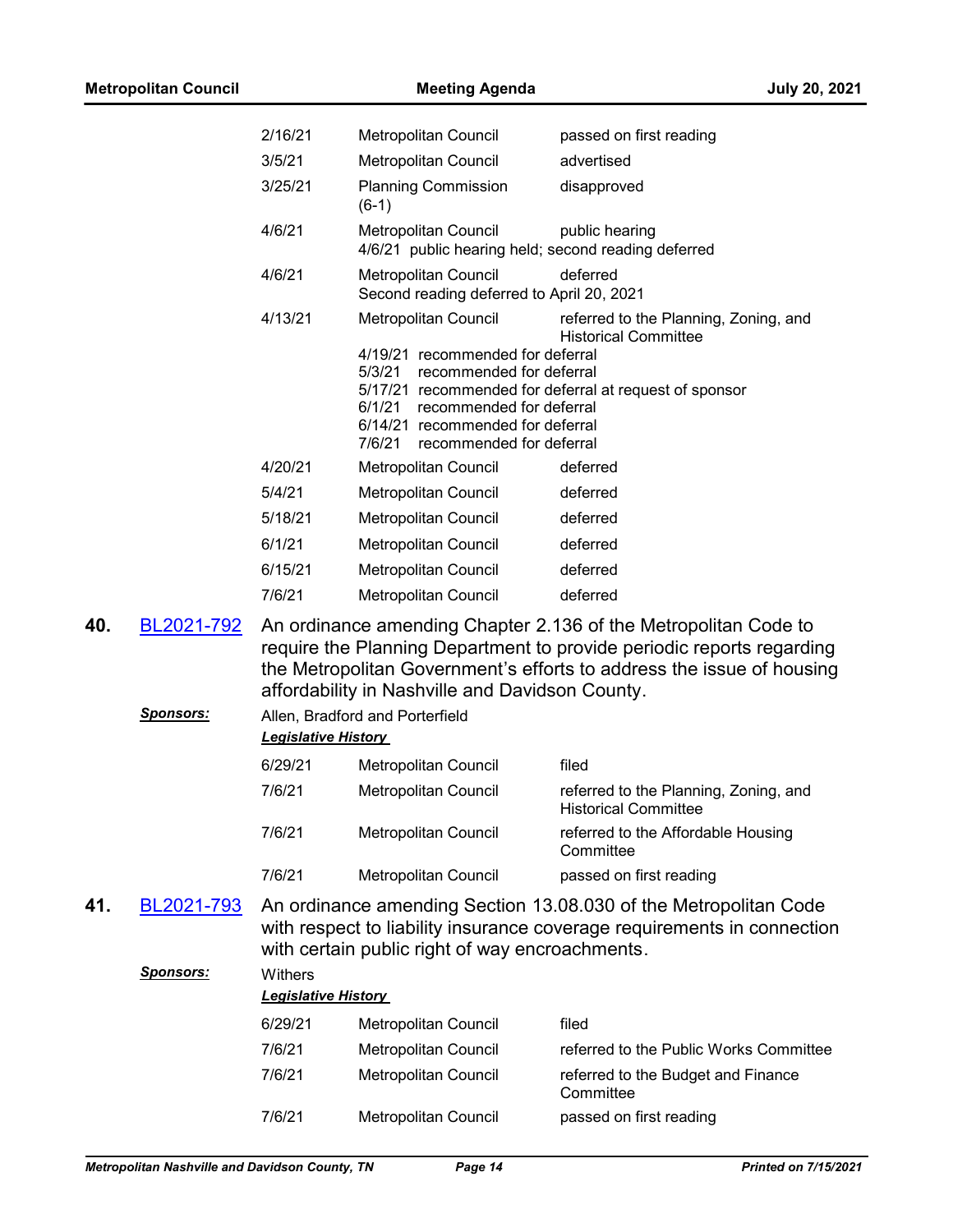| 42.                                                                                                                                                                                                             | BL2021-794<br><b>Sponsors:</b>                                                                                                                                                                                                                   | An ordinance amending Metropolitan Code of Laws Section 15.44.050,<br>Waters Diverted from Public Sewerage, by deleting subsection E. Green<br>Roofs.<br>Nash                                                                                                                                                              |                                         |                                                                                |
|-----------------------------------------------------------------------------------------------------------------------------------------------------------------------------------------------------------------|--------------------------------------------------------------------------------------------------------------------------------------------------------------------------------------------------------------------------------------------------|----------------------------------------------------------------------------------------------------------------------------------------------------------------------------------------------------------------------------------------------------------------------------------------------------------------------------|-----------------------------------------|--------------------------------------------------------------------------------|
|                                                                                                                                                                                                                 |                                                                                                                                                                                                                                                  | <b>Legislative History</b>                                                                                                                                                                                                                                                                                                 |                                         |                                                                                |
|                                                                                                                                                                                                                 |                                                                                                                                                                                                                                                  | 7/6/21                                                                                                                                                                                                                                                                                                                     | <b>Metropolitan Council</b>             | referred to the Public Works Committee                                         |
|                                                                                                                                                                                                                 |                                                                                                                                                                                                                                                  | 7/6/21                                                                                                                                                                                                                                                                                                                     | Metropolitan Council                    | passed on first reading                                                        |
| 43.<br>An ordinance to amend Section 16.24.330 of the Metropolitan Code<br>BL2021-795<br>pertaining to intermodal containers on residential property.<br>Sponsors:<br>Porterfield<br><b>Legislative History</b> |                                                                                                                                                                                                                                                  |                                                                                                                                                                                                                                                                                                                            |                                         |                                                                                |
|                                                                                                                                                                                                                 |                                                                                                                                                                                                                                                  | 6/29/21                                                                                                                                                                                                                                                                                                                    | Metropolitan Council                    | filed                                                                          |
|                                                                                                                                                                                                                 |                                                                                                                                                                                                                                                  | 7/6/21                                                                                                                                                                                                                                                                                                                     | Metropolitan Council                    | referred to the Codes, Fair, and Farmers<br><b>Market Committee</b>            |
|                                                                                                                                                                                                                 |                                                                                                                                                                                                                                                  | 7/6/21                                                                                                                                                                                                                                                                                                                     | Metropolitan Council                    | passed on first reading                                                        |
| 44.                                                                                                                                                                                                             | BL2021-799<br>An ordinance authorizing the granting of temporary construction<br>easements to Piedmont Natural Gas Company, INC. ("Piedmont") on a<br>parcel or property owned by the Metropolitan Government (Proposal No.<br>2021M-013ES-001). |                                                                                                                                                                                                                                                                                                                            |                                         |                                                                                |
|                                                                                                                                                                                                                 | <b>Sponsors:</b>                                                                                                                                                                                                                                 |                                                                                                                                                                                                                                                                                                                            | Henderson, Porterfield, Murphy and Nash |                                                                                |
|                                                                                                                                                                                                                 | Attachments:                                                                                                                                                                                                                                     | <b>BL2021-799 Exhibit</b>                                                                                                                                                                                                                                                                                                  |                                         |                                                                                |
|                                                                                                                                                                                                                 |                                                                                                                                                                                                                                                  | <b>Legislative History</b>                                                                                                                                                                                                                                                                                                 |                                         |                                                                                |
|                                                                                                                                                                                                                 |                                                                                                                                                                                                                                                  | 2/19/21                                                                                                                                                                                                                                                                                                                    | <b>Planning Commission</b>              | approved                                                                       |
|                                                                                                                                                                                                                 |                                                                                                                                                                                                                                                  | 7/6/21                                                                                                                                                                                                                                                                                                                     | Metropolitan Council                    | referred to the Budget and Finance<br>Committee                                |
|                                                                                                                                                                                                                 |                                                                                                                                                                                                                                                  | 7/6/21                                                                                                                                                                                                                                                                                                                     | <b>Metropolitan Council</b>             | referred to the Planning, Zoning, and<br><b>Historical Committee</b>           |
|                                                                                                                                                                                                                 |                                                                                                                                                                                                                                                  | 7/6/21                                                                                                                                                                                                                                                                                                                     | Metropolitan Council                    | referred to the Public Works Committee                                         |
|                                                                                                                                                                                                                 |                                                                                                                                                                                                                                                  | 7/6/21                                                                                                                                                                                                                                                                                                                     | Metropolitan Council                    | passed on first reading                                                        |
| 45.                                                                                                                                                                                                             | BL2021-800<br><u>Sponsors:</u>                                                                                                                                                                                                                   | An ordinance readopting the Code of The Metropolitan Government of<br>Nashville and Davidson County, Tennessee, prepared by Municipal<br>Code Corporation including supplemental and replacement pages<br>thereof, containing certain ordinances of a general and permanent<br>nature enacted on or before March 22, 2021. |                                         |                                                                                |
|                                                                                                                                                                                                                 |                                                                                                                                                                                                                                                  | Johnston<br><b>Legislative History</b>                                                                                                                                                                                                                                                                                     |                                         |                                                                                |
|                                                                                                                                                                                                                 |                                                                                                                                                                                                                                                  | 7/6/21                                                                                                                                                                                                                                                                                                                     | Metropolitan Council                    | referred to the Rules, Confirmations, and<br><b>Public Elections Committee</b> |
|                                                                                                                                                                                                                 |                                                                                                                                                                                                                                                  | 7/6/21                                                                                                                                                                                                                                                                                                                     | Metropolitan Council                    | passed on first reading                                                        |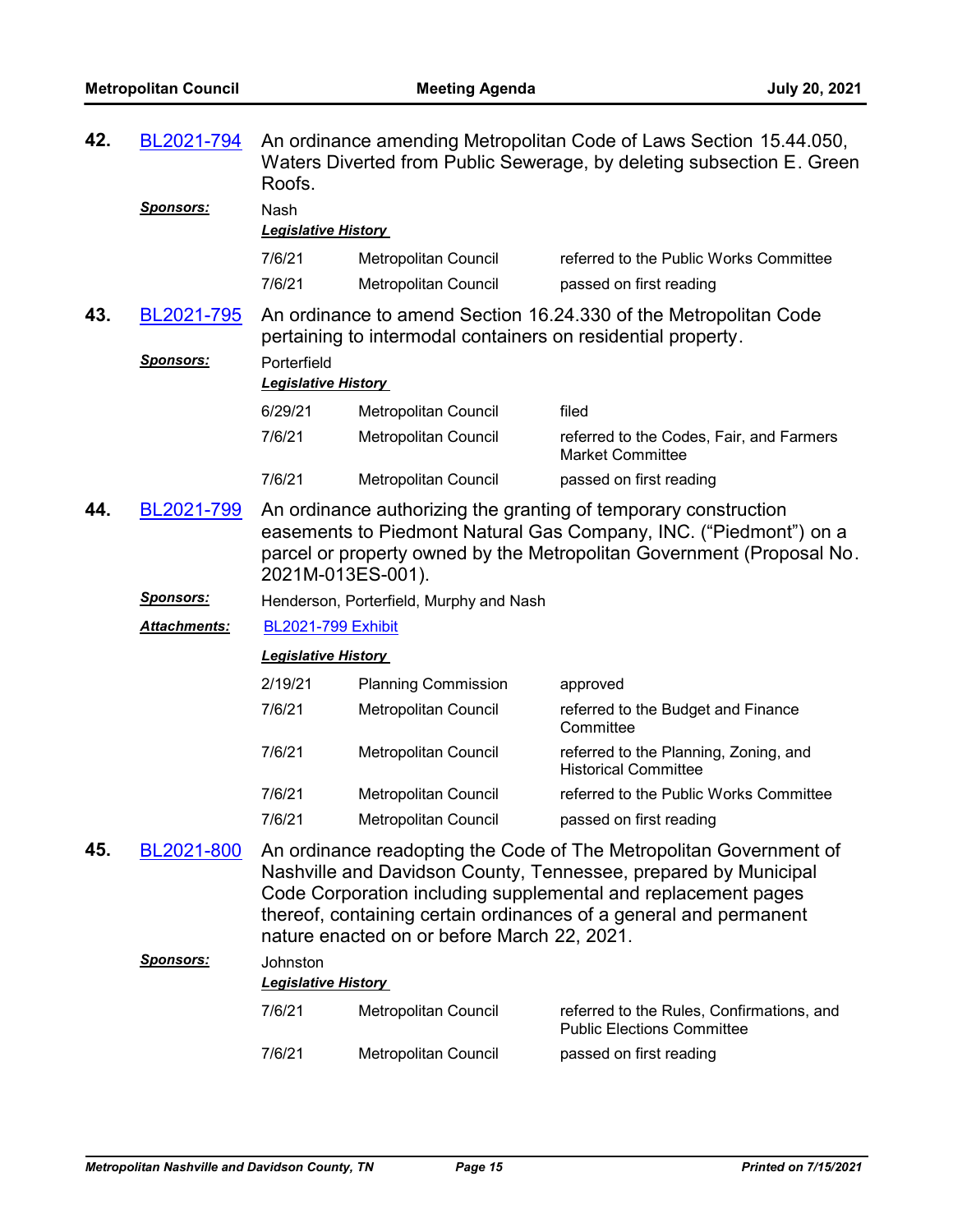| 46. | BL2021-801          | An ordinance to amend the Geographic Information Systems Street and<br>Alley Centerline Layer for the Metropolitan Government of Nashville and<br>Davidson County by abandoning a portion of Hamilton Avenue<br>right-of-way adjacent to Map 10506026400. (Proposal Number<br>2021M-007AB-001). |                                          |                                                                          |  |  |
|-----|---------------------|-------------------------------------------------------------------------------------------------------------------------------------------------------------------------------------------------------------------------------------------------------------------------------------------------|------------------------------------------|--------------------------------------------------------------------------|--|--|
|     | <b>Sponsors:</b>    |                                                                                                                                                                                                                                                                                                 | Sledge, Murphy, Nash and OConnell        |                                                                          |  |  |
|     | <b>Attachments:</b> | BL2021-801 Attachments                                                                                                                                                                                                                                                                          |                                          |                                                                          |  |  |
|     |                     | <b>Legislative History</b>                                                                                                                                                                                                                                                                      |                                          |                                                                          |  |  |
|     |                     | 5/24/21                                                                                                                                                                                                                                                                                         | <b>Planning Commission</b>               | approved                                                                 |  |  |
|     |                     | 6/14/21                                                                                                                                                                                                                                                                                         | <b>Traffic and Parking</b><br>Commission | approved                                                                 |  |  |
|     |                     | 7/6/21                                                                                                                                                                                                                                                                                          | <b>Metropolitan Council</b>              | referred to the Planning, Zoning, and<br><b>Historical Committee</b>     |  |  |
|     |                     | 7/6/21                                                                                                                                                                                                                                                                                          | <b>Metropolitan Council</b>              | referred to the Public Works Committee                                   |  |  |
|     |                     | 7/6/21                                                                                                                                                                                                                                                                                          | <b>Metropolitan Council</b>              | referred to the Traffic, Parking, and<br><b>Transportation Committee</b> |  |  |
|     |                     | 7/6/21                                                                                                                                                                                                                                                                                          | <b>Metropolitan Council</b>              | passed on first reading                                                  |  |  |

- An ordinance authorizing The Metropolitan Government of Nashville and Davidson County to abandon existing public sanitary sewer main, sanitary sewer manhole and easements, and to accept new sanitary sewer main, sanitary sewer manholes and easements, for two properties located at 6001 and 6003 B Obrien Avenue, (MWS Project No. 20-SL-302 and Proposal No. 2021M-047ES-001). **47.** [BL2021-802](http://nashville.legistar.com/gateway.aspx?m=l&id=/matter.aspx?key=2406)
	- **Sponsors:** Roberts, Murphy and Nash

*Attachments:* [BL2021-802 Attachments](http://nashville.legistar.com/gateway.aspx?M=F&ID=2dde0f0f-f768-464c-a669-dbb9a88b102f.pdf)

| 6/2/21 | <b>Planning Commission</b>  | approved                                                             |
|--------|-----------------------------|----------------------------------------------------------------------|
| 7/6/21 | <b>Metropolitan Council</b> | referred to the Planning, Zoning, and<br><b>Historical Committee</b> |
| 7/6/21 | Metropolitan Council        | referred to the Public Works Committee                               |
| 7/6/21 | <b>Metropolitan Council</b> | passed on first reading                                              |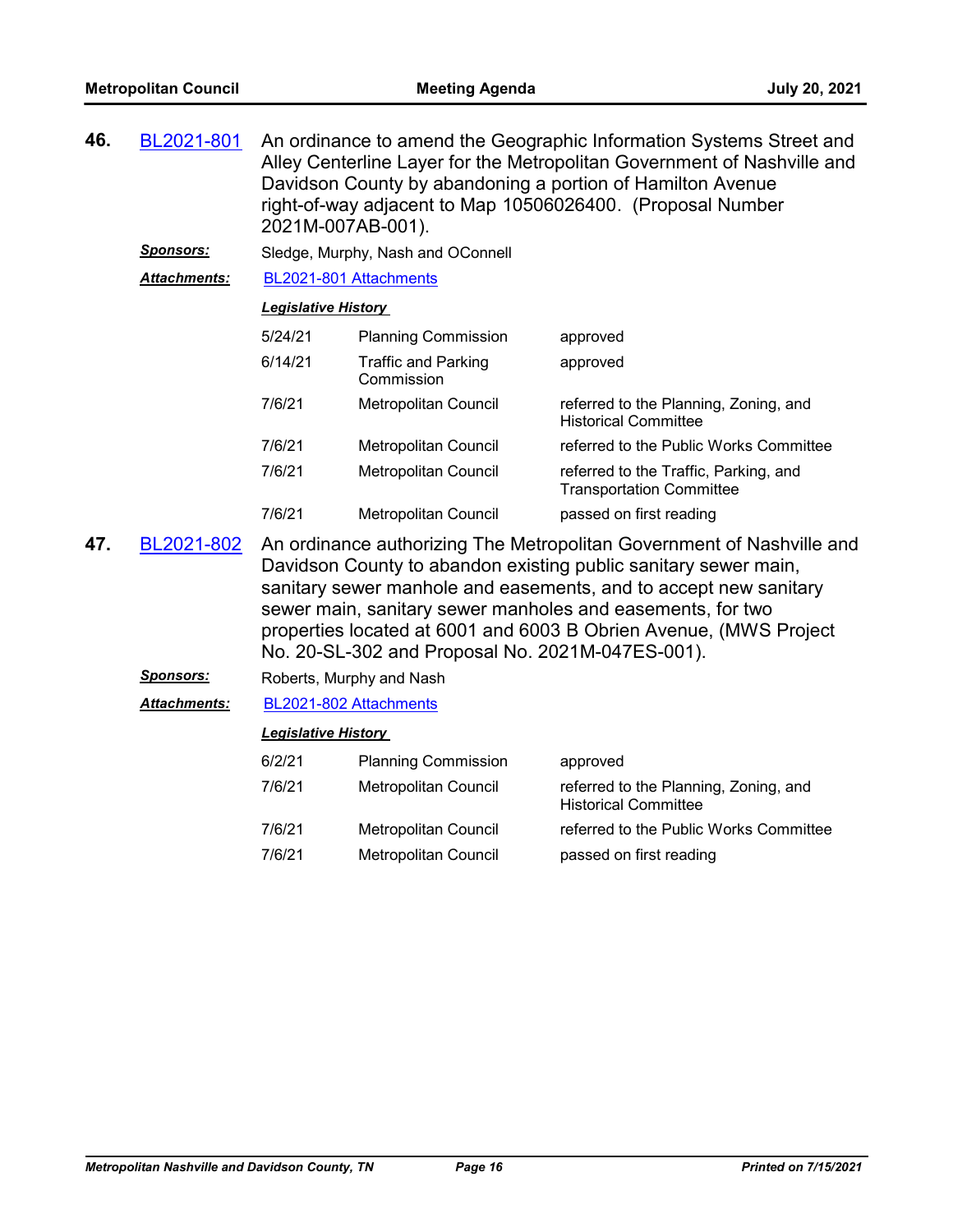| 48. | BL2021-803 | An ordinance authorizing The Metropolitan Government of Nashville and |
|-----|------------|-----------------------------------------------------------------------|
|     |            | Davidson County to abandon existing combination sewer and water       |
|     |            | mains, combination sewer manholes, fire hydrant assemblies and        |
|     |            | easements, and to accept new combination sewer, sanitary sewer and    |
|     |            | water mains, combination sewer manholes/inlets, sanitary sewer        |
|     |            | manholes, fire hydrant assemblies and easements, for five properties  |
|     |            | located on Church Street and 12th Avenue North, also known as the     |
|     |            | 1111 Church Street Development (MWS Project Nos. 20-SL-221 and        |
|     |            | 20-WL-113 and Proposal No. 2021M-048ES-001).                          |
|     |            |                                                                       |

**Sponsors: OConnell, Murphy and Nash** 

## *Attachments:* [BL2021-803 Attachments](http://nashville.legistar.com/gateway.aspx?M=F&ID=a29df99e-f65f-4cf2-a755-39f3431e66a0.pdf)

#### *Legislative History*

| 6/2/21 | <b>Planning Commission</b> | approved                                                             |
|--------|----------------------------|----------------------------------------------------------------------|
| 7/6/21 | Metropolitan Council       | referred to the Planning, Zoning, and<br><b>Historical Committee</b> |
| 7/6/21 | Metropolitan Council       | referred to the Public Works Committee                               |
| 7/6/21 | Metropolitan Council       | passed on first reading                                              |

- An ordinance authorizing The Metropolitan Government of Nashville and Davidson County to abandon existing water and sanitary sewer, fire hydrant assemblies, sanitary sewer manholes and easements and to accept new water and sanitary sewer mains, fire hydrant assemblies, sanitary sewer manholes and easements for property located at 300 Rains Avenue, also known as the MLS Fairgrounds development (MWS Project Nos. 21-WL-15 and 21-SL-21 and Proposal No. 2021M-050ES-001). **49.** [BL2021-804](http://nashville.legistar.com/gateway.aspx?m=l&id=/matter.aspx?key=2412)
	- *Sponsors:* Sledge, Murphy and Nash

# *Attachments:* [BL2021-804 Attachments](http://nashville.legistar.com/gateway.aspx?M=F&ID=314d2089-a2a1-4b70-85f6-99e48d9805a6.pdf)

### *Legislative History*

| 6/10/21 | <b>Planning Commission</b>  | approved                                                             |
|---------|-----------------------------|----------------------------------------------------------------------|
| 7/6/21  | Metropolitan Council        | referred to the Planning, Zoning, and<br><b>Historical Committee</b> |
| 7/6/21  | <b>Metropolitan Council</b> | referred to the Public Works Committee                               |
| 7/6/21  | Metropolitan Council        | passed on first reading                                              |

An ordinance authorizing The Metropolitan Government of Nashville and Davidson County to accept a new sanitary sewer manhole, for property located at 251 Venture Circle, also known as the 261 French Landing development, (MWS Project Nos. 21-SL-33 and Proposal No. 2021M-049ES-001). **50.** [BL2021-805](http://nashville.legistar.com/gateway.aspx?m=l&id=/matter.aspx?key=2413)

# *Sponsors:* Toombs, Murphy and Nash *Attachments:* [BL2021-805 Attachments](http://nashville.legistar.com/gateway.aspx?M=F&ID=a0157191-b55f-4dd6-9dc5-48ed5c20c091.pdf)

*Legislative History* 

6/10/21 Planning Commission approved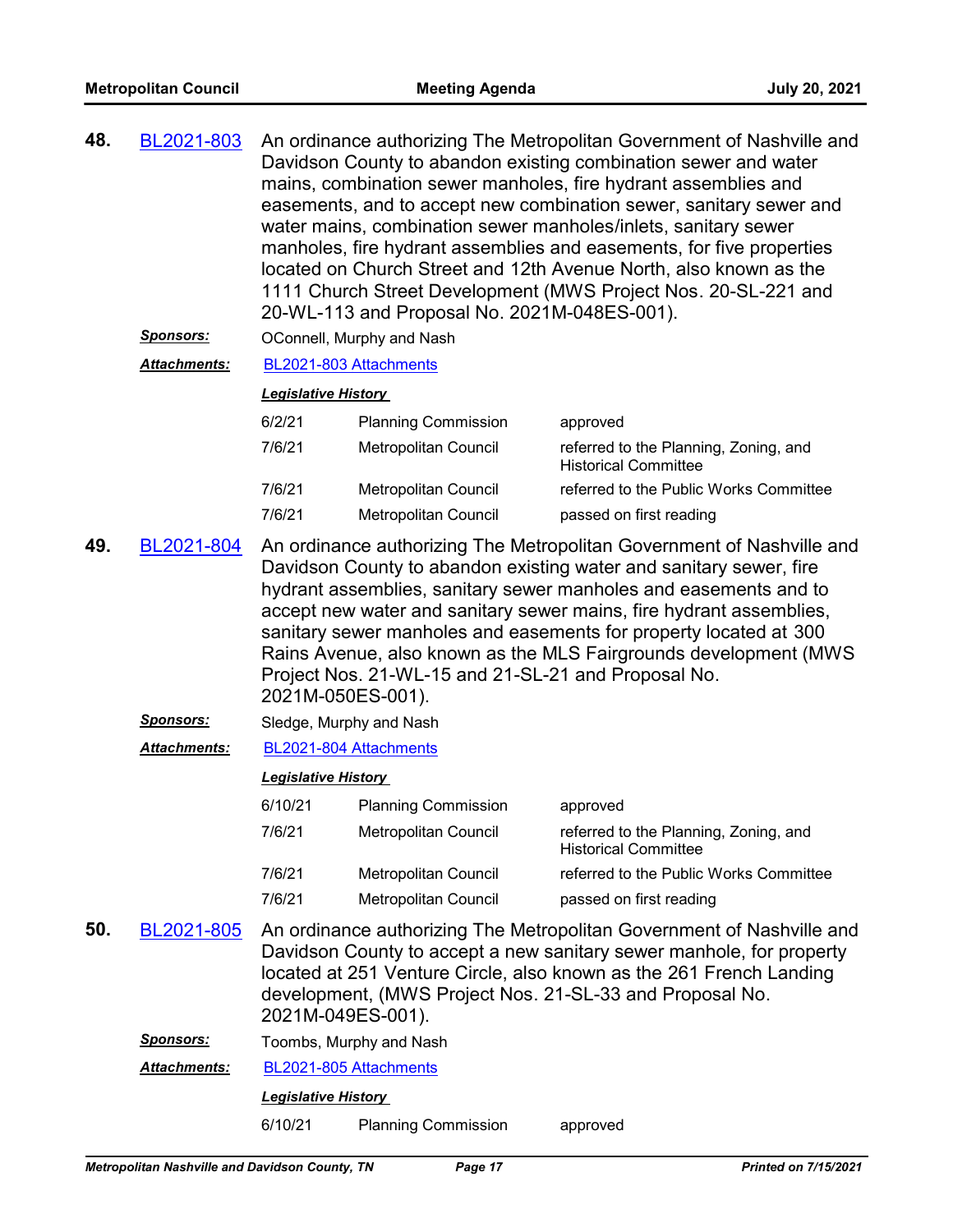|     | <b>Metropolitan Council</b>                    |                                                                                                                                                                                                                                                                                                                          | <b>Meeting Agenda</b>                                                                                                                                                                                                                                         | July 20, 2021                                                                                                                                                                                                                                                                                                                                          |  |  |  |
|-----|------------------------------------------------|--------------------------------------------------------------------------------------------------------------------------------------------------------------------------------------------------------------------------------------------------------------------------------------------------------------------------|---------------------------------------------------------------------------------------------------------------------------------------------------------------------------------------------------------------------------------------------------------------|--------------------------------------------------------------------------------------------------------------------------------------------------------------------------------------------------------------------------------------------------------------------------------------------------------------------------------------------------------|--|--|--|
|     |                                                | 7/6/21                                                                                                                                                                                                                                                                                                                   | Metropolitan Council                                                                                                                                                                                                                                          | referred to the Planning, Zoning, and<br><b>Historical Committee</b>                                                                                                                                                                                                                                                                                   |  |  |  |
|     |                                                | 7/6/21                                                                                                                                                                                                                                                                                                                   | Metropolitan Council                                                                                                                                                                                                                                          | referred to the Public Works Committee                                                                                                                                                                                                                                                                                                                 |  |  |  |
|     |                                                | 7/6/21                                                                                                                                                                                                                                                                                                                   | Metropolitan Council                                                                                                                                                                                                                                          | passed on first reading                                                                                                                                                                                                                                                                                                                                |  |  |  |
| 51. | BL2021-806                                     |                                                                                                                                                                                                                                                                                                                          | An ordinance authorizing The Metropolitan Government of Nashville and<br>Davidson County to relocate a public fire hydrant assembly, for<br>properties located at 750 and 754 Douglas Avenue (MWS Project Nos.<br>21-WL-47 and Proposal No. 2021M-051ES-001). |                                                                                                                                                                                                                                                                                                                                                        |  |  |  |
|     | <u>Sponsors:</u>                               |                                                                                                                                                                                                                                                                                                                          | Parker, Murphy and Nash                                                                                                                                                                                                                                       |                                                                                                                                                                                                                                                                                                                                                        |  |  |  |
|     | <b>Attachments:</b>                            |                                                                                                                                                                                                                                                                                                                          | BL2021-806 Attachments                                                                                                                                                                                                                                        |                                                                                                                                                                                                                                                                                                                                                        |  |  |  |
|     |                                                | <b>Legislative History</b>                                                                                                                                                                                                                                                                                               |                                                                                                                                                                                                                                                               |                                                                                                                                                                                                                                                                                                                                                        |  |  |  |
|     |                                                | 6/10/21                                                                                                                                                                                                                                                                                                                  | <b>Planning Commission</b>                                                                                                                                                                                                                                    | approved                                                                                                                                                                                                                                                                                                                                               |  |  |  |
|     |                                                | 7/6/21                                                                                                                                                                                                                                                                                                                   | Metropolitan Council                                                                                                                                                                                                                                          | referred to the Planning, Zoning, and<br><b>Historical Committee</b>                                                                                                                                                                                                                                                                                   |  |  |  |
|     |                                                | 7/6/21                                                                                                                                                                                                                                                                                                                   | <b>Metropolitan Council</b>                                                                                                                                                                                                                                   | referred to the Public Works Committee                                                                                                                                                                                                                                                                                                                 |  |  |  |
|     |                                                | 7/6/21                                                                                                                                                                                                                                                                                                                   | Metropolitan Council                                                                                                                                                                                                                                          | passed on first reading                                                                                                                                                                                                                                                                                                                                |  |  |  |
| 52. | BL2021-807                                     | An ordinance authorizing The Metropolitan Government of Nashville and<br>Davidson County to accept new water main, fire hydrant assemblies and<br>easements, for property located at 1320 Adams Street, also known as<br>the Neuhoff Development Phase 2 (MWS Project No. 21-WL-31 and<br>Proposal No. 2021M-052ES-001). |                                                                                                                                                                                                                                                               |                                                                                                                                                                                                                                                                                                                                                        |  |  |  |
|     | <u>Sponsors:</u>                               |                                                                                                                                                                                                                                                                                                                          | OConnell, Murphy and Nash                                                                                                                                                                                                                                     |                                                                                                                                                                                                                                                                                                                                                        |  |  |  |
|     | <b>Attachments:</b>                            |                                                                                                                                                                                                                                                                                                                          | BL2021-807 Attachments                                                                                                                                                                                                                                        |                                                                                                                                                                                                                                                                                                                                                        |  |  |  |
|     |                                                | <b>Legislative History</b>                                                                                                                                                                                                                                                                                               |                                                                                                                                                                                                                                                               |                                                                                                                                                                                                                                                                                                                                                        |  |  |  |
|     |                                                | 6/18/21                                                                                                                                                                                                                                                                                                                  | <b>Planning Commission</b>                                                                                                                                                                                                                                    | approved                                                                                                                                                                                                                                                                                                                                               |  |  |  |
|     |                                                | 7/6/21                                                                                                                                                                                                                                                                                                                   | Metropolitan Council                                                                                                                                                                                                                                          | referred to the Planning, Zoning, and<br>Historical Committee                                                                                                                                                                                                                                                                                          |  |  |  |
|     |                                                | 7/6/21                                                                                                                                                                                                                                                                                                                   | Metropolitan Council                                                                                                                                                                                                                                          | referred to the Public Works Committee                                                                                                                                                                                                                                                                                                                 |  |  |  |
|     |                                                | 7/6/21                                                                                                                                                                                                                                                                                                                   | Metropolitan Council                                                                                                                                                                                                                                          | passed on first reading                                                                                                                                                                                                                                                                                                                                |  |  |  |
|     |                                                |                                                                                                                                                                                                                                                                                                                          | K. Bills on Third Reading                                                                                                                                                                                                                                     |                                                                                                                                                                                                                                                                                                                                                        |  |  |  |
| 53. | BL2019-3                                       |                                                                                                                                                                                                                                                                                                                          | restorations made to historic properties (Proposal No.<br>2019Z-018TX-001).                                                                                                                                                                                   | An ordinance amending Metropolitan Code Chapters 5.20 and 17.40<br>authorizing the Metropolitan Government of Nashville and Davidson<br>County to come under the provisions of Tennessee Code Annotated<br>Section 67-5-218 and establishing a Historic Property Review Board<br>empowered to abate property taxes relating to certain improvements or |  |  |  |
|     | <b>Sponsors:</b>                               |                                                                                                                                                                                                                                                                                                                          |                                                                                                                                                                                                                                                               | Syracuse, Murphy, VanReece, Hancock, OConnell, Allen, Suara and Bradford                                                                                                                                                                                                                                                                               |  |  |  |
|     | Attachments:                                   | BL2019-3                                                                                                                                                                                                                                                                                                                 |                                                                                                                                                                                                                                                               |                                                                                                                                                                                                                                                                                                                                                        |  |  |  |
|     |                                                | <b>Legislative History</b>                                                                                                                                                                                                                                                                                               |                                                                                                                                                                                                                                                               |                                                                                                                                                                                                                                                                                                                                                        |  |  |  |
|     |                                                | 10/1/19                                                                                                                                                                                                                                                                                                                  | Metropolitan Council                                                                                                                                                                                                                                          | passed on first reading                                                                                                                                                                                                                                                                                                                                |  |  |  |
|     | Metropolitan Nashville and Davidson County, TN |                                                                                                                                                                                                                                                                                                                          | Page 18                                                                                                                                                                                                                                                       | <b>Printed on 7/15/2021</b>                                                                                                                                                                                                                                                                                                                            |  |  |  |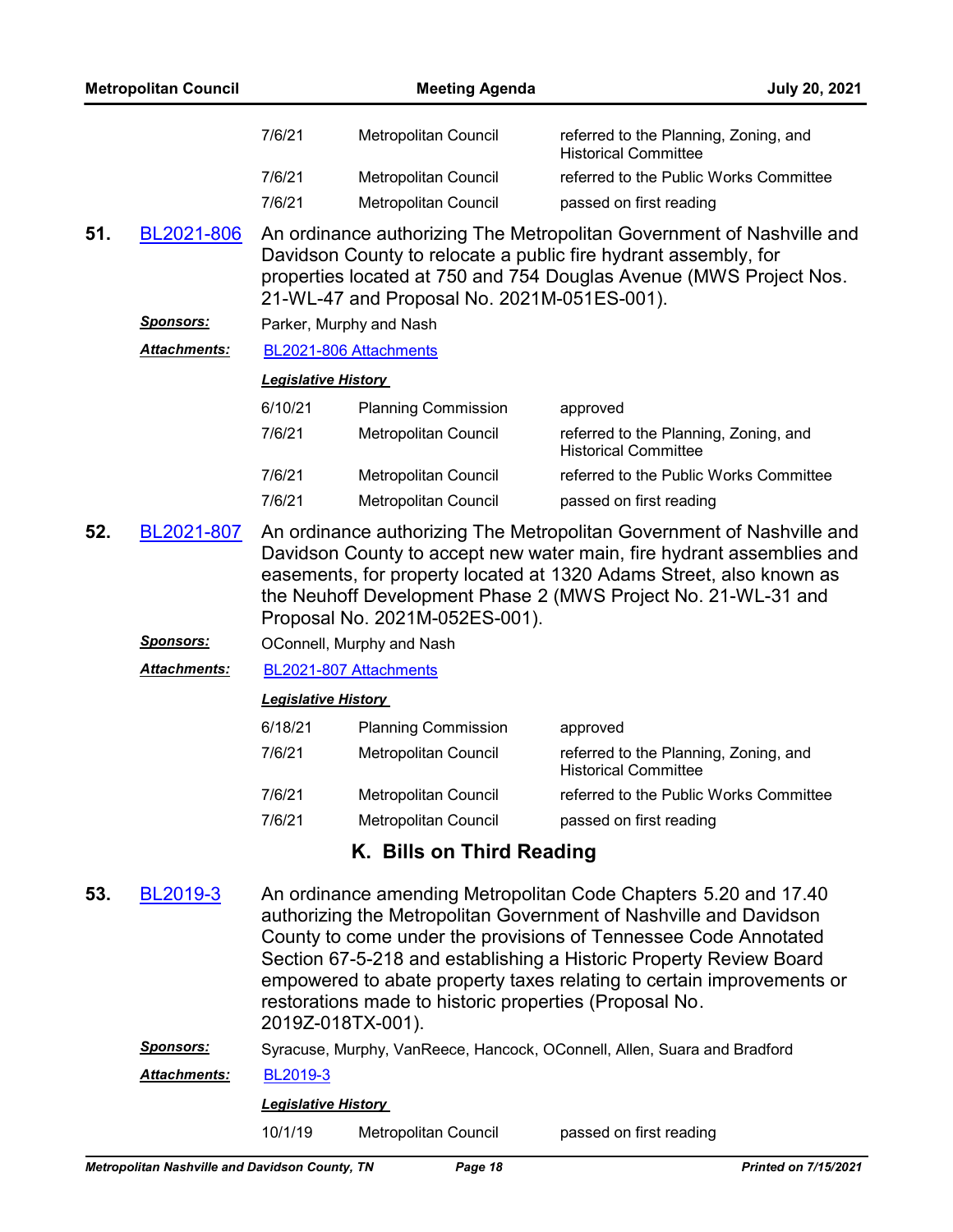| <b>Metropolitan Council</b> |                  |                                                                                                                                                                          | <b>Meeting Agenda</b><br><b>July 20, 2021</b>                                                                                                                      |                                                                          |  |  |
|-----------------------------|------------------|--------------------------------------------------------------------------------------------------------------------------------------------------------------------------|--------------------------------------------------------------------------------------------------------------------------------------------------------------------|--------------------------------------------------------------------------|--|--|
|                             |                  | 10/24/19                                                                                                                                                                 | <b>Planning Commission</b><br>(8-0) on 10/24/2019                                                                                                                  | approved                                                                 |  |  |
|                             |                  | 11/5/19                                                                                                                                                                  | Metropolitan Council<br>public hearing held                                                                                                                        | passed on second reading                                                 |  |  |
|                             |                  | 11/5/19                                                                                                                                                                  | Metropolitan Council<br>11/18/19 recommended for deferral                                                                                                          | referred to the Budget and Finance<br>Committee                          |  |  |
|                             |                  |                                                                                                                                                                          | 12/16/19 recommended for deferral                                                                                                                                  | 2/3/20 recommended for indefinite deferral at the request of the sponsor |  |  |
|                             |                  | 11/5/19                                                                                                                                                                  | Metropolitan Council                                                                                                                                               | referred to the Planning, Zoning, and<br><b>Historical Committee</b>     |  |  |
|                             |                  |                                                                                                                                                                          | 11/19/19 recommended for deferral<br>12/17/19 recommended for deferral                                                                                             | 2/3/20 recommended for indefinite deferral at the request of the sponsor |  |  |
|                             |                  | 11/19/19                                                                                                                                                                 | Metropolitan Council<br>Third reading deferred to 12/17/19                                                                                                         | deferred                                                                 |  |  |
|                             |                  | 12/17/19                                                                                                                                                                 | Metropolitan Council<br>Third reading deferred to 2/4/20                                                                                                           | deferred                                                                 |  |  |
|                             |                  | 2/4/20                                                                                                                                                                   | <b>Metropolitan Council</b>                                                                                                                                        | deferred indefinitely                                                    |  |  |
|                             |                  | 7/13/21                                                                                                                                                                  | Metropolitan Council<br>calendared for 7/20/21 agenda                                                                                                              | reinstated                                                               |  |  |
| 54.                         | BL2019-49        | An ordinance authorizing a property tax exemption for historic properties<br>owned by charitable institutions in accordance with Tennessee Code<br>Annotated § 67-5-222. |                                                                                                                                                                    |                                                                          |  |  |
|                             | <u>Sponsors:</u> |                                                                                                                                                                          | Syracuse, OConnell, Allen, Suara and Bradford                                                                                                                      |                                                                          |  |  |
|                             | Attachments:     | BL2019-49                                                                                                                                                                |                                                                                                                                                                    |                                                                          |  |  |
|                             |                  | <b>Legislative History</b>                                                                                                                                               |                                                                                                                                                                    |                                                                          |  |  |
|                             |                  | 11/5/19                                                                                                                                                                  | Metropolitan Council                                                                                                                                               | passed on first reading                                                  |  |  |
|                             |                  | 11/5/19                                                                                                                                                                  | Metropolitan Council                                                                                                                                               | referred to the Budget and Finance<br>Committee                          |  |  |
|                             |                  |                                                                                                                                                                          | 11/19/19 recommended for deferral<br>12/17/19 approved and recommended for re-referral<br>2/3/20 recommended for indefinite deferral at the request of the sponsor |                                                                          |  |  |
|                             |                  | 11/19/19                                                                                                                                                                 | Metropolitan Council<br>deferred to 12/17/19                                                                                                                       | deferred                                                                 |  |  |
|                             |                  | 12/17/19                                                                                                                                                                 | Metropolitan Council<br>Third reading deferred to 2/4/20                                                                                                           | passed on second reading                                                 |  |  |
|                             |                  | 2/4/20                                                                                                                                                                   | Metropolitan Council                                                                                                                                               | deferred indefinitely                                                    |  |  |
|                             |                  | 7/13/21                                                                                                                                                                  | Metropolitan Council<br>calendared for 7/20/21 agenda                                                                                                              | reinstated                                                               |  |  |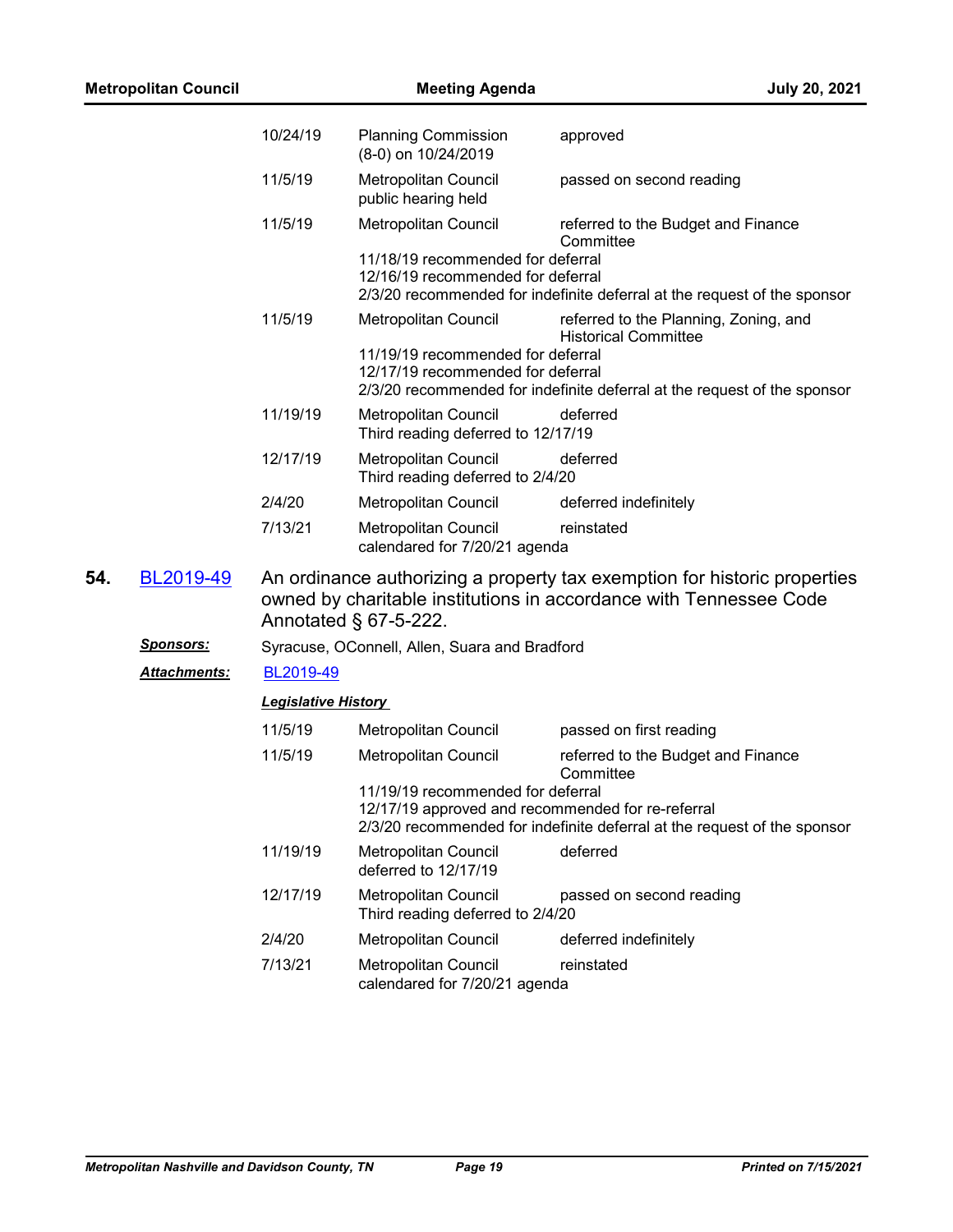| 55. | BL2021-705       | An ordinance to amend Title 17 of the Metropolitan Code of Laws, the<br>Zoning Ordinance of The Metropolitan Government of Nashville and<br>Davidson County, by cancelling a portion of a Planned Unit<br>Development Overlay District for various parcels located at 5178 and<br>5234 Mt. View Road, Mt. View Road (unnumbered), 5246, 5252, and<br>5260 Hickory Hollow Parkway, and 927 Bell Road, located northwest of<br>the intersection of Bell Road and Mt. View Road, zoned SCR and<br>partially located within a Corridor Design Overlay District (39.57 acres),<br>all of which is described herein (Proposal No. 1-74P-013). |                                                                        |                                                                                                                                                                                                                                                                                                                                                                                                                                                 |  |
|-----|------------------|-----------------------------------------------------------------------------------------------------------------------------------------------------------------------------------------------------------------------------------------------------------------------------------------------------------------------------------------------------------------------------------------------------------------------------------------------------------------------------------------------------------------------------------------------------------------------------------------------------------------------------------------|------------------------------------------------------------------------|-------------------------------------------------------------------------------------------------------------------------------------------------------------------------------------------------------------------------------------------------------------------------------------------------------------------------------------------------------------------------------------------------------------------------------------------------|--|
|     | <u>Sponsors:</u> | <b>Styles</b>                                                                                                                                                                                                                                                                                                                                                                                                                                                                                                                                                                                                                           |                                                                        |                                                                                                                                                                                                                                                                                                                                                                                                                                                 |  |
|     | Attachments:     | Substitute BL2021-705                                                                                                                                                                                                                                                                                                                                                                                                                                                                                                                                                                                                                   |                                                                        |                                                                                                                                                                                                                                                                                                                                                                                                                                                 |  |
|     |                  |                                                                                                                                                                                                                                                                                                                                                                                                                                                                                                                                                                                                                                         | Substitute BL2021-705 Owners List                                      |                                                                                                                                                                                                                                                                                                                                                                                                                                                 |  |
|     |                  |                                                                                                                                                                                                                                                                                                                                                                                                                                                                                                                                                                                                                                         | Substitute BL2021-705 Sketch                                           |                                                                                                                                                                                                                                                                                                                                                                                                                                                 |  |
|     |                  | <b>Legislative History</b>                                                                                                                                                                                                                                                                                                                                                                                                                                                                                                                                                                                                              |                                                                        |                                                                                                                                                                                                                                                                                                                                                                                                                                                 |  |
|     |                  | 3/30/21                                                                                                                                                                                                                                                                                                                                                                                                                                                                                                                                                                                                                                 | Metropolitan Council                                                   | filed                                                                                                                                                                                                                                                                                                                                                                                                                                           |  |
|     |                  | 4/6/21                                                                                                                                                                                                                                                                                                                                                                                                                                                                                                                                                                                                                                  | Metropolitan Council                                                   | passed on first reading                                                                                                                                                                                                                                                                                                                                                                                                                         |  |
|     |                  | 4/9/21                                                                                                                                                                                                                                                                                                                                                                                                                                                                                                                                                                                                                                  | Metropolitan Council<br>6/4/21 advertised                              | advertised                                                                                                                                                                                                                                                                                                                                                                                                                                      |  |
|     |                  | 5/4/21                                                                                                                                                                                                                                                                                                                                                                                                                                                                                                                                                                                                                                  | Metropolitan Council<br>5/4/21 public hearing deferred to July 6, 2021 | public hearing                                                                                                                                                                                                                                                                                                                                                                                                                                  |  |
|     |                  | deferred<br>5/4/21<br><b>Metropolitan Council</b><br>deferred to July 6, 2021 public hearing                                                                                                                                                                                                                                                                                                                                                                                                                                                                                                                                            |                                                                        |                                                                                                                                                                                                                                                                                                                                                                                                                                                 |  |
|     |                  | 5/13/21                                                                                                                                                                                                                                                                                                                                                                                                                                                                                                                                                                                                                                 | <b>Planning Commission</b><br>$(9-0)$                                  | approved                                                                                                                                                                                                                                                                                                                                                                                                                                        |  |
|     |                  | 7/6/21                                                                                                                                                                                                                                                                                                                                                                                                                                                                                                                                                                                                                                  | Metropolitan Council                                                   | referred to the Planning, Zoning, and<br><b>Historical Committee</b>                                                                                                                                                                                                                                                                                                                                                                            |  |
|     |                  | 7/6/21                                                                                                                                                                                                                                                                                                                                                                                                                                                                                                                                                                                                                                  | Metropolitan Council                                                   | substituted                                                                                                                                                                                                                                                                                                                                                                                                                                     |  |
|     |                  | 7/6/21                                                                                                                                                                                                                                                                                                                                                                                                                                                                                                                                                                                                                                  | Metropolitan Council                                                   | passed on second reading                                                                                                                                                                                                                                                                                                                                                                                                                        |  |
| 56. | BL2021-716       |                                                                                                                                                                                                                                                                                                                                                                                                                                                                                                                                                                                                                                         |                                                                        | An ordinance to amend Title 17 of the Metropolitan Code of Laws, the<br>Zoning Ordinance of The Metropolitan Government of Nashville and<br>Davidson County, by changing a Specific Plan on property located at<br>401 Clay Street, approximately 310 feet southwest of 3rd Ave N, (0.87<br>acres), to add a 0.87 acre parcel to the existing SP to allow for a parking<br>lot, all of which is described herein (Proposal No. 2006SP-108-003). |  |
|     | <u>Sponsors:</u> | Taylor                                                                                                                                                                                                                                                                                                                                                                                                                                                                                                                                                                                                                                  |                                                                        |                                                                                                                                                                                                                                                                                                                                                                                                                                                 |  |
|     | Attachments:     | <b>BL2021-716 Plans</b>                                                                                                                                                                                                                                                                                                                                                                                                                                                                                                                                                                                                                 |                                                                        |                                                                                                                                                                                                                                                                                                                                                                                                                                                 |  |
|     |                  | <b>BL2021-716 Sketch</b>                                                                                                                                                                                                                                                                                                                                                                                                                                                                                                                                                                                                                |                                                                        |                                                                                                                                                                                                                                                                                                                                                                                                                                                 |  |
|     |                  | <b>Legislative History</b>                                                                                                                                                                                                                                                                                                                                                                                                                                                                                                                                                                                                              |                                                                        |                                                                                                                                                                                                                                                                                                                                                                                                                                                 |  |
|     |                  | 1/22/21                                                                                                                                                                                                                                                                                                                                                                                                                                                                                                                                                                                                                                 | <b>Planning Commission</b>                                             | approved with conditions, disapproved<br>without                                                                                                                                                                                                                                                                                                                                                                                                |  |
|     |                  |                                                                                                                                                                                                                                                                                                                                                                                                                                                                                                                                                                                                                                         | $(8-0)$                                                                |                                                                                                                                                                                                                                                                                                                                                                                                                                                 |  |
|     |                  | 3/30/21                                                                                                                                                                                                                                                                                                                                                                                                                                                                                                                                                                                                                                 | Metropolitan Council                                                   | filed                                                                                                                                                                                                                                                                                                                                                                                                                                           |  |
|     |                  | 4/6/21                                                                                                                                                                                                                                                                                                                                                                                                                                                                                                                                                                                                                                  | Metropolitan Council                                                   | passed on first reading                                                                                                                                                                                                                                                                                                                                                                                                                         |  |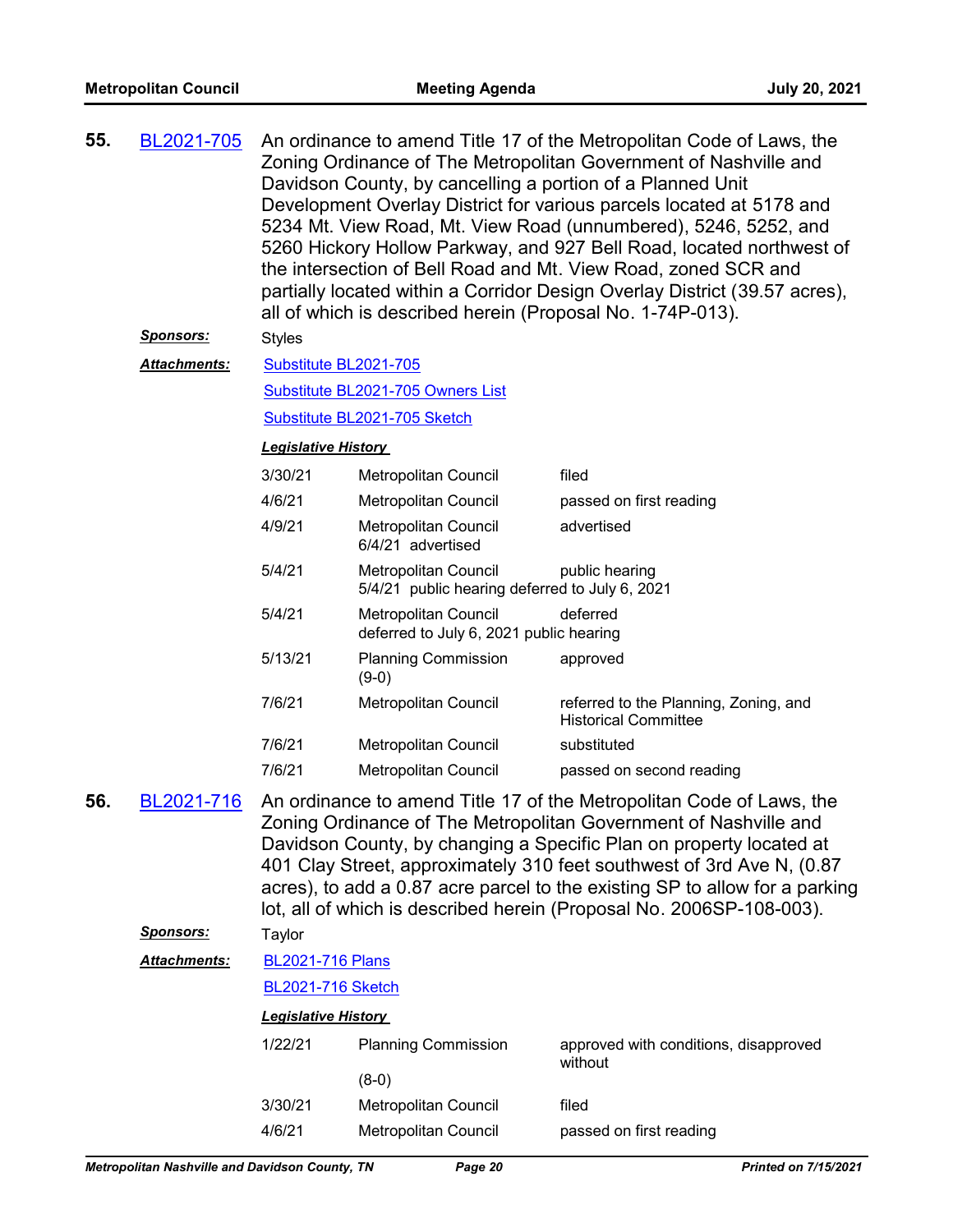| <b>Metropolitan Council</b> |                      |                             | <b>July 20, 2021</b>                                                   |                                                                                                                                                                                                                                                                                                                                                                                                                                       |
|-----------------------------|----------------------|-----------------------------|------------------------------------------------------------------------|---------------------------------------------------------------------------------------------------------------------------------------------------------------------------------------------------------------------------------------------------------------------------------------------------------------------------------------------------------------------------------------------------------------------------------------|
|                             |                      | 4/9/21                      | Metropolitan Council<br>6/4/21 advertised                              | advertised                                                                                                                                                                                                                                                                                                                                                                                                                            |
|                             |                      | 5/4/21                      | Metropolitan Council<br>5/4/21 public hearing deferred to July 6, 2021 | public hearing                                                                                                                                                                                                                                                                                                                                                                                                                        |
|                             |                      | 5/4/21                      | Metropolitan Council<br>deferred to July 6, 2021 public hearing        | deferred                                                                                                                                                                                                                                                                                                                                                                                                                              |
|                             |                      | 7/6/21                      | Metropolitan Council                                                   | referred to the Planning, Zoning, and<br><b>Historical Committee</b>                                                                                                                                                                                                                                                                                                                                                                  |
|                             |                      | 7/6/21                      | Metropolitan Council                                                   | passed on second reading                                                                                                                                                                                                                                                                                                                                                                                                              |
| 57.                         | BL2021-721           |                             | districts (Proposal No. 2021Z-004TX-001).                              | An ordinance amending Sections 17.08.030 and 17.16.050 of the<br>Metropolitan Code, Zoning Regulations to remove the Alternative<br>Financial Services use from the ON - Office Neighborhood, CN -<br>Commercial Neighborhood, CN-A - Commercial Neighborhood<br>Alternative, CN-NS - Commercial Neighborhood No STRP, and<br>CN-A-NS - Commercial Neighborhood Alternative No STRP zoning                                            |
|                             | <u>Sponsors:</u>     |                             | Porterfield, Murphy, Syracuse and Bradford                             |                                                                                                                                                                                                                                                                                                                                                                                                                                       |
|                             | Attachments:         | <b>BL2021-721 Exhibit A</b> |                                                                        |                                                                                                                                                                                                                                                                                                                                                                                                                                       |
|                             |                      | <b>Legislative History</b>  |                                                                        |                                                                                                                                                                                                                                                                                                                                                                                                                                       |
|                             |                      | 4/13/21                     | Metropolitan Council                                                   | filed                                                                                                                                                                                                                                                                                                                                                                                                                                 |
|                             |                      | 4/20/21                     | Metropolitan Council                                                   | passed on first reading                                                                                                                                                                                                                                                                                                                                                                                                               |
|                             |                      | 6/4/21                      | Metropolitan Council                                                   | advertised                                                                                                                                                                                                                                                                                                                                                                                                                            |
|                             |                      | 6/10/21                     | <b>Planning Commission</b><br>$(6-0)$                                  | approved                                                                                                                                                                                                                                                                                                                                                                                                                              |
|                             |                      | 7/6/21                      | Metropolitan Council                                                   | referred to the Planning, Zoning, and<br><b>Historical Committee</b>                                                                                                                                                                                                                                                                                                                                                                  |
|                             |                      | 7/6/21                      | Metropolitan Council                                                   | public hearing                                                                                                                                                                                                                                                                                                                                                                                                                        |
|                             |                      | 7/6/21                      | Metropolitan Council                                                   | passed on second reading                                                                                                                                                                                                                                                                                                                                                                                                              |
| 58.                         | BL2021-735           | 2016SP-083-003).            | by the SP, all of which is described herein. (Proposal No.             | An ordinance to amend Title 17 of the Metropolitan Code of Laws, the<br>Zoning Ordinance of The Metropolitan Government of Nashville and<br>Davidson County, by amending a specific plan district on property<br>located at 50 Music Square West, at the southeast corner of Chet Atkins<br>Place and Music Square West (0.52 acres), to add multi-family<br>residential as a permitted use in addition to the uses already permitted |
|                             | <u>Sponsors:</u>     | OConnell                    |                                                                        |                                                                                                                                                                                                                                                                                                                                                                                                                                       |
|                             | <u> Attachments:</u> | <b>BL2021-735 Exhibit A</b> |                                                                        |                                                                                                                                                                                                                                                                                                                                                                                                                                       |
|                             |                      | <b>BL2021-735 Plan</b>      |                                                                        |                                                                                                                                                                                                                                                                                                                                                                                                                                       |
|                             |                      | BL2021-735 Sketch           |                                                                        |                                                                                                                                                                                                                                                                                                                                                                                                                                       |
|                             |                      | <b>Legislative History</b>  |                                                                        |                                                                                                                                                                                                                                                                                                                                                                                                                                       |
|                             |                      | 12/10/20                    | <b>Planning Commission</b><br>$(8-0-1)$                                | disapproved                                                                                                                                                                                                                                                                                                                                                                                                                           |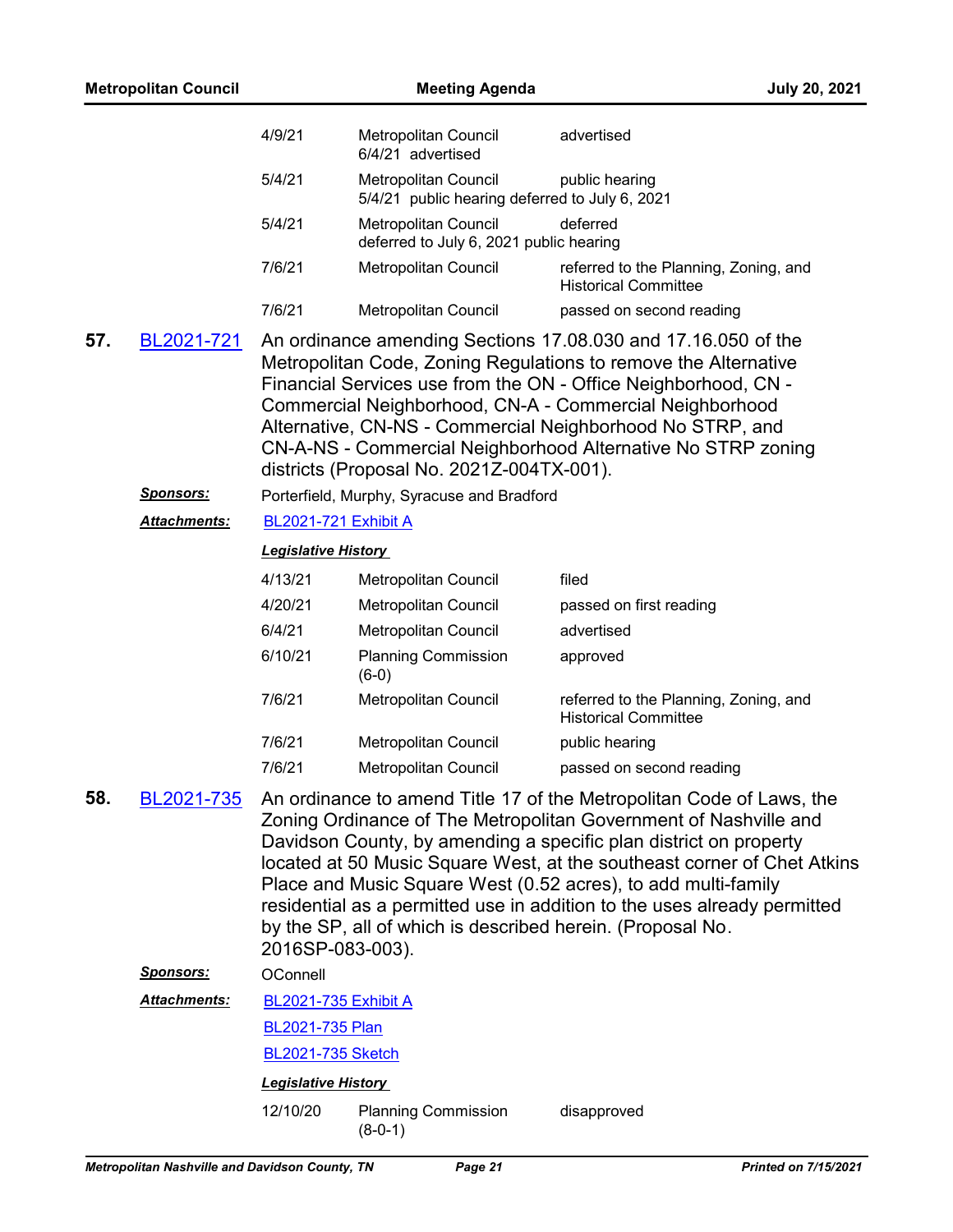| <b>Metropolitan Council</b> |                                                | <b>Meeting Agenda</b>      |                                                              | <b>July 20, 2021</b>                                                                                                                                                                                                                                                                                                                                                                                                              |
|-----------------------------|------------------------------------------------|----------------------------|--------------------------------------------------------------|-----------------------------------------------------------------------------------------------------------------------------------------------------------------------------------------------------------------------------------------------------------------------------------------------------------------------------------------------------------------------------------------------------------------------------------|
|                             |                                                | 4/27/21                    | Metropolitan Council                                         | filed                                                                                                                                                                                                                                                                                                                                                                                                                             |
|                             |                                                | 5/4/21                     | Metropolitan Council                                         | passed on first reading                                                                                                                                                                                                                                                                                                                                                                                                           |
|                             |                                                | 6/4/21                     | Metropolitan Council                                         | advertised                                                                                                                                                                                                                                                                                                                                                                                                                        |
|                             |                                                | 7/6/21                     | Metropolitan Council                                         | referred to the Planning, Zoning, and<br><b>Historical Committee</b>                                                                                                                                                                                                                                                                                                                                                              |
|                             |                                                | 7/6/21                     | Metropolitan Council                                         | public hearing                                                                                                                                                                                                                                                                                                                                                                                                                    |
|                             |                                                | 7/6/21                     | Metropolitan Council                                         | passed on second reading                                                                                                                                                                                                                                                                                                                                                                                                          |
| 59.                         | BL2021-763                                     | 2021Z-045PR-001).          |                                                              | An ordinance to amend Title 17 of the Metropolitan Code of Laws, the<br>Zoning Ordinance of The Metropolitan Government of Nashville and<br>Davidson County, by changing from IWD to MUL-A-NS zoning for<br>property located at 609 Merritt Avenue, approximately 200 feet west of<br>Martin Street (0.40 acres), all of which is described herein (Proposal No.                                                                  |
|                             | <u>Sponsors:</u>                               | Sledge                     |                                                              |                                                                                                                                                                                                                                                                                                                                                                                                                                   |
|                             | Attachments:                                   | <b>BL2021-763 Sketch</b>   |                                                              |                                                                                                                                                                                                                                                                                                                                                                                                                                   |
|                             |                                                | <b>Legislative History</b> |                                                              |                                                                                                                                                                                                                                                                                                                                                                                                                                   |
|                             |                                                | 5/13/21                    | <b>Planning Commission</b><br>$(8-0-1)$                      | approved                                                                                                                                                                                                                                                                                                                                                                                                                          |
|                             |                                                | 5/25/21                    | Metropolitan Council                                         | filed                                                                                                                                                                                                                                                                                                                                                                                                                             |
|                             |                                                | 6/1/21                     | Metropolitan Council                                         | passed on first reading                                                                                                                                                                                                                                                                                                                                                                                                           |
|                             |                                                | 6/4/21                     | Metropolitan Council                                         | advertised                                                                                                                                                                                                                                                                                                                                                                                                                        |
|                             |                                                | 7/6/21                     | Metropolitan Council                                         | public hearing                                                                                                                                                                                                                                                                                                                                                                                                                    |
|                             |                                                | 7/6/21                     | Metropolitan Council                                         | referred to the Planning, Zoning, and<br><b>Historical Committee</b>                                                                                                                                                                                                                                                                                                                                                              |
|                             |                                                | 7/6/21                     | Metropolitan Council                                         | passed on second reading                                                                                                                                                                                                                                                                                                                                                                                                          |
| 60.                         | BL2021-764                                     | 2021Z-040PR-001).          | (4.68 acres), all of which is described herein (Proposal No. | An ordinance to amend Title 17 of the Metropolitan Code of Laws, the<br>Zoning Ordinance of The Metropolitan Government of Nashville and<br>Davidson County, by changing from OG to MUG-A zoning for properties<br>located at 607 W Due West Avenue and Lentz Drive (unnumbered), at<br>the southwest corner of W Due West Avenue and Briarville Road and<br>partially located within a Planned Unit Development Overlay District |
|                             | Sponsors:                                      | VanReece                   |                                                              |                                                                                                                                                                                                                                                                                                                                                                                                                                   |
|                             | <b>Attachments:</b>                            | <b>BL2021-764 Sketch</b>   |                                                              |                                                                                                                                                                                                                                                                                                                                                                                                                                   |
|                             |                                                | <b>Legislative History</b> |                                                              |                                                                                                                                                                                                                                                                                                                                                                                                                                   |
|                             |                                                | 5/13/21                    | <b>Planning Commission</b><br>$(9-0)$                        | approved                                                                                                                                                                                                                                                                                                                                                                                                                          |
|                             |                                                | 5/25/21                    | Metropolitan Council                                         | filed                                                                                                                                                                                                                                                                                                                                                                                                                             |
|                             |                                                | 6/1/21                     | Metropolitan Council                                         | passed on first reading                                                                                                                                                                                                                                                                                                                                                                                                           |
|                             |                                                | 6/4/21                     | Metropolitan Council                                         | advertised                                                                                                                                                                                                                                                                                                                                                                                                                        |
|                             |                                                | 7/6/21                     | Metropolitan Council                                         | public hearing                                                                                                                                                                                                                                                                                                                                                                                                                    |
|                             | Metropolitan Nashville and Davidson County, TN |                            | Page 22                                                      | <b>Printed on 7/15/2021</b>                                                                                                                                                                                                                                                                                                                                                                                                       |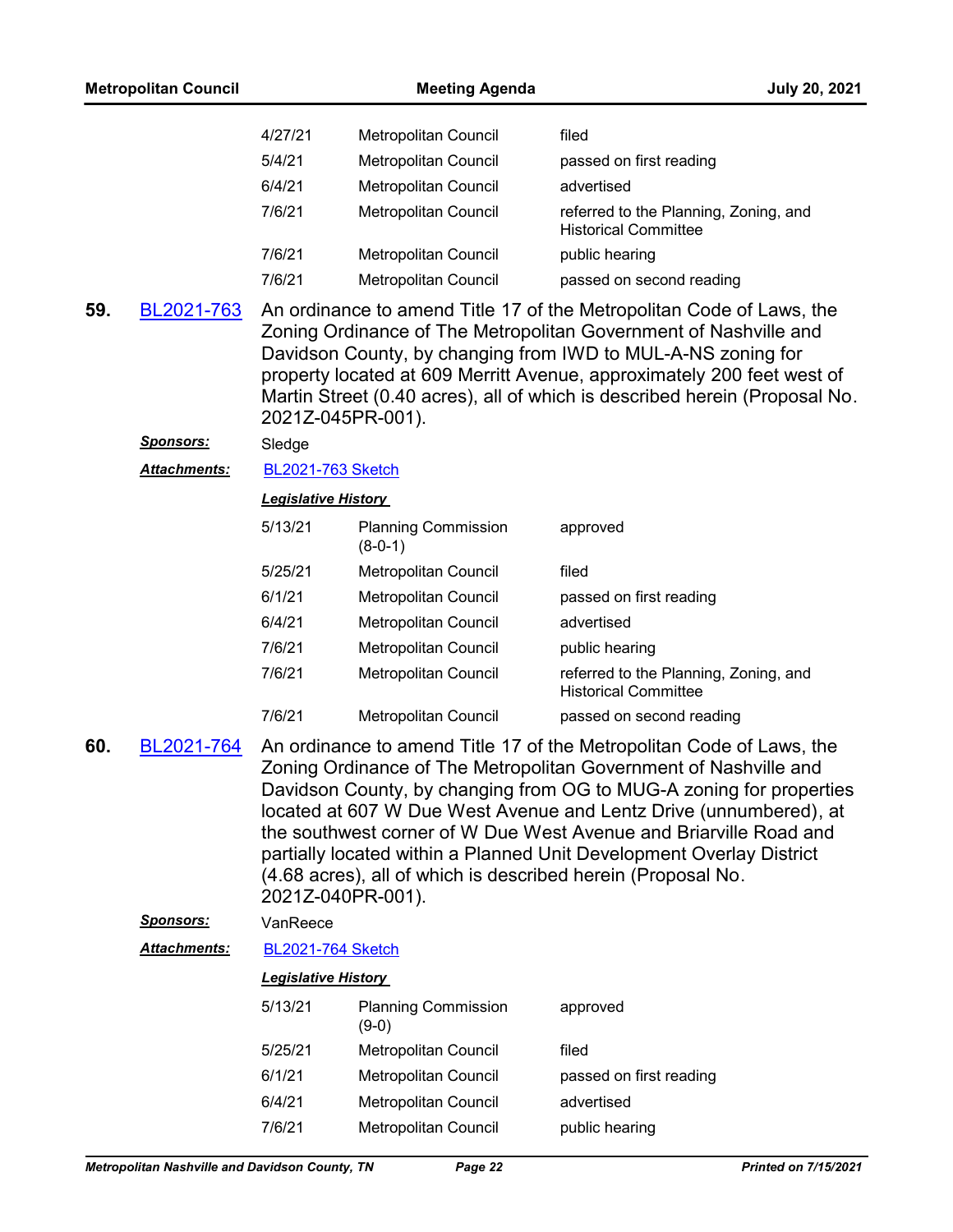|     | <b>Metropolitan Council</b> |                            | <b>Meeting Agenda</b>                           | <b>July 20, 2021</b>                                                                                                                                                                                                                                                                                                                                                                                                     |
|-----|-----------------------------|----------------------------|-------------------------------------------------|--------------------------------------------------------------------------------------------------------------------------------------------------------------------------------------------------------------------------------------------------------------------------------------------------------------------------------------------------------------------------------------------------------------------------|
|     |                             | 7/6/21                     | Metropolitan Council                            | referred to the Planning, Zoning, and<br><b>Historical Committee</b>                                                                                                                                                                                                                                                                                                                                                     |
|     |                             | 7/6/21                     | Metropolitan Council                            | passed on second reading                                                                                                                                                                                                                                                                                                                                                                                                 |
| 61. | BL2021-765                  | 178-64P-001).              |                                                 | An ordinance to amend Title 17 of the Metropolitan Code of Laws, the<br>Zoning Ordinance of The Metropolitan Government of Nashville and<br>Davidson County, by cancelling a Planned Unit Development Overlay<br>District for properties located at 607 W Due West Avenue, at the<br>southwest corner of W Due West Avenue and Briarville Road, zoned<br>OG (3.71 acres), all of which is described herein (Proposal No. |
|     | <u>Sponsors:</u>            | VanReece                   |                                                 |                                                                                                                                                                                                                                                                                                                                                                                                                          |
|     | Attachments:                | <b>BL2021-765 Sketch</b>   |                                                 |                                                                                                                                                                                                                                                                                                                                                                                                                          |
|     |                             | <b>Legislative History</b> |                                                 |                                                                                                                                                                                                                                                                                                                                                                                                                          |
|     |                             | 5/13/21                    | <b>Planning Commission</b><br>$(9-0)$           | approved                                                                                                                                                                                                                                                                                                                                                                                                                 |
|     |                             | 5/25/21                    | <b>Metropolitan Council</b>                     | filed                                                                                                                                                                                                                                                                                                                                                                                                                    |
|     |                             | 6/1/21                     | <b>Metropolitan Council</b>                     | passed on first reading                                                                                                                                                                                                                                                                                                                                                                                                  |
|     |                             | 6/4/21                     | Metropolitan Council                            | advertised                                                                                                                                                                                                                                                                                                                                                                                                               |
|     |                             | 7/6/21                     | Metropolitan Council                            | public hearing                                                                                                                                                                                                                                                                                                                                                                                                           |
|     |                             | 7/6/21                     | Metropolitan Council                            | referred to the Planning, Zoning, and<br><b>Historical Committee</b>                                                                                                                                                                                                                                                                                                                                                     |
|     |                             | 7/6/21                     | Metropolitan Council                            | passed on second reading                                                                                                                                                                                                                                                                                                                                                                                                 |
| 62. | BL2021-767                  |                            | described herein (Proposal No. 2021HL-002-001). | An ordinance to amend Title 17 of the Metropolitan Code of Laws, the<br>Zoning Ordinance of The Metropolitan Government of Nashville and<br>Davidson County, by applying a Historic Landmark Overlay District to<br>properties located at 606 and 700 8th Avenue South, all of which is                                                                                                                                  |
|     | <b>Sponsors:</b>            | OConnell                   |                                                 |                                                                                                                                                                                                                                                                                                                                                                                                                          |
|     | Attachments:                | <b>BL2021-767 Sketch</b>   |                                                 |                                                                                                                                                                                                                                                                                                                                                                                                                          |
|     |                             | <b>Legislative History</b> |                                                 |                                                                                                                                                                                                                                                                                                                                                                                                                          |
|     |                             | 5/13/21                    | <b>Planning Commission</b><br>$(9-0)$           | approved                                                                                                                                                                                                                                                                                                                                                                                                                 |
|     |                             | 5/25/21                    | <b>Metropolitan Council</b>                     | filed                                                                                                                                                                                                                                                                                                                                                                                                                    |
|     |                             | 6/1/21                     | Metropolitan Council                            | passed on first reading                                                                                                                                                                                                                                                                                                                                                                                                  |
|     |                             | 6/4/21                     | Metropolitan Council                            | advertised                                                                                                                                                                                                                                                                                                                                                                                                               |
|     |                             | 7/6/21                     | Metropolitan Council                            | public hearing                                                                                                                                                                                                                                                                                                                                                                                                           |
|     |                             | 7/6/21                     | Metropolitan Council                            | referred to the Planning, Zoning, and                                                                                                                                                                                                                                                                                                                                                                                    |

Historical Committee

7/6/21 Metropolitan Council passed on second reading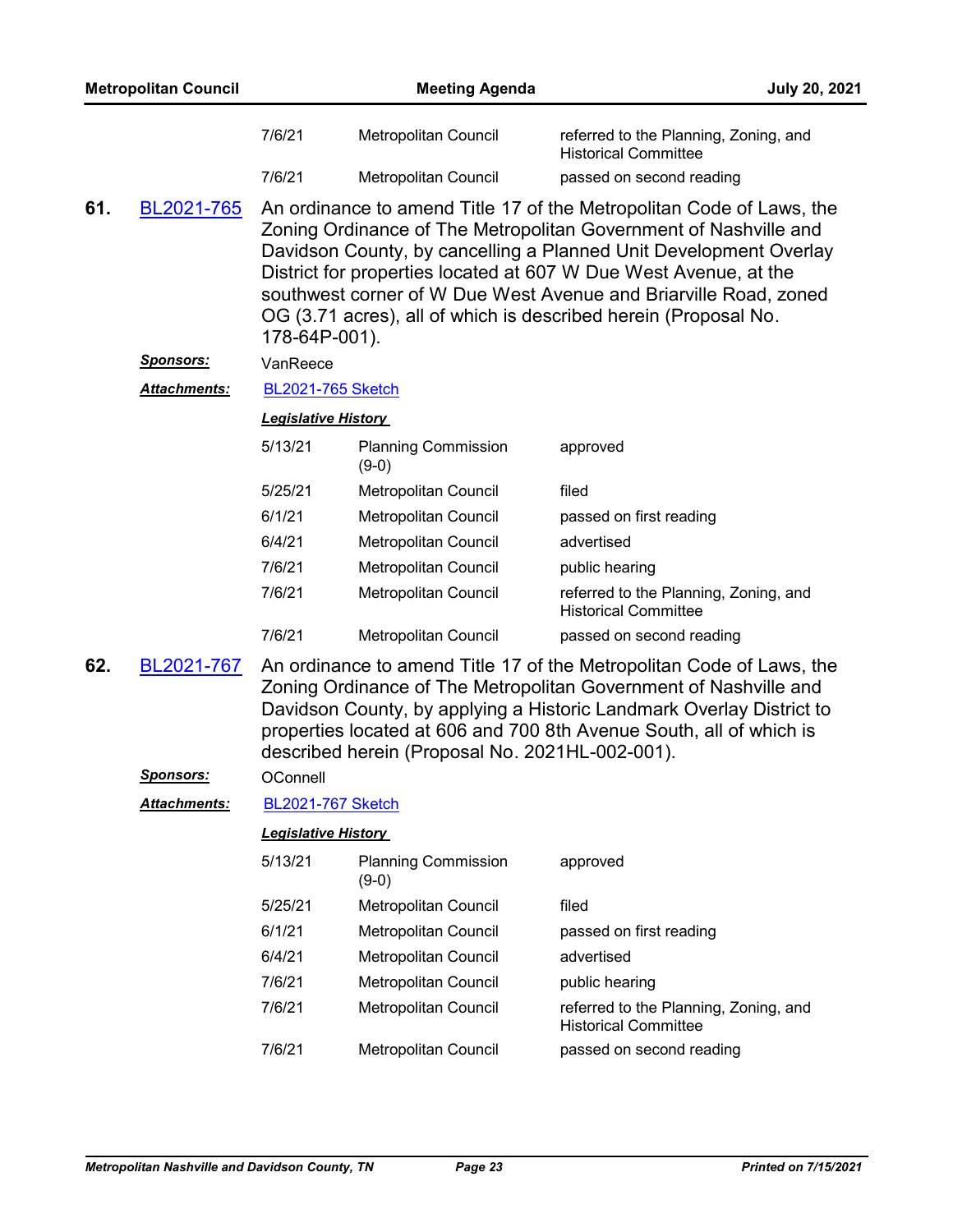| 63. | BL2021-768          | An ordinance to amend Title 17 of the Metropolitan Code of Laws, the<br>Zoning Ordinance of The Metropolitan Government of Nashville and<br>Davidson County, by changing from RS10 to SP zoning for properties<br>located at 3128 Elm Hill Pike and Elm Hill Pike (unnumbered), to permit<br>38 multi-family residential units, all of which is described herein<br>(Proposal No. 2021SP-011-001). |                             |                                                                                                                                          |  |  |
|-----|---------------------|----------------------------------------------------------------------------------------------------------------------------------------------------------------------------------------------------------------------------------------------------------------------------------------------------------------------------------------------------------------------------------------------------|-----------------------------|------------------------------------------------------------------------------------------------------------------------------------------|--|--|
|     | <b>Sponsors:</b>    | <b>Bradford</b>                                                                                                                                                                                                                                                                                                                                                                                    |                             |                                                                                                                                          |  |  |
|     | <b>Attachments:</b> | <b>BL2021-768 Plan</b>                                                                                                                                                                                                                                                                                                                                                                             |                             |                                                                                                                                          |  |  |
|     |                     | <b>BL2021-768 Sketch</b>                                                                                                                                                                                                                                                                                                                                                                           |                             |                                                                                                                                          |  |  |
|     |                     | <b>Legislative History</b>                                                                                                                                                                                                                                                                                                                                                                         |                             |                                                                                                                                          |  |  |
|     |                     | 4/8/21                                                                                                                                                                                                                                                                                                                                                                                             | <b>Planning Commission</b>  | approved with conditions, disapproved<br>without                                                                                         |  |  |
|     |                     |                                                                                                                                                                                                                                                                                                                                                                                                    | $(8-0)$                     |                                                                                                                                          |  |  |
|     |                     | 5/25/21                                                                                                                                                                                                                                                                                                                                                                                            | <b>Metropolitan Council</b> | filed                                                                                                                                    |  |  |
|     |                     | 6/1/21                                                                                                                                                                                                                                                                                                                                                                                             | Metropolitan Council        | referred to the Planning, Zoning, and<br><b>Historical Committee</b>                                                                     |  |  |
|     |                     | 6/1/21                                                                                                                                                                                                                                                                                                                                                                                             | Metropolitan Council        | passed on first reading                                                                                                                  |  |  |
|     |                     | 6/4/21                                                                                                                                                                                                                                                                                                                                                                                             | Metropolitan Council        | advertised                                                                                                                               |  |  |
|     |                     | 7/6/21                                                                                                                                                                                                                                                                                                                                                                                             | Metropolitan Council        | public hearing                                                                                                                           |  |  |
|     |                     | 7/6/21                                                                                                                                                                                                                                                                                                                                                                                             | Metropolitan Council        | referred to the Planning, Zoning, and<br><b>Historical Committee</b>                                                                     |  |  |
|     |                     | 7/6/21                                                                                                                                                                                                                                                                                                                                                                                             | <b>Metropolitan Council</b> | passed on second reading                                                                                                                 |  |  |
| 64. | BL2021-769          |                                                                                                                                                                                                                                                                                                                                                                                                    |                             | An ordinance to amend Title 17 of the Metropolitan Code of Laws, the<br>Zoning Ordinance of The Metropolitan Government of Nashville and |  |  |

Zoning Ordinance of The Metropolitan Government of Nashville and Davidson County by changing from IWD to MUL-A-NS zoning for properties located at 510 Interstate Boulevard South and 341 Herron Drive, all of which is described herein (Proposal No. 2021Z-043PR-001). *Sponsors:* Sledge

# Attachments: [BL2021-769 Sketch](http://nashville.legistar.com/gateway.aspx?M=F&ID=7f7f8cf2-907b-450f-88a7-9e8b0388d0fb.docx)

| 5/13/21 | <b>Planning Commission</b><br>(9-0) | approved                                                             |
|---------|-------------------------------------|----------------------------------------------------------------------|
| 5/25/21 | <b>Metropolitan Council</b>         | filed                                                                |
| 6/1/21  | <b>Metropolitan Council</b>         | passed on first reading                                              |
| 6/4/21  | <b>Metropolitan Council</b>         | advertised                                                           |
| 7/6/21  | <b>Metropolitan Council</b>         | public hearing                                                       |
| 7/6/21  | <b>Metropolitan Council</b>         | referred to the Planning, Zoning, and<br><b>Historical Committee</b> |
| 7/6/21  | <b>Metropolitan Council</b>         | passed on second reading                                             |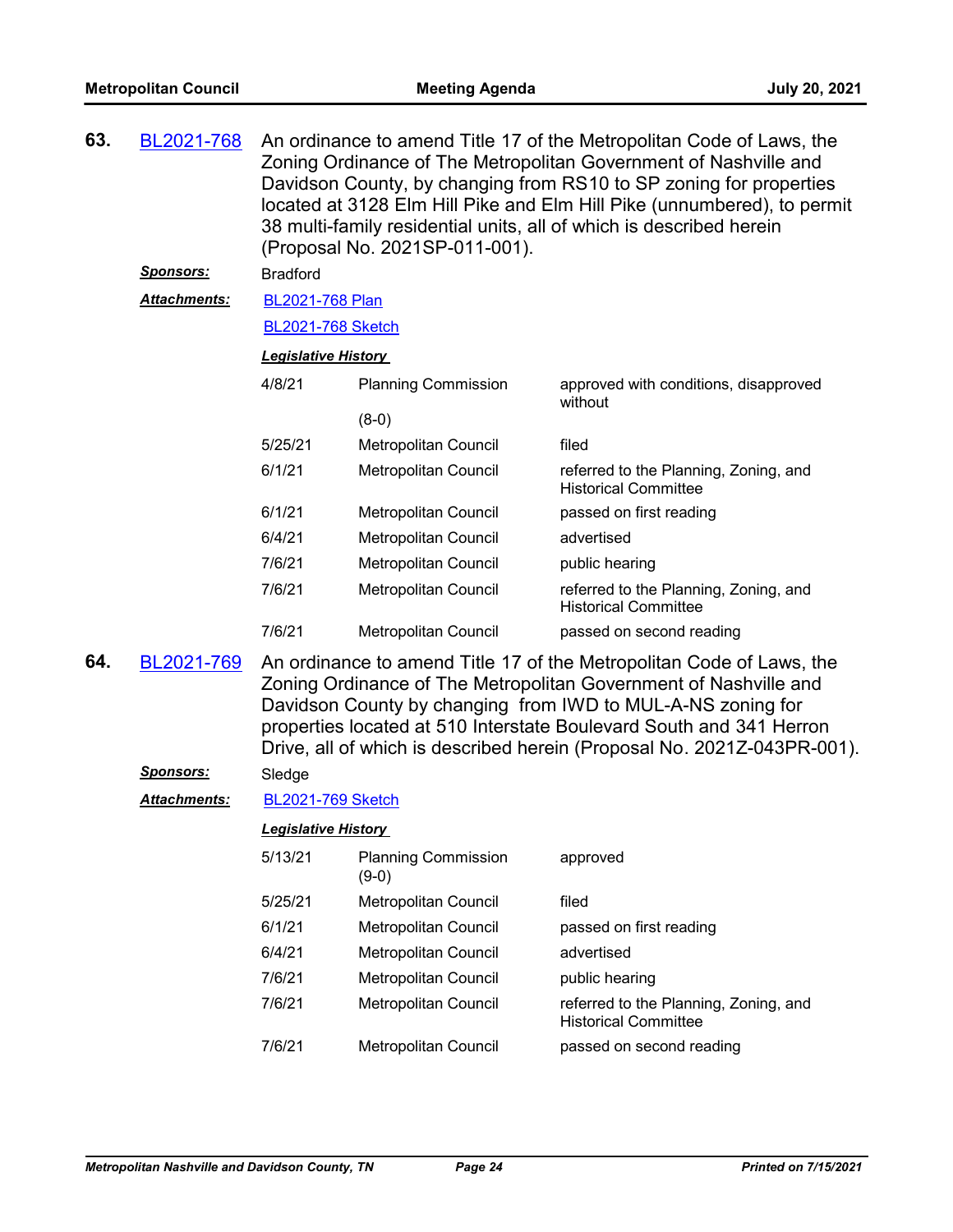| 65. | BL2021-770          | An ordinance to amend Title 17 of the Metropolitan Code of Laws, the<br>Zoning Ordinance of The Metropolitan Government of Nashville and<br>Davidson County, by amending a Specific Plan for property located at<br>555 Creative Way, to add 0.33 acres for a total of 4.71 acres, to permit<br>a mixed use development, all of which is described herein (Proposal No.<br>2017SP-075-003). |                             |                                                                                                                                                                                                              |  |  |
|-----|---------------------|---------------------------------------------------------------------------------------------------------------------------------------------------------------------------------------------------------------------------------------------------------------------------------------------------------------------------------------------------------------------------------------------|-----------------------------|--------------------------------------------------------------------------------------------------------------------------------------------------------------------------------------------------------------|--|--|
|     | <u>Sponsors:</u>    | VanReece                                                                                                                                                                                                                                                                                                                                                                                    |                             |                                                                                                                                                                                                              |  |  |
|     | <b>Attachments:</b> | Substitute BL2021-770                                                                                                                                                                                                                                                                                                                                                                       |                             |                                                                                                                                                                                                              |  |  |
|     |                     | <b>BL2021-770 Sketch</b>                                                                                                                                                                                                                                                                                                                                                                    |                             |                                                                                                                                                                                                              |  |  |
|     |                     | <b>BL2021-770 Plans</b>                                                                                                                                                                                                                                                                                                                                                                     |                             |                                                                                                                                                                                                              |  |  |
|     |                     | <b>Legislative History</b>                                                                                                                                                                                                                                                                                                                                                                  |                             |                                                                                                                                                                                                              |  |  |
|     |                     | 5/25/21                                                                                                                                                                                                                                                                                                                                                                                     | Metropolitan Council        | filed                                                                                                                                                                                                        |  |  |
|     |                     | 5/27/21                                                                                                                                                                                                                                                                                                                                                                                     | <b>Planning Commission</b>  | approved with conditions, disapproved<br>without                                                                                                                                                             |  |  |
|     |                     |                                                                                                                                                                                                                                                                                                                                                                                             | $(6-0)$                     |                                                                                                                                                                                                              |  |  |
|     |                     | 6/1/21                                                                                                                                                                                                                                                                                                                                                                                      | Metropolitan Council        | passed on first reading                                                                                                                                                                                      |  |  |
|     |                     | 6/4/21                                                                                                                                                                                                                                                                                                                                                                                      | Metropolitan Council        | advertised                                                                                                                                                                                                   |  |  |
|     |                     | 7/6/21                                                                                                                                                                                                                                                                                                                                                                                      | Metropolitan Council        | public hearing                                                                                                                                                                                               |  |  |
|     |                     | 7/6/21                                                                                                                                                                                                                                                                                                                                                                                      | Metropolitan Council        | referred to the Planning, Zoning, and<br><b>Historical Committee</b>                                                                                                                                         |  |  |
|     |                     | 7/6/21                                                                                                                                                                                                                                                                                                                                                                                      | Metropolitan Council        | substituted                                                                                                                                                                                                  |  |  |
|     |                     | 7/6/21                                                                                                                                                                                                                                                                                                                                                                                      | <b>Metropolitan Council</b> | passed on second reading                                                                                                                                                                                     |  |  |
| 66. | BL2021-771          |                                                                                                                                                                                                                                                                                                                                                                                             |                             | An ordinance to amend Title 17 of the Metropolitan Code of Laws, the<br>Zoning Ordinance of The Metropolitan Government of Nashville and<br>Davidson County, by changing from RS10 to SP zoning for property |  |  |

space, all of which is described herein (Proposal No. 2021SP-017-001).

*Sponsors:* Syracuse and Rhoten

[BL2021-771 Pans](http://nashville.legistar.com/gateway.aspx?M=F&ID=ab8fad53-f720-43a1-9754-fdd82283a6c1.pdf) *Attachments:*

[BL2021-771 Sketch](http://nashville.legistar.com/gateway.aspx?M=F&ID=505194d1-a0c6-4d52-bc1e-65f949b2ea40.docx)

# *Legislative History*

| 3/25/21 | <b>Planning Commission</b>  | approved with conditions, disapproved<br>without                     |  |
|---------|-----------------------------|----------------------------------------------------------------------|--|
|         | (9-0)                       |                                                                      |  |
| 5/25/21 | <b>Metropolitan Council</b> | filed                                                                |  |
| 6/1/21  | Metropolitan Council        | passed on first reading                                              |  |
| 6/4/21  | Metropolitan Council        | advertised                                                           |  |
| 7/6/21  | Metropolitan Council        | public hearing                                                       |  |
| 7/6/21  | Metropolitan Council        | referred to the Planning, Zoning, and<br><b>Historical Committee</b> |  |
| 7/6/21  | Metropolitan Council        | passed on second reading                                             |  |

located at 200 Craigmeade Drive, to permit 6,000 square feet of office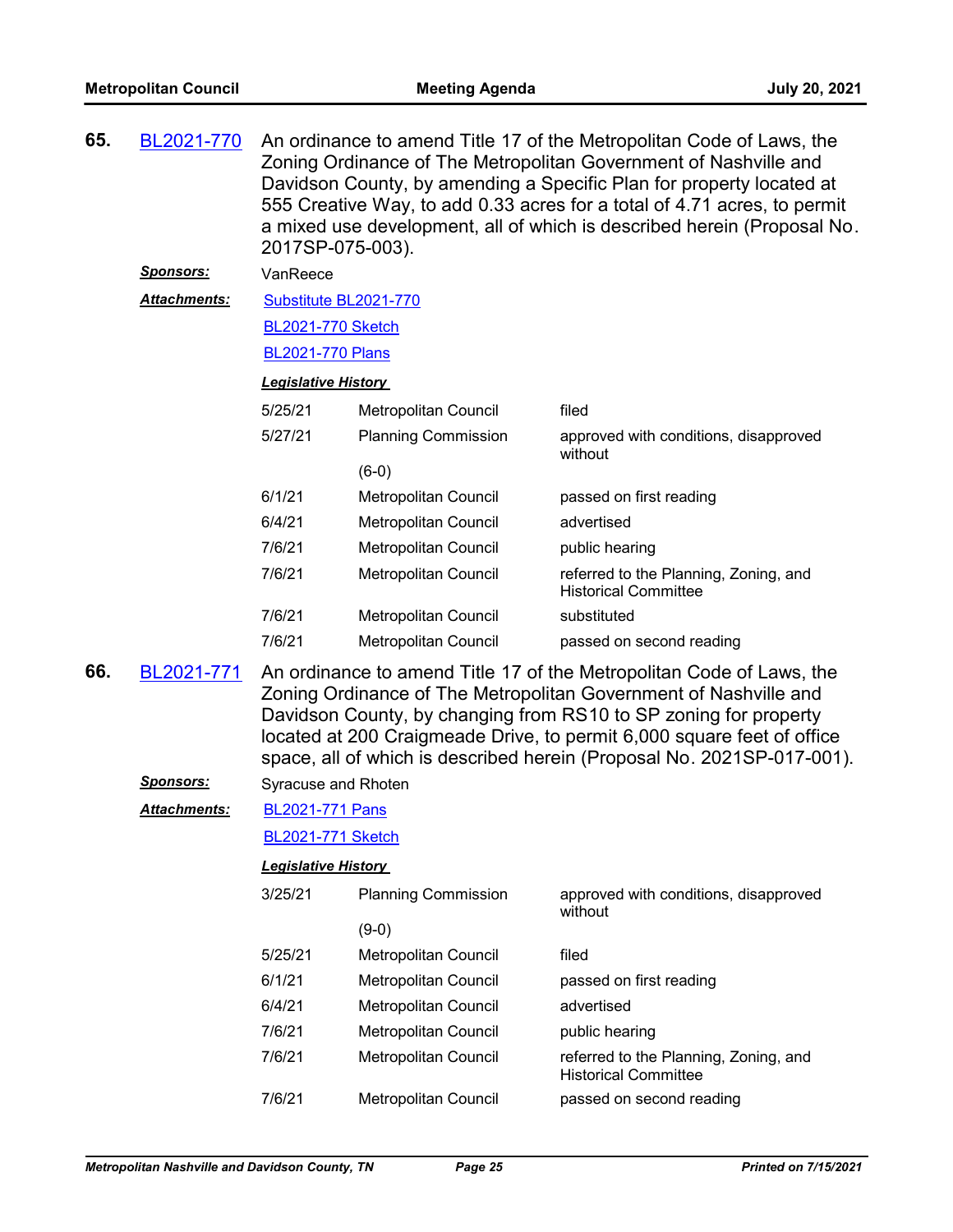| 67. | BL2021-772          | An ordinance to amend Title 17 of the Metropolitan Code of Laws, the<br>Zoning Ordinance of The Metropolitan Government of Nashville and<br>Davidson County, by changing from CS, RS20 and R10 to SP zoning for<br>properties located at 320 Connare Drive, 110 One Mile Parkway and<br>Gallatin Pike (unnumbered), to permit 396 multi-family residential units,<br>all of which is described herein (Proposal No. 2021SP-031-001). |                             |                                                                      |  |
|-----|---------------------|--------------------------------------------------------------------------------------------------------------------------------------------------------------------------------------------------------------------------------------------------------------------------------------------------------------------------------------------------------------------------------------------------------------------------------------|-----------------------------|----------------------------------------------------------------------|--|
|     | <b>Sponsors:</b>    | Young                                                                                                                                                                                                                                                                                                                                                                                                                                |                             |                                                                      |  |
|     | Attachments:        | Substitute BL2021-772                                                                                                                                                                                                                                                                                                                                                                                                                |                             |                                                                      |  |
|     |                     | <b>BL2021-772 Plans</b>                                                                                                                                                                                                                                                                                                                                                                                                              |                             |                                                                      |  |
|     |                     | <b>BL2021-772 Sketch</b>                                                                                                                                                                                                                                                                                                                                                                                                             |                             |                                                                      |  |
|     |                     | <b>Legislative History</b>                                                                                                                                                                                                                                                                                                                                                                                                           |                             |                                                                      |  |
|     |                     | 5/25/21                                                                                                                                                                                                                                                                                                                                                                                                                              | Metropolitan Council        | filed                                                                |  |
|     |                     | 5/27/21                                                                                                                                                                                                                                                                                                                                                                                                                              | <b>Planning Commission</b>  | approved with conditions, disapproved<br>without                     |  |
|     |                     |                                                                                                                                                                                                                                                                                                                                                                                                                                      | $(6-0)$                     |                                                                      |  |
|     |                     | 6/1/21                                                                                                                                                                                                                                                                                                                                                                                                                               | <b>Metropolitan Council</b> | passed on first reading                                              |  |
|     |                     | 6/4/21                                                                                                                                                                                                                                                                                                                                                                                                                               | Metropolitan Council        | advertised                                                           |  |
|     |                     | 7/6/21                                                                                                                                                                                                                                                                                                                                                                                                                               | Metropolitan Council        | public hearing                                                       |  |
|     |                     | 7/6/21                                                                                                                                                                                                                                                                                                                                                                                                                               | Metropolitan Council        | referred to the Planning, Zoning, and<br><b>Historical Committee</b> |  |
|     |                     | 7/6/21                                                                                                                                                                                                                                                                                                                                                                                                                               | Metropolitan Council        | substituted                                                          |  |
|     |                     | 7/6/21                                                                                                                                                                                                                                                                                                                                                                                                                               | Metropolitan Council        | passed on second reading                                             |  |
| 68. | BL2021-773          | An ordinance to amend Title 17 of the Metropolitan Code of Laws, the<br>Zoning Ordinance of The Metropolitan Government of Nashville and<br>Davidson County, by changing from MUL-A to SP zoning for properties<br>located at 943, 945, and 947 Woodland Street, to permit a mixed use<br>development, all of which is described herein (Proposal No.<br>2021SP-035-001).                                                            |                             |                                                                      |  |
|     | <b>Sponsors:</b>    | Withers                                                                                                                                                                                                                                                                                                                                                                                                                              |                             |                                                                      |  |
|     | <b>Attachments:</b> | Substitute BL2021-773                                                                                                                                                                                                                                                                                                                                                                                                                |                             |                                                                      |  |
|     |                     | <b>BL2021-773 Plans</b>                                                                                                                                                                                                                                                                                                                                                                                                              |                             |                                                                      |  |
|     |                     | <b>BL2021-773 Sketch</b>                                                                                                                                                                                                                                                                                                                                                                                                             |                             |                                                                      |  |
|     |                     | <b>Legislative History</b>                                                                                                                                                                                                                                                                                                                                                                                                           |                             |                                                                      |  |
|     |                     | 5/25/21                                                                                                                                                                                                                                                                                                                                                                                                                              | Metropolitan Council        | filed                                                                |  |
|     |                     | 5/27/21                                                                                                                                                                                                                                                                                                                                                                                                                              | <b>Planning Commission</b>  | approved with conditions, disapproved<br>without                     |  |
|     |                     |                                                                                                                                                                                                                                                                                                                                                                                                                                      | $(6-0)$                     |                                                                      |  |
|     |                     | 6/1/21                                                                                                                                                                                                                                                                                                                                                                                                                               | Metropolitan Council        | passed on first reading                                              |  |
|     |                     | 6/4/21                                                                                                                                                                                                                                                                                                                                                                                                                               | Metropolitan Council        | advertised                                                           |  |
|     |                     | 7/6/21                                                                                                                                                                                                                                                                                                                                                                                                                               | Metropolitan Council        | public hearing                                                       |  |

7/6/21 Metropolitan Council referred to the Planning, Zoning, and

Historical Committee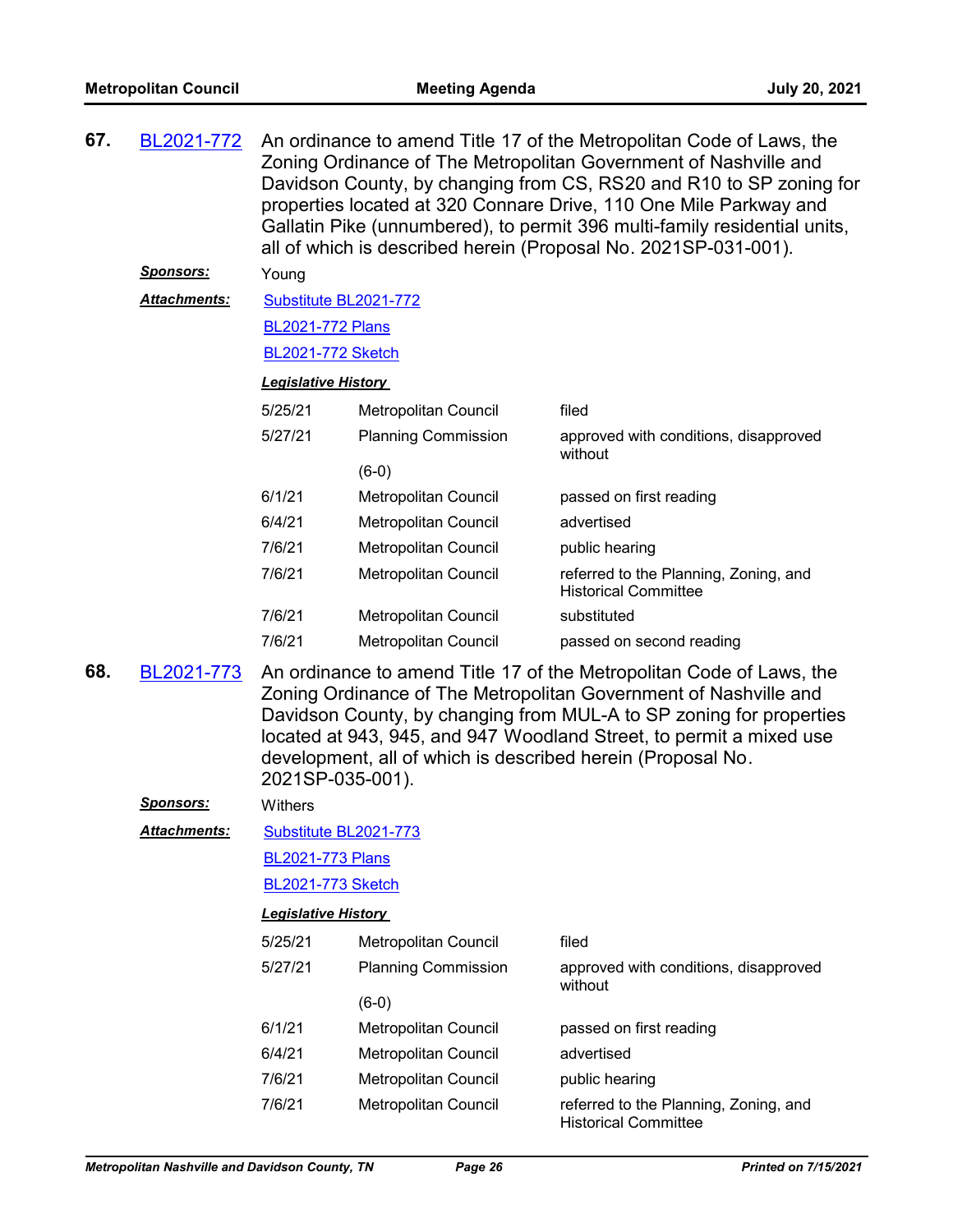| <b>Metropolitan Council</b> |                     | <b>Meeting Agenda</b>                                                                                                                                                                                                                                                                                                                                                                                              |                                                     |                                                                      |  |  |
|-----------------------------|---------------------|--------------------------------------------------------------------------------------------------------------------------------------------------------------------------------------------------------------------------------------------------------------------------------------------------------------------------------------------------------------------------------------------------------------------|-----------------------------------------------------|----------------------------------------------------------------------|--|--|
|                             |                     | 7/6/21<br>7/6/21                                                                                                                                                                                                                                                                                                                                                                                                   | Metropolitan Council<br><b>Metropolitan Council</b> | substituted<br>passed on second reading                              |  |  |
| 69.                         | BL2021-774          | An ordinance to amend Title 17 of the Metropolitan Code of Laws, the<br>Zoning Ordinance of The Metropolitan Government of Nashville and<br>Davidson County, by changing from IWD to MUL-A-NS zoning for<br>properties located at 509 and 511 Hagan Street, at the southeast corner<br>of Hagan Street and Gray Street (0.22 acres), all of which is described<br>herein (Proposal No. 2021Z-042PR-001).           |                                                     |                                                                      |  |  |
|                             | <u>Sponsors:</u>    | Sledge                                                                                                                                                                                                                                                                                                                                                                                                             |                                                     |                                                                      |  |  |
|                             | Attachments:        | <b>BL2021-774 Sketch</b>                                                                                                                                                                                                                                                                                                                                                                                           |                                                     |                                                                      |  |  |
|                             |                     | <b>Legislative History</b>                                                                                                                                                                                                                                                                                                                                                                                         |                                                     |                                                                      |  |  |
|                             |                     | 5/13/21                                                                                                                                                                                                                                                                                                                                                                                                            | <b>Planning Commission</b><br>$(9-0)$               | approved                                                             |  |  |
|                             |                     | 5/25/21                                                                                                                                                                                                                                                                                                                                                                                                            | <b>Metropolitan Council</b>                         | filed                                                                |  |  |
|                             |                     | 6/1/21                                                                                                                                                                                                                                                                                                                                                                                                             | Metropolitan Council                                | passed on first reading                                              |  |  |
|                             |                     | 6/4/21                                                                                                                                                                                                                                                                                                                                                                                                             | Metropolitan Council                                | advertised                                                           |  |  |
|                             |                     | 7/6/21                                                                                                                                                                                                                                                                                                                                                                                                             | Metropolitan Council                                | public hearing                                                       |  |  |
|                             |                     | 7/6/21                                                                                                                                                                                                                                                                                                                                                                                                             | Metropolitan Council                                | referred to the Planning, Zoning, and<br><b>Historical Committee</b> |  |  |
|                             |                     | 7/6/21                                                                                                                                                                                                                                                                                                                                                                                                             | Metropolitan Council                                | passed on second reading                                             |  |  |
| 70.                         | BL2021-775          | An ordinance to amend Title 17 of the Metropolitan Code of Laws, the<br>Zoning Ordinance of The Metropolitan Government of Nashville and<br>Davidson County, by changing from CN to SP zoning for property<br>located at 1803 5th Avenue North, to permit four multi-family residential<br>units and 1,900 square feet of non-residential uses, all of which is<br>described herein (Proposal No. 2021SP-013-001). |                                                     |                                                                      |  |  |
|                             | <u>Sponsors:</u>    | OConnell                                                                                                                                                                                                                                                                                                                                                                                                           |                                                     |                                                                      |  |  |
|                             | <b>Attachments:</b> | <b>BL2021-775 Plan</b>                                                                                                                                                                                                                                                                                                                                                                                             |                                                     |                                                                      |  |  |
|                             |                     | <b>BL2021-775 Sketch</b>                                                                                                                                                                                                                                                                                                                                                                                           |                                                     |                                                                      |  |  |
|                             |                     | <b>Legislative History</b>                                                                                                                                                                                                                                                                                                                                                                                         |                                                     |                                                                      |  |  |
|                             |                     | 3/25/21                                                                                                                                                                                                                                                                                                                                                                                                            | <b>Planning Commission</b>                          | approved with conditions, disapproved<br>without                     |  |  |
|                             |                     |                                                                                                                                                                                                                                                                                                                                                                                                                    | $(9-0)$                                             |                                                                      |  |  |
|                             |                     | 5/25/21                                                                                                                                                                                                                                                                                                                                                                                                            | Metropolitan Council                                | filed                                                                |  |  |
|                             |                     | 6/1/21                                                                                                                                                                                                                                                                                                                                                                                                             | <b>Metropolitan Council</b>                         | passed on first reading                                              |  |  |
|                             |                     | 6/4/21                                                                                                                                                                                                                                                                                                                                                                                                             | Metropolitan Council                                | advertised                                                           |  |  |
|                             |                     | 7/6/21                                                                                                                                                                                                                                                                                                                                                                                                             | Metropolitan Council                                | public hearing                                                       |  |  |
|                             |                     | 7/6/21                                                                                                                                                                                                                                                                                                                                                                                                             | Metropolitan Council                                | referred to the Planning, Zoning, and<br><b>Historical Committee</b> |  |  |
|                             |                     | 7/6/21                                                                                                                                                                                                                                                                                                                                                                                                             | Metropolitan Council                                | passed on second reading                                             |  |  |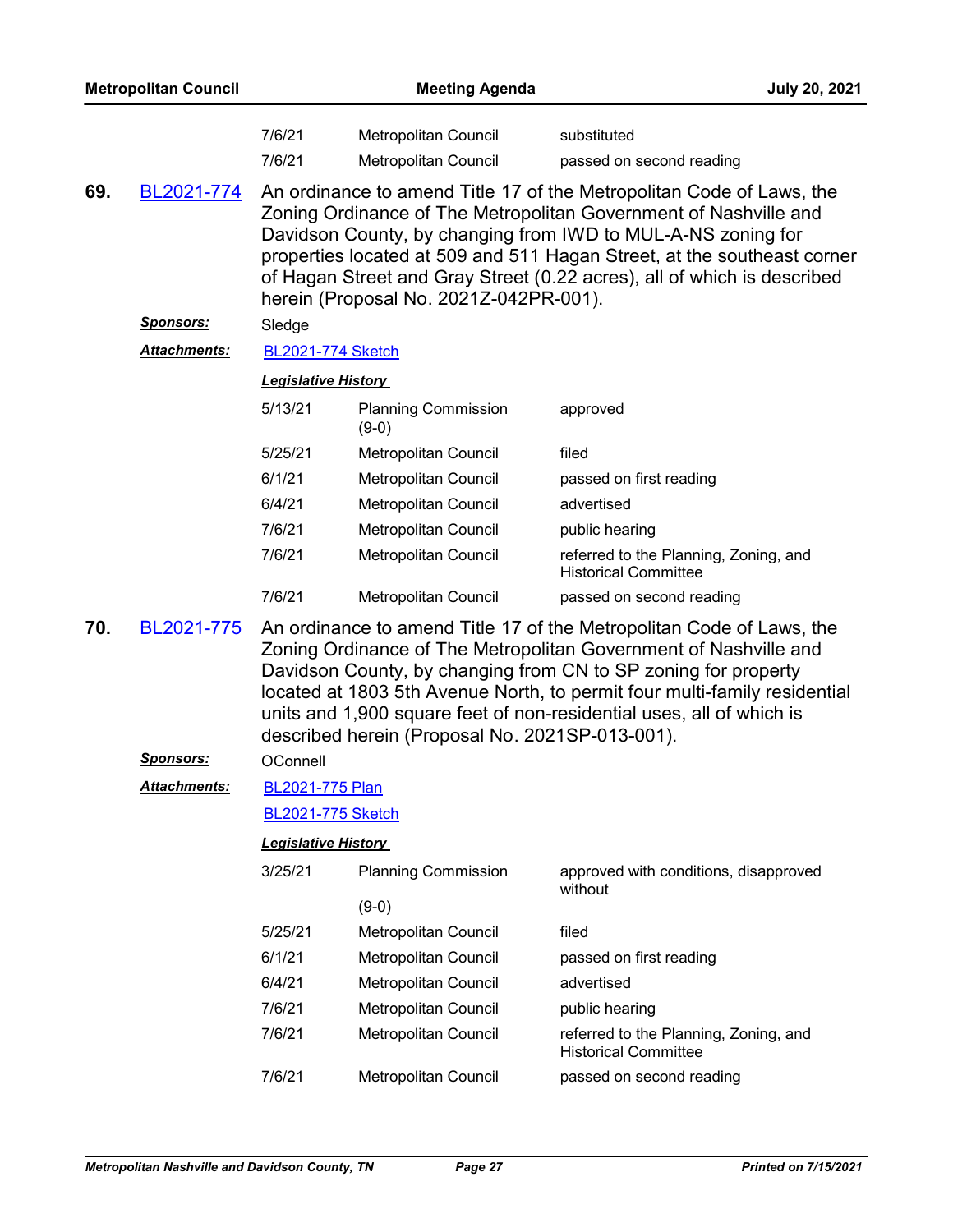| 71. | BL2021-777          | An ordinance to amend Title 17 of the Metropolitan Code of Laws, the<br>Zoning Ordinance of The Metropolitan Government of Nashville and<br>Davidson County, by changing from SP to R8 zoning for properties<br>located at 6015 and 6017 Obrien Avenue, approximately 170 feet east<br>of Eastboro Drive (0.78 acres), all of which is described herein (Proposal<br>No. 2021Z-030PR-001). |                                                  |                                                                                                                                                                                                                                                                                                                                                            |  |
|-----|---------------------|--------------------------------------------------------------------------------------------------------------------------------------------------------------------------------------------------------------------------------------------------------------------------------------------------------------------------------------------------------------------------------------------|--------------------------------------------------|------------------------------------------------------------------------------------------------------------------------------------------------------------------------------------------------------------------------------------------------------------------------------------------------------------------------------------------------------------|--|
|     | <u>Sponsors:</u>    | <b>Roberts</b>                                                                                                                                                                                                                                                                                                                                                                             |                                                  |                                                                                                                                                                                                                                                                                                                                                            |  |
|     | Attachments:        | <b>BL2021-777 Sketch</b>                                                                                                                                                                                                                                                                                                                                                                   |                                                  |                                                                                                                                                                                                                                                                                                                                                            |  |
|     |                     | <b>Legislative History</b>                                                                                                                                                                                                                                                                                                                                                                 |                                                  |                                                                                                                                                                                                                                                                                                                                                            |  |
|     |                     | 4/22/21                                                                                                                                                                                                                                                                                                                                                                                    | <b>Planning Commission</b><br>$(8-0)$            | approved                                                                                                                                                                                                                                                                                                                                                   |  |
|     |                     | 5/25/21                                                                                                                                                                                                                                                                                                                                                                                    | Metropolitan Council                             | filed                                                                                                                                                                                                                                                                                                                                                      |  |
|     |                     | 6/1/21                                                                                                                                                                                                                                                                                                                                                                                     | Metropolitan Council                             | passed on first reading                                                                                                                                                                                                                                                                                                                                    |  |
|     |                     | 6/4/21                                                                                                                                                                                                                                                                                                                                                                                     | Metropolitan Council                             | advertised                                                                                                                                                                                                                                                                                                                                                 |  |
|     |                     | 7/6/21                                                                                                                                                                                                                                                                                                                                                                                     | Metropolitan Council                             | public hearing                                                                                                                                                                                                                                                                                                                                             |  |
|     |                     | 7/6/21                                                                                                                                                                                                                                                                                                                                                                                     | Metropolitan Council                             | referred to the Planning, Zoning, and<br><b>Historical Committee</b>                                                                                                                                                                                                                                                                                       |  |
|     |                     | 7/6/21                                                                                                                                                                                                                                                                                                                                                                                     | Metropolitan Council                             | passed on second reading                                                                                                                                                                                                                                                                                                                                   |  |
| 72. | BL2021-778          |                                                                                                                                                                                                                                                                                                                                                                                            | described herein (Proposal No. 2021Z-033PR-001). | An ordinance to amend Title 17 of the Metropolitan Code of Laws, the<br>Zoning Ordinance of The Metropolitan Government of Nashville and<br>Davidson County, by changing from RS10 to RM6-NS zoning for<br>properties located at 4224, 4226, and 4230 Andrew Jackson Parkway,<br>approximately 575 feet north of Tyler Drive (3.61 acres), all of which is |  |
|     | <u>Sponsors:</u>    | Hagar                                                                                                                                                                                                                                                                                                                                                                                      |                                                  |                                                                                                                                                                                                                                                                                                                                                            |  |
|     | <b>Attachments:</b> | <b>BL2021-778 Sketch</b>                                                                                                                                                                                                                                                                                                                                                                   |                                                  |                                                                                                                                                                                                                                                                                                                                                            |  |
|     |                     | <b>Legislative History</b>                                                                                                                                                                                                                                                                                                                                                                 |                                                  |                                                                                                                                                                                                                                                                                                                                                            |  |
|     |                     | 4/22/21                                                                                                                                                                                                                                                                                                                                                                                    | <b>Planning Commission</b><br>$(8-0)$            | approved                                                                                                                                                                                                                                                                                                                                                   |  |
|     |                     | 5/25/21                                                                                                                                                                                                                                                                                                                                                                                    | Metropolitan Council                             | filed                                                                                                                                                                                                                                                                                                                                                      |  |
|     |                     | 6/1/21                                                                                                                                                                                                                                                                                                                                                                                     | <b>Metropolitan Council</b>                      | passed on first reading                                                                                                                                                                                                                                                                                                                                    |  |

6/4/21 Metropolitan Council advertised 7/6/21 Metropolitan Council public hearing

7/6/21 Metropolitan Council referred to the Planning, Zoning, and

7/6/21 Metropolitan Council passed on second reading

Historical Committee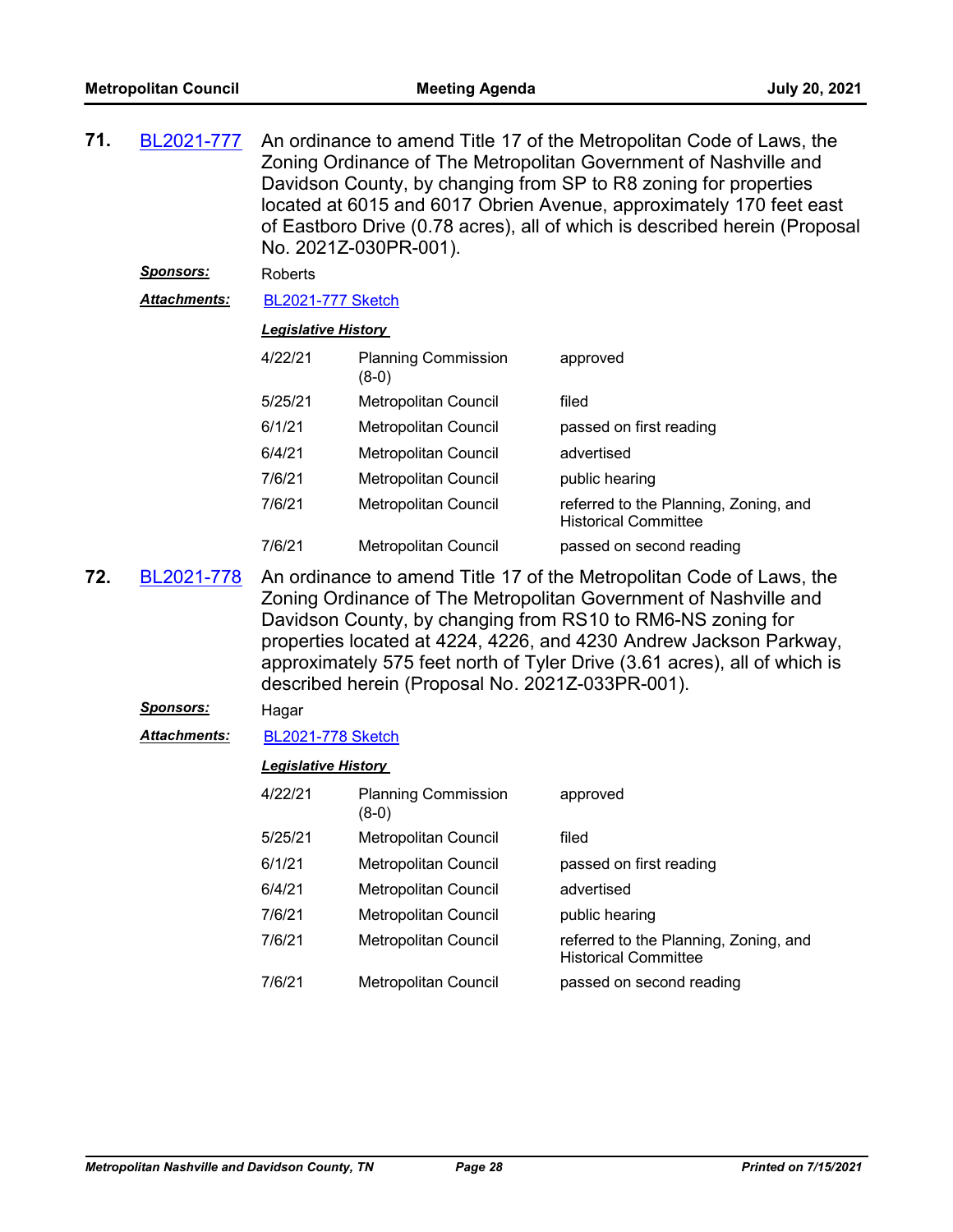| 73. | BL2021-780       | An ordinance to amend Title 17 of the Metropolitan Code of Laws, the<br>Zoning Ordinance of The Metropolitan Government of Nashville and<br>Davidson County, by changing from RS10 to SP zoning for property<br>located at 2512 Rascoe Street, approximately 260 feet south of Jay<br>Street (0.28 acres), all of which is described herein (Proposal No.<br>2020SP-050-001). |                                                                       |                                                                      |  |  |
|-----|------------------|-------------------------------------------------------------------------------------------------------------------------------------------------------------------------------------------------------------------------------------------------------------------------------------------------------------------------------------------------------------------------------|-----------------------------------------------------------------------|----------------------------------------------------------------------|--|--|
|     | <u>Sponsors:</u> | Welsch                                                                                                                                                                                                                                                                                                                                                                        |                                                                       |                                                                      |  |  |
|     | Attachments:     | <b>BL2021-780 Plans</b>                                                                                                                                                                                                                                                                                                                                                       |                                                                       |                                                                      |  |  |
|     |                  | <b>BL2021-780 Sketch</b>                                                                                                                                                                                                                                                                                                                                                      |                                                                       |                                                                      |  |  |
|     |                  | <b>Legislative History</b>                                                                                                                                                                                                                                                                                                                                                    |                                                                       |                                                                      |  |  |
|     |                  | 2/25/21                                                                                                                                                                                                                                                                                                                                                                       | <b>Planning Commission</b><br>$(6-1-1)$                               | disapproved                                                          |  |  |
|     |                  | 6/1/21                                                                                                                                                                                                                                                                                                                                                                        | Metropolitan Council                                                  | passed on first reading                                              |  |  |
|     |                  | 6/4/21                                                                                                                                                                                                                                                                                                                                                                        | <b>Metropolitan Council</b>                                           | advertised                                                           |  |  |
|     |                  | 7/6/21                                                                                                                                                                                                                                                                                                                                                                        | Metropolitan Council                                                  | referred to the Planning, Zoning, and<br><b>Historical Committee</b> |  |  |
|     |                  | 7/6/21                                                                                                                                                                                                                                                                                                                                                                        | Metropolitan Council                                                  | public hearing                                                       |  |  |
|     |                  | 7/6/21                                                                                                                                                                                                                                                                                                                                                                        | Metropolitan Council                                                  | passed on second reading                                             |  |  |
| 74. | BL2021-782       | An ordinance repealing Section 2.56.135 of the Metropolitan Code of<br>Laws pertaining to the assessment and collection of probation<br>supervision fees.                                                                                                                                                                                                                     |                                                                       |                                                                      |  |  |
|     | <u>Sponsors:</u> | <b>Legislative History</b>                                                                                                                                                                                                                                                                                                                                                    | Toombs, Taylor, Sledge, Hurt, Welsch, OConnell, Porterfield and Suara |                                                                      |  |  |
|     |                  | 6/15/21                                                                                                                                                                                                                                                                                                                                                                       | Metropolitan Council                                                  | passed on first reading                                              |  |  |
|     |                  | 7/6/21                                                                                                                                                                                                                                                                                                                                                                        | <b>Budget and Finance</b><br>Committee                                | approved                                                             |  |  |
|     |                  | 7/6/21                                                                                                                                                                                                                                                                                                                                                                        | Metropolitan Council                                                  | passed on second reading                                             |  |  |
| 75. | BL2021-783       | An ordinance to amend Section 13.26.020 of the Metropolitan Code of<br>Laws to require a report from the metropolitan historical commission<br>when a public building named after a person is renamed, demolished, or<br>sold.                                                                                                                                                |                                                                       |                                                                      |  |  |
|     | <b>Sponsors:</b> | <b>Legislative History</b>                                                                                                                                                                                                                                                                                                                                                    | Murphy, OConnell, Cash and Porterfield                                |                                                                      |  |  |
|     |                  | 6/8/21                                                                                                                                                                                                                                                                                                                                                                        | Metropolitan Council                                                  | filed                                                                |  |  |
|     |                  | 6/15/21                                                                                                                                                                                                                                                                                                                                                                       | Metropolitan Council                                                  | passed on first reading                                              |  |  |
|     |                  | 7/6/21                                                                                                                                                                                                                                                                                                                                                                        | Planning, Zoning, and<br><b>Historical Committee</b>                  | approved                                                             |  |  |
|     |                  | 7/6/21                                                                                                                                                                                                                                                                                                                                                                        | <b>Metropolitan Council</b>                                           | passed on second reading                                             |  |  |